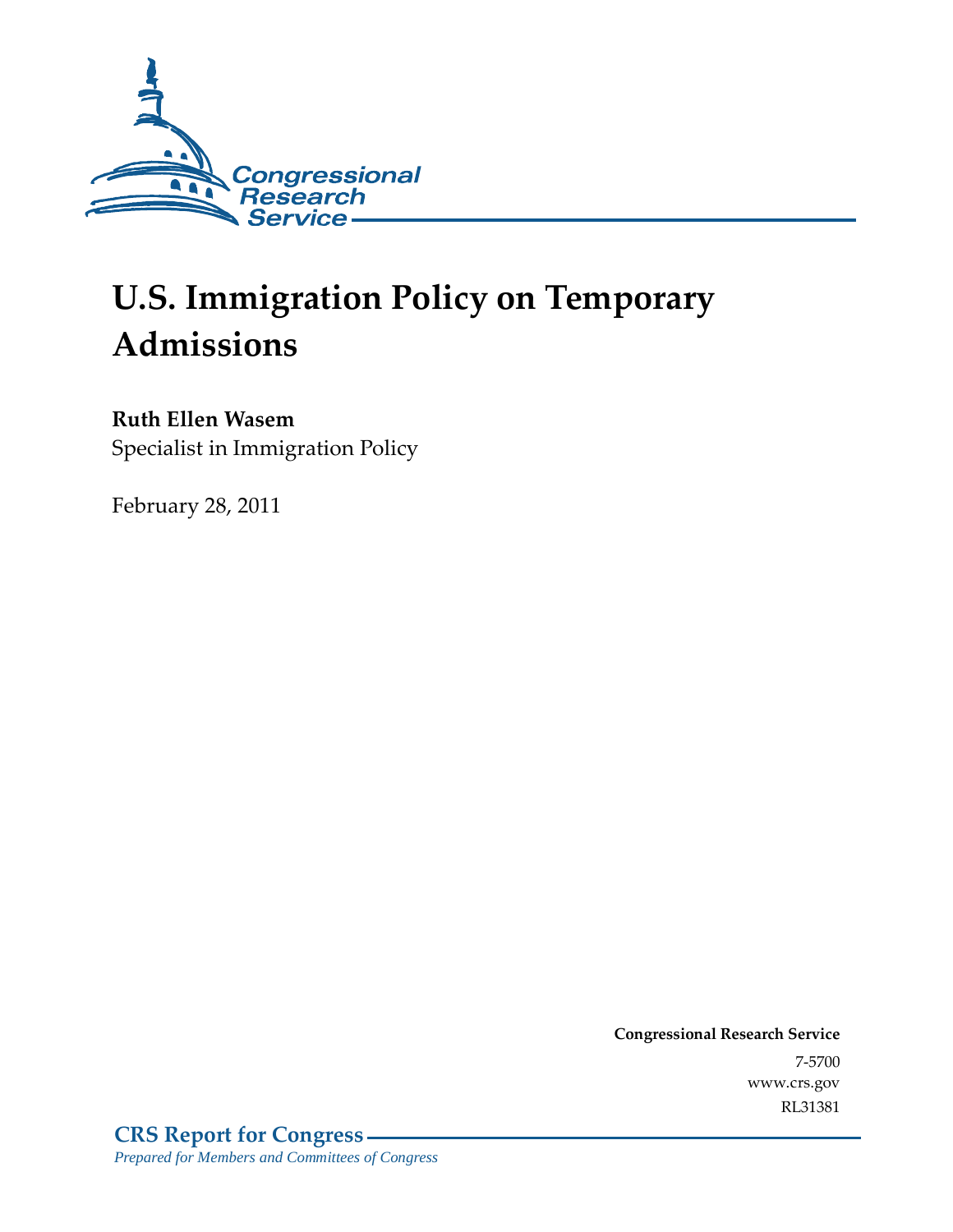## **Summary**

U.S. law provides for the temporary admission of various categories of foreign nationals, who are known as nonimmigrants. Nonimmigrants are admitted for a designated period of time and a specific purpose. They include a wide range of visitors, including tourists, foreign students, diplomats, and temporary workers. There are 24 major nonimmigrant visa categories. These visa categories are commonly referred to by the letter and numeral that denotes their subsection in the Immigration and Nationality Act (INA); for example, B-2 tourists, E-2 treaty investors, F-1 foreign students, H-1B temporary professional workers, J-1 cultural exchange participants, or S-4 terrorist informants.

The U.S. Department of State (DOS) consular officer, at the time of application for a visa, as well as the Department of Homeland Security (DHS) inspectors, at the time of application for admission, must be satisfied that the alien is entitled to nonimmigrant status. The burden of proof is on the applicant to establish eligibility for nonimmigrant status and the type of nonimmigrant visa for which the application is made. Both DOS consular officers (when the alien is petitioning abroad) and DHS inspectors (when the alien is entering the United States) must confirm that the alien is not ineligible for a visa under the so-called "grounds for inadmissibility" of the INA, which include criminal, terrorist, and public health grounds for exclusion.

U.S. Customs and Border Protection (CBP) inspectors in DHS tallied 163 million temporary admissions of foreign nationals to the United States during 2009. Mexican nationals with border crossing cards and Canadian nationals traveling for business or tourist purposes accounted for the vast majority of admissions to the United States, with approximately 126.8 million entries in FY2009. The remaining categories and countries of the world contributed 36.2 million admissions in FY2009. Since many types of visas allow people to depart and re-enter the United States, the CBP data record multiple admissions during the same year.

In FY2009, DOS's consular officers issued 5.8 million nonimmigrant visas. Nonimmigrant visas issued abroad had dipped to 5.0 million in FY2004 after peaking at 7.6 million in FY2001. Combined, visitor visas issued for tourism and business comprised the largest group of nonimmigrant visas in FY2009, with about 4.1 million, down from 5.7 million in FY2000. Other notable groups were 0.7 million students and exchange visitors (12.3%) and 0.5 million temporary workers, managers, executives, and investors (8.7%).

According to the most recent analysis, there were 1.8 million nonimmigrants who maintained a residence in the United States in 2008. Of the 1.8 million nonimmigrants, 50.8% (0.93 million) were temporary workers and their families, 32.2% (0.59 million) were students and their families, 13.1% (0.24 million) were exchange visitors and families, and 3.8% (0.07 million) were diplomats, other representatives, and their families. Although most nonimmigrants must demonstrate that they are not coming to reside permanently in the United States, many ultimately adjust their status to become legal permanent residents.

The law and regulations set terms for nonimmigrant lengths of stay in the United States, typically have foreign residency requirements, and often limit what aliens are permitted to do in the United States (e.g., gain employment or enroll in school), but many observers assert that the policies are not uniformly or rigorously enforced. Achieving an optimal balance among major policy priorities, such as ensuring national security, facilitating trade and commerce, protecting public health and safety, and fostering international cooperation, remains a challenge.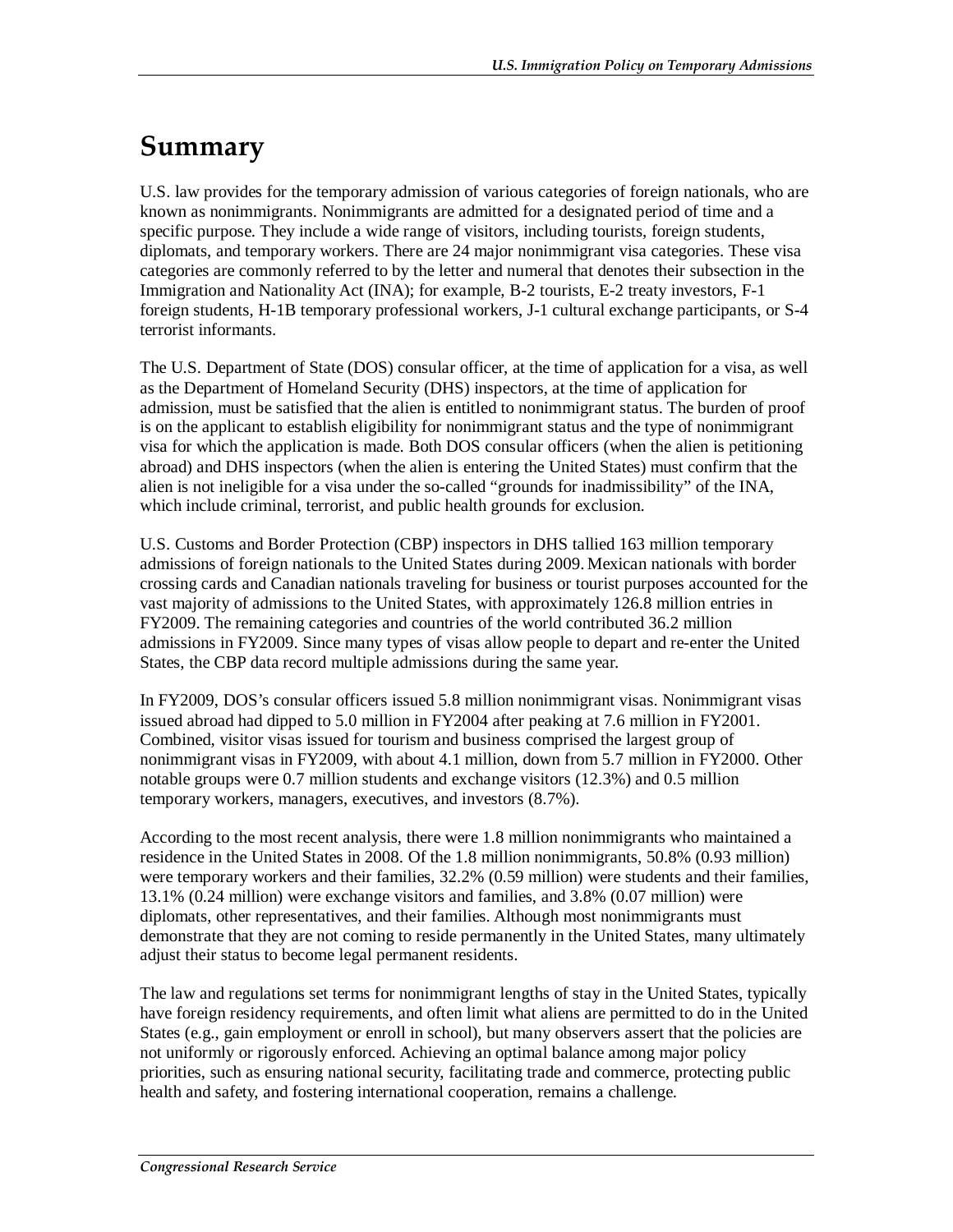## Contents

## Figures

| Figure 2. Trends in Nonimmigrant Visas <i>Issued</i> by Category, FY2000-FY2009  14 |  |
|-------------------------------------------------------------------------------------|--|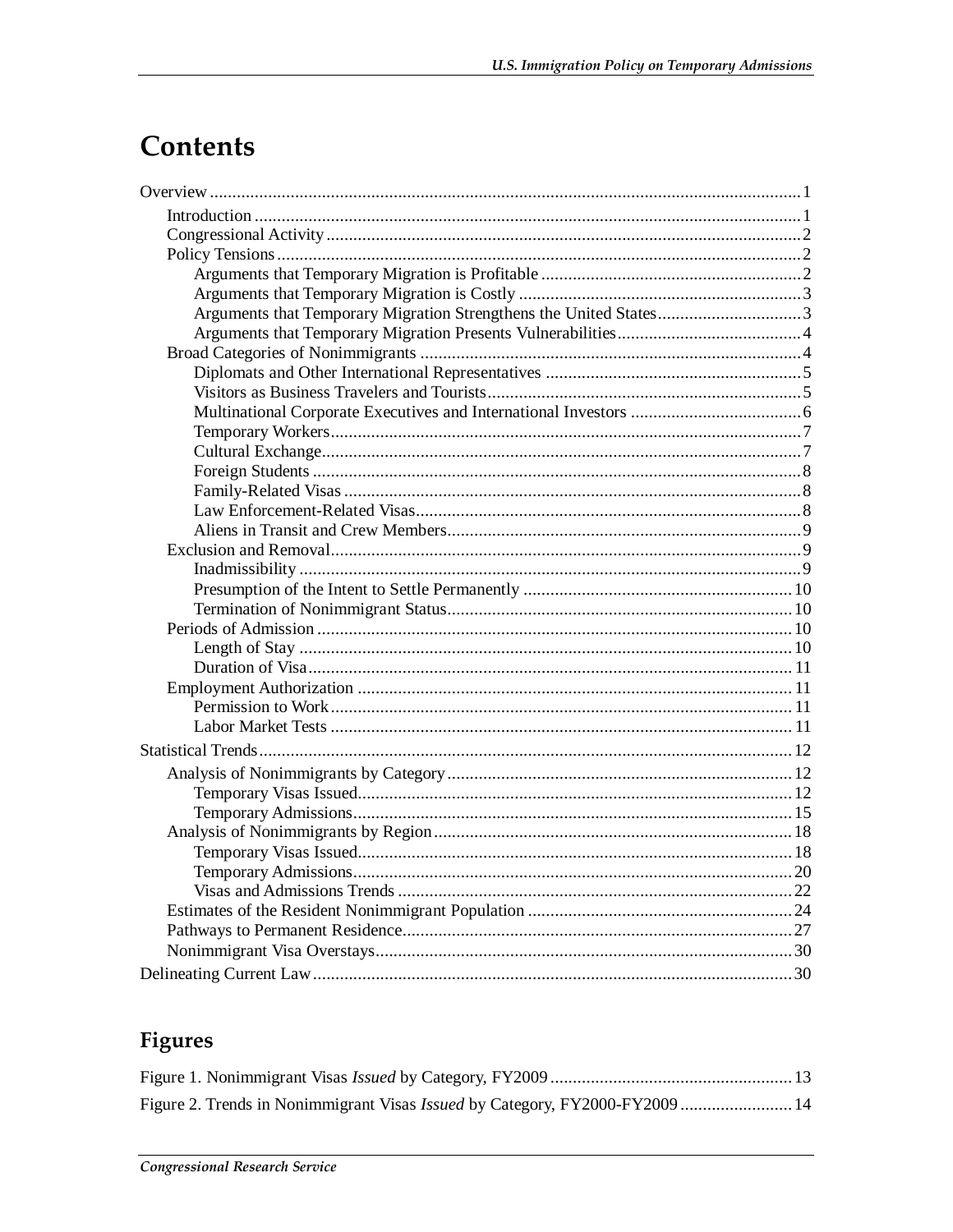| Figure 6. Trends in "Other Than Visitor" Nonimmigrant Admissions, FY2000-FY2009  18 | Figure 3. Trends in "Other Than Visitor" Visas Issued, FY2000-FY2009 15 |  |
|-------------------------------------------------------------------------------------|-------------------------------------------------------------------------|--|
|                                                                                     |                                                                         |  |
|                                                                                     |                                                                         |  |
|                                                                                     |                                                                         |  |
|                                                                                     |                                                                         |  |
|                                                                                     |                                                                         |  |
|                                                                                     |                                                                         |  |
|                                                                                     |                                                                         |  |
|                                                                                     |                                                                         |  |
|                                                                                     |                                                                         |  |
|                                                                                     |                                                                         |  |
| Figure 14. Top Sending Countries of Estimated Resident Nonimmigrants in 2008        |                                                                         |  |
|                                                                                     |                                                                         |  |

## **Tables**

| Table 1. Periods of Stay and Foreign Residency Requirements for Nonimmigrant Visas 31 |  |
|---------------------------------------------------------------------------------------|--|
| Table 2. Employment Authorization, Numerical Limits, and FY2006 Issuances for         |  |
|                                                                                       |  |

### **Contacts**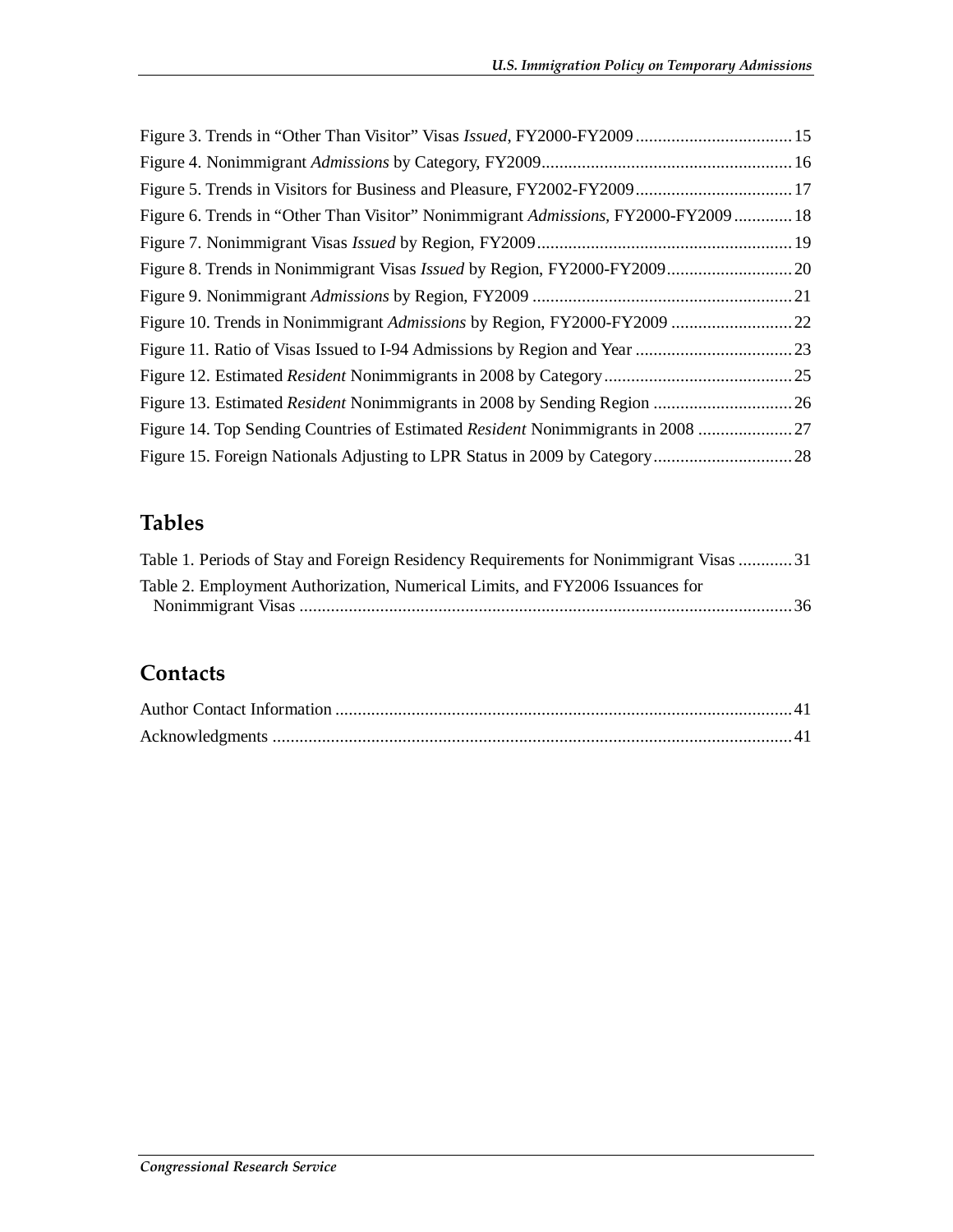## **Overview**

### **Introduction**

The United States has long distinguished temporary migration from settlement migration.<sup>1</sup> The Immigration and Nationality Act (INA) provides that foreign nationals may be admitted to the United States temporarily or may come to live permanently.<sup>2</sup> Those admitted on a settlement basis are known as immigrants or legal permanent residents (LPRs), while those admitted on a temporary basis are known as nonimmigrants. Nonimmigrants are admitted for a designated period of time and for a specific purpose. Nonimmigrants include a wide range of people, such as tourists, foreign students, diplomats, temporary agricultural workers, exchange visitors, internationally-known entertainers, foreign media representatives, intracompany business personnel, and crew members on foreign vessels.

U.S. immigration policy, embodied in the INA, presumes that all aliens seeking admission to the United States are coming to live permanently.<sup>3</sup> As a result, nonimmigrants must demonstrate that they are coming for a temporary period and for a specific purpose. The U.S. Department of State (DOS) consular officer, at the time of application for a visa, as well as the Department of Homeland Security (DHS) immigration inspectors, at the time of application for admission, must be satisfied that the alien is entitled to a nonimmigrant status.<sup>4</sup> The burden of proof is on the applicant to establish eligibility for nonimmigrant status and the type of nonimmigrant visa for which the application is made.

If a nonimmigrant in the United States wishes to change from one nonimmigrant category to another, such as from a tourist visa to a student visa, the foreign national must file a change of status application with the U.S. Citizenship and Immigrant Services (USCIS) in DHS. If the foreign national leaves the United States while the change of status is pending, the foreign national is presumed to have relinquished the application.

This report begins with a discussion of the policy tensions surrounding temporary admissions. It follows with a synthesis of the nonimmigrant categories according to the purpose of the visa. It discusses the periods of admission and length of stay and then summarizes grounds for inadmissibility and removal as well as reasons for termination of status. It also describes the circumstances under which nonimmigrants may work in the United States. The second portion of the report analyzes trends in temporary migration. It describes changes over time in nonimmigrant visas issued and nonimmigrant admissions. Various data on nonimmigrants who establish residence in the United States are also discussed. The report concludes with two detailed tables analyzing key admissions requirements across all nonimmigrant visa types.

<sup>&</sup>lt;sup>1</sup> The Immigration Act of 1924 recognized the following classes of temporary migrants: accredited officials of foreign governments and their families and employees, tourists and business visitors, aliens in transit, crewmen, treaty traders, students, and representatives of international organizations.

<sup>2</sup> For background and analysis of visa issuance policy, see CRS Report R41104, *Immigration Visa Issuances and Grounds for Exclusion: Policy and Trends*, by Ruth Ellen Wasem; and CRS Report R41093, *Visa Security Policy: Roles of the Departments of State and Homeland Security*, by Ruth Ellen Wasem. 3

 $3$  \$214(b) of INA.

<sup>4</sup> 22 CFR §41.11(a).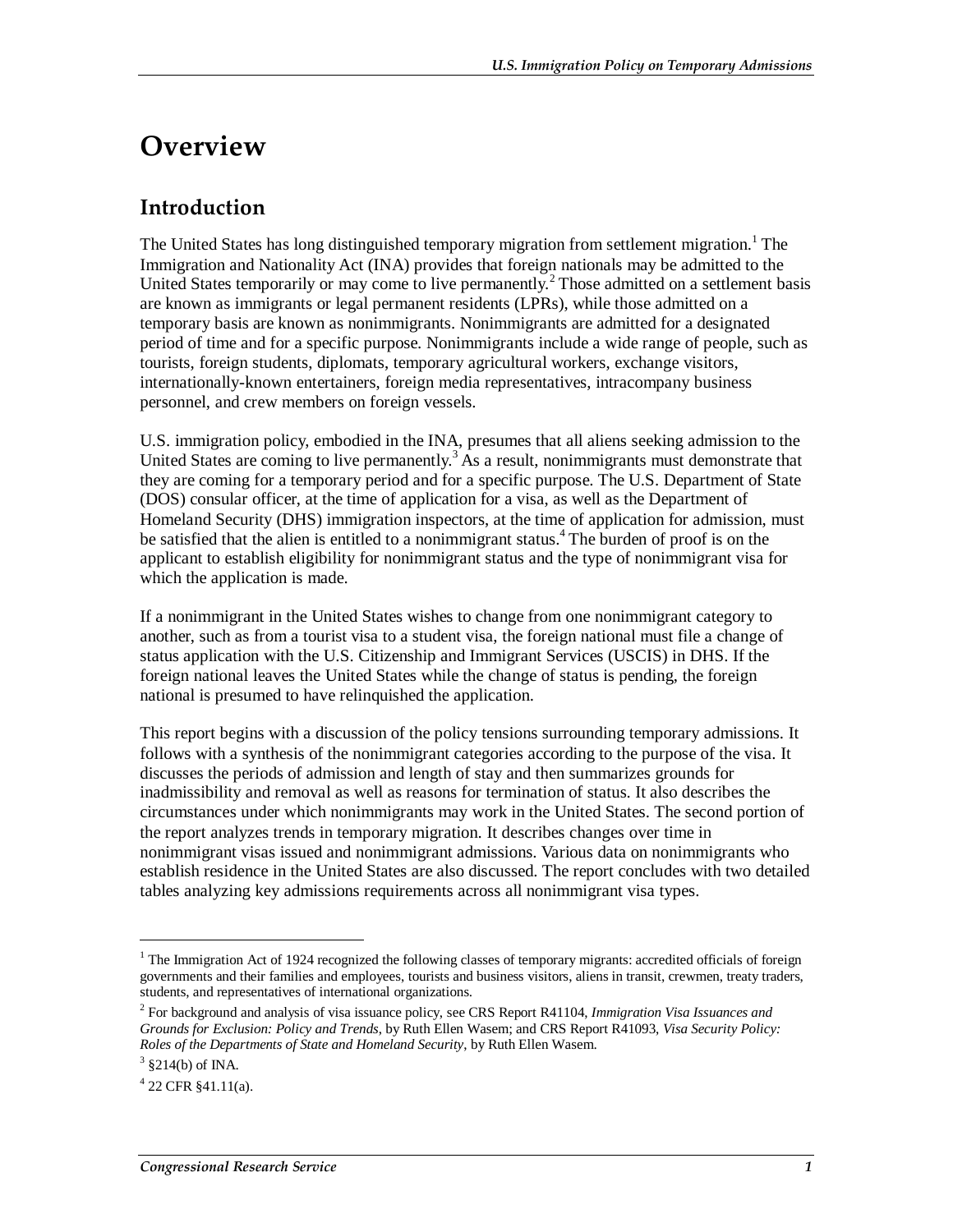## **Congressional Activity**

Interest in nonimmigrant visas as a group soared immediately following the September 11, 2001, terrorist attacks, which were conducted by foreign nationals admitted to the United States on temporary visas. At that time, policy makers raised a series of questions about aliens in the United States and the extent to which the federal government monitors their admission and presence in this country. The Enhanced Border Security and Visa Entry Reform Act (P.L. 107-173), provisions in the Homeland Security Act (P.L. 107-296), and provisions in the Intelligence Reform and Terrorism Prevention Act of 2004 (P.L. 108-458), for example, included broad reforms of immigration law to tighten procedures and oversight of aliens temporarily admitted to the United States.

Legislative activity, nonetheless, usually focuses on specific visa categories. The temporary worker provisions as well as the foreign student provisions have garnered considerable interest over the years. In addition, legislative revisions to temporary visa categories have usually occurred incrementally. For example, in the  $111<sup>th</sup>$  Congress several laws included provisions addressing aspects of temporary admissions, including Division A, Title XVI, §1611 of P.L. 111- 5, which required those employers receiving Troubled Asset Relief Program (TARP) funding to comply with more rigorous labor market rules when recruiting temporary foreign workers, and P.L. 111-230, which temporarily increased certain fees by \$2,000 to \$2,250 per nonimmigrant.<sup>5</sup> This report, however, does not track legislation.

## **Policy Tensions**

There is agreement that temporary migration is important to the U.S. economy and cultural life. There is also agreement that temporary migration should be managed more effectively. While revisions to temporary migration do not stoke the same intensity of debate that reform of permanent immigration or mechanisms for legalization do, they do provoke some controversies and concerns. The arguments sketched below are illustrative of the policy tensions surrounding temporary migration generally.

#### **Arguments that Temporary Migration is Profitable**

• In 2009, the United States had a positive \$21.9 billion trade surplus in travel and tourism spending because foreign visitors spent more in the United States than U.S. tourists spent abroad.<sup>6</sup>

• International students contribute nearly \$20 billion to the U.S. economy through their expenditures on tuition and living expenses, according to the U.S. Department of Commerce. Almost 70% of all international students' primary funding comes from sources outside of the United States.<sup>7</sup>

<sup>&</sup>lt;sup>5</sup> For complete summaries of legislative activity pertaining to nonimmigrants in recent years, see CRS Report R40848, *Immigration Legislation and Issues in the 111th Congress*, coordinated by Andorra Bruno; CRS Report RL34204, *Immigration Legislation and Issues in the 110<sup>th</sup> Congress, coordinated by Andorra Bruno; CRS Report RL33125, Immigration Legislation and Issues in the 109<sup>th</sup> Congress, coordinated by Andorra Bruno; and CRS Report RL32169, Immigration Legislation and Issues in the 108<sup>th</sup> Congress*, by Andorra Bruno et al.

<sup>6</sup> CRS Report R41409, *U.S. Travel and Tourism Industry*, by Suzanne M. Kirchhoff.

<sup>7</sup> Institute for International Education, *International Student Enrollments Rose Modestly in 2009/10, Led by Strong*  (continued...)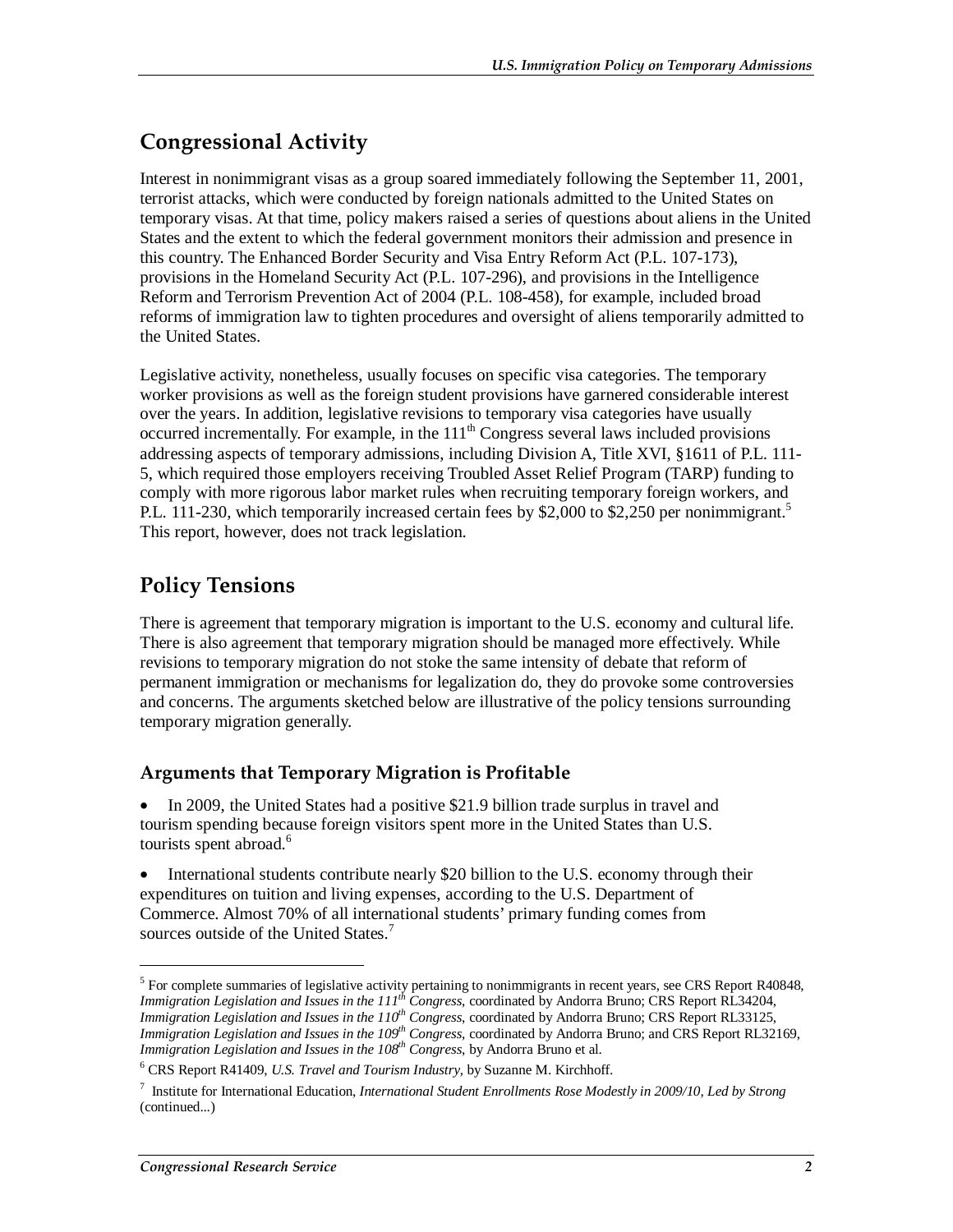• Expanding temporary worker programs would boost economic output and create new middle class job opportunities for native-born Americans.<sup>8</sup>

#### **Arguments that Temporary Migration is Costly**

The user fees paid by foreign nationals on temporary visas do not cover the costs of maintaining the aging infrastructures at ports of entry, nor do they cover the costs for managing the flow of 163 million annual admissions to the United States.<sup>9</sup>

• The concentration of inspection activity at the border means that significant resources must be present in order to ensure efficient operations. Inefficiencies not only cause congestion, but they can be costly to businesses, both at the border and in the interior.<sup>10</sup>

• Temporary workers have a deleterious effect on the salaries, compensation, and working conditions of U.S. workers, especially during periods of high unemployment.<sup>11</sup>

#### **Arguments that Temporary Migration Strengthens the United States**

• Tourism and international education and cultural exchange programs foster democratic principles and spread American values across the globe. Foreign visitors to the United States bring energy, ideas, and often fresh perspectives.<sup>12</sup>

• U.S. employers need the "best and the brightest" workers, regardless of their country of birth, to remain competitive in a worldwide market and to keep their firms in the United States. The ability to hire foreign temporary workers is an essential ingredient for economic growth and is typically based on the human capital needs of the national economy.<sup>13</sup>

<sup>(...</sup>continued)

*Increase in Students from China*, press release, November 15, 2010, http://www.iie.org/en/Who-We-Are/News-and-Events/Press-Center/Press-Releases/2010/2010-11-15-Open-Doors-International-Students-In-The-US.

<sup>8</sup> Daniel Griswold, *As Immigrants Move In, Americans Move Up*, Cato Institute, Free Trade Bulletin no. 38, July 21, 2009, http://www.cato.org/pub\_display.php?pub\_id=10650; National Foundation for American Policy, *GAO Report Finds H-1Bs Are Paid Comparable to U.S. Professionals*, NFAP Policy Brief, January 2011, http://www.nfap.com/pdf/ H1BVisasandtheGAOReport-NFAPPolicyBrief-January2011.pdf.

<sup>&</sup>lt;sup>9</sup> U.S. Congress, Senate Committee on the Judiciary, Subcommittee on Immigration, Refugees and Border Security, testimony of Customs and Border Protection Assistant Commissioner Thomas Winkowski and Border Patrol Chief David Aguilar,  $111^{th}$  Cong.,  $1^{st}$  sess., May 20, 2009.

<sup>&</sup>lt;sup>10</sup> CRS Report R41237, *People Crossing Borders: An Analysis of U.S. Border Protection Policies*, by Chad C. Haddal.

<sup>&</sup>lt;sup>11</sup> For examples, see U.S. Government Accountability Office, *H-1B Visa Program: Reforms Are Needed to Minimize the Risks and Costs of Current Program*, GAO-11-26, January 14, 2011, http://www.gao.gov/products/GAO-11-26; David Seminara , *Dirty Work: In-Sourcing American Jobs with H-2B Guestworkers*, Center for Immigration Studies, January 2010, http://www.cis.org/h-2b-guestworkers; and Ron Hira, *Bridge to Immigration or Cheap Temporary Labor? The H-1B & L-1 Visa Programs Are a Source of Both*, Economic Policy Institute, February 17, 2010, http://www.epi.org/publications/entry/bp257/.

<sup>&</sup>lt;sup>12</sup> U.S. Congress, House Committee on International Relations, Subcommittee on International Terrorism, Nonproliferation and Human Rights, *Hearing on the 9/11 Commission Recommendations on Public Diplomacy: Defending Ideals and Defining the Message*, 108th Cong., 2nd sess., August 23, 2004.

<sup>&</sup>lt;sup>13</sup> U.S. Congress, Senate Committee on the Judiciary, *The conservative case for immigration reform by Tamar Jacoby*, 109<sup>th</sup> Cong., 1<sup>st</sup> sess., July 25, 2005; and Demetrios G. Papademetriou and Annette Heuser, "Talent, Competitiveness" and Migration," in *Council Statement: Responding Competitively to the New Mobility of the 21<sup>st</sup> Century, ed.* Bertelsmann Stiftung, Migration Policy Institute (2009).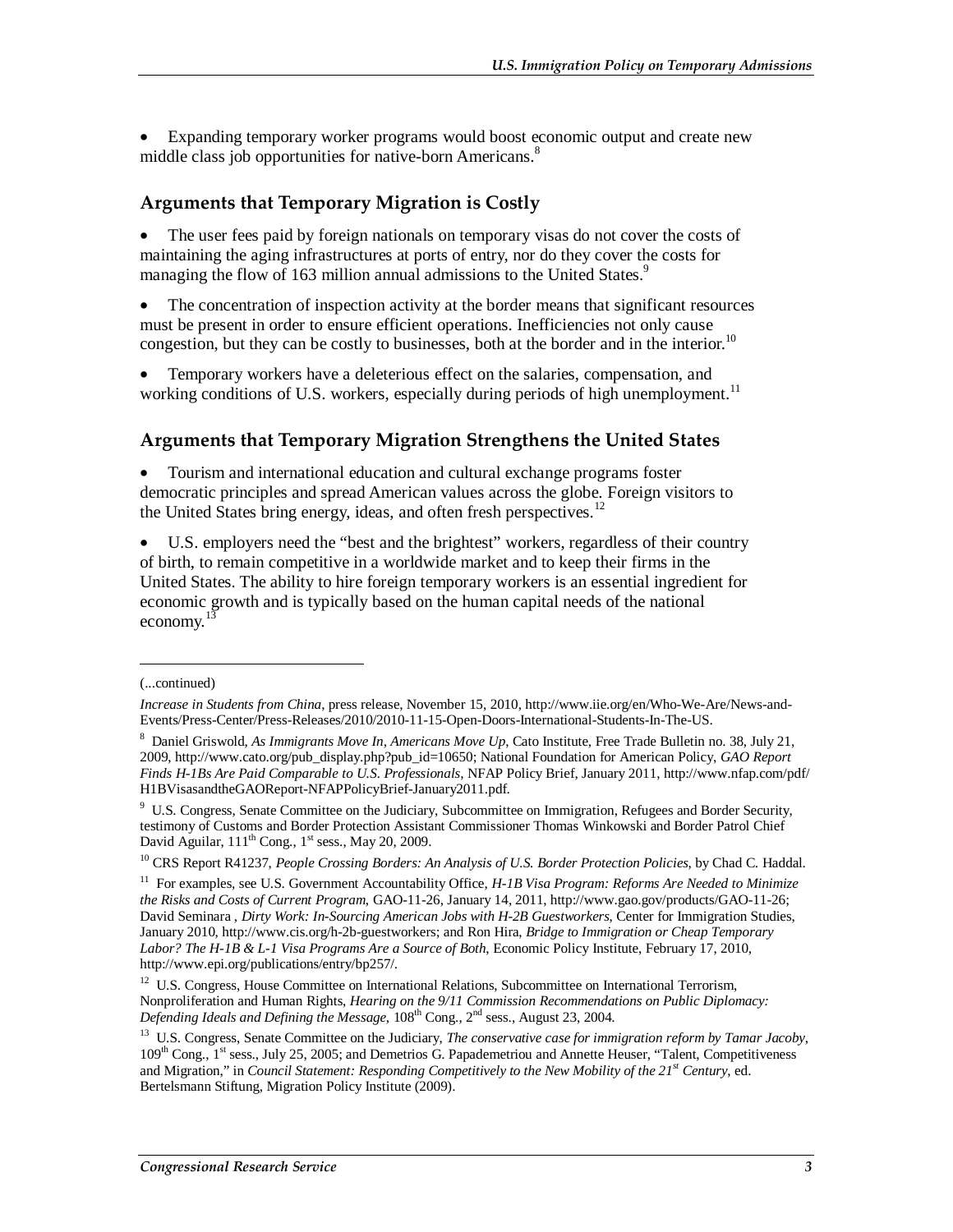• Appropriately designed temporary worker visas strengthen natural security by redirecting potentially unauthorized migrants into guest workers, relieving the pressure on the border, and enabling DHS Customs and Border Protection (CBP) to focus on terrorists, organized criminals, and violent felons. $14$ 

#### **Arguments that Temporary Migration Presents Vulnerabilities**

National security may be put at risk when there is a high volume of nonimmigrants. There is considerable pressure to provide rapid processing of nonimmigrant visas and temporary admissions. Expedited processing, however, can lead to missed opportunities for interdicting threats.<sup>15</sup>

• It is estimated that each year, hundreds of thousands of foreign nationals overstay their nonimmigrant visas and, as a consequence, become unauthorized aliens. The most recent estimates range from 31% to 57% of the unauthorized population, or approximately 3.3 million to 6.2 million nonimmigrant overstays.<sup>16</sup>

• DHS Office of Immigration Statistics (OIS) published a report estimating that 1.8 million nonimmigrants had established residence in the United States in 2008.<sup>17</sup> Not only are their ties to the United States tenuous, long-term temporary residents may also weaken support for the common good (e.g., public investments in education, infrastructure, and social programs) among the citizenry.<sup>18</sup>

That each of these arguments has some basis in fact is due to the multiplicity of temporary migration categories and their divergent purposes. Positive attributes of one nonimmigrant category may not apply to another. Similarly, critiques of one nonimmigrant category may not hold for another.

### **Broad Categories of Nonimmigrants**

There are 24 major nonimmigrant visa categories, and 87 specific types of nonimmigrant visas are issued currently.<sup>19</sup> Most of these nonimmigrant visa categories are defined in §101(a)(15) of

<sup>18</sup> Research by University of Southern California Professor Dowell Myers found that voters who saw immigration as a burden were nearly 9 percentage points more likely to oppose a 2004 ballot initiative that sought \$12.3 billion in bond sales to relieve overcrowding and upgrade older schools than those who called immigration a benefit. Jason DeParle, "Global Migration: A World Ever More on the Move," *The New York Times*, June 26, 2010.

<sup>14</sup> U.S. Congress, House Committee on Education and the Workforce, *Guest Worker Programs: Impact on the*  American Workforce and U.S. Immigration, 109<sup>th</sup> Cong., 2<sup>nd</sup> sess., July 19, 2006.

<sup>15</sup> CRS Report R41237, *People Crossing Borders: An Analysis of U.S. Border Protection Policies*, by Chad C. Haddal; and CRS Report R41093, *Visa Security Policy: Roles of the Departments of State and Homeland Security*, by Ruth Ellen Wasem

<sup>16</sup> CRS Report RS22446, *Nonimmigrant Overstays: Brief Synthesis of the Issue*, by Ruth Ellen Wasem.

<sup>&</sup>lt;sup>17</sup> Bryan C. Baker, *Estimates of the Resident Nonimmigrant Population in the United States: 2008*, DHS Office of Immigration Statistics, Population Estimates, June 2010, http://www.dhs.gov/xlibrary/assets/statistics/publications/ ois\_ni\_pe\_2008.pdf.

<sup>&</sup>lt;sup>19</sup> Law on nonimmigrants dates back to the Immigration Act of 1819. An immigration law enacted in 1924 defined several classes of nonimmigrant admission. The disparate series of immigration and nationality laws were codified into the INA in 1952. Major laws amending the INA are the Immigration Amendments of 1965, the Refugee Act of 1980, the Immigration Reform and Control Act of 1986, the Immigration Act of 1990, and the Illegal Immigration Reform and Immigrant Responsibility Act of 1996. The newest family-related nonimmigrant visa—known as the V visa—was folded into the District of Columbia FY2001 appropriations conference agreement (H.R. 4942, H.Rept. 106-1005), (continued...)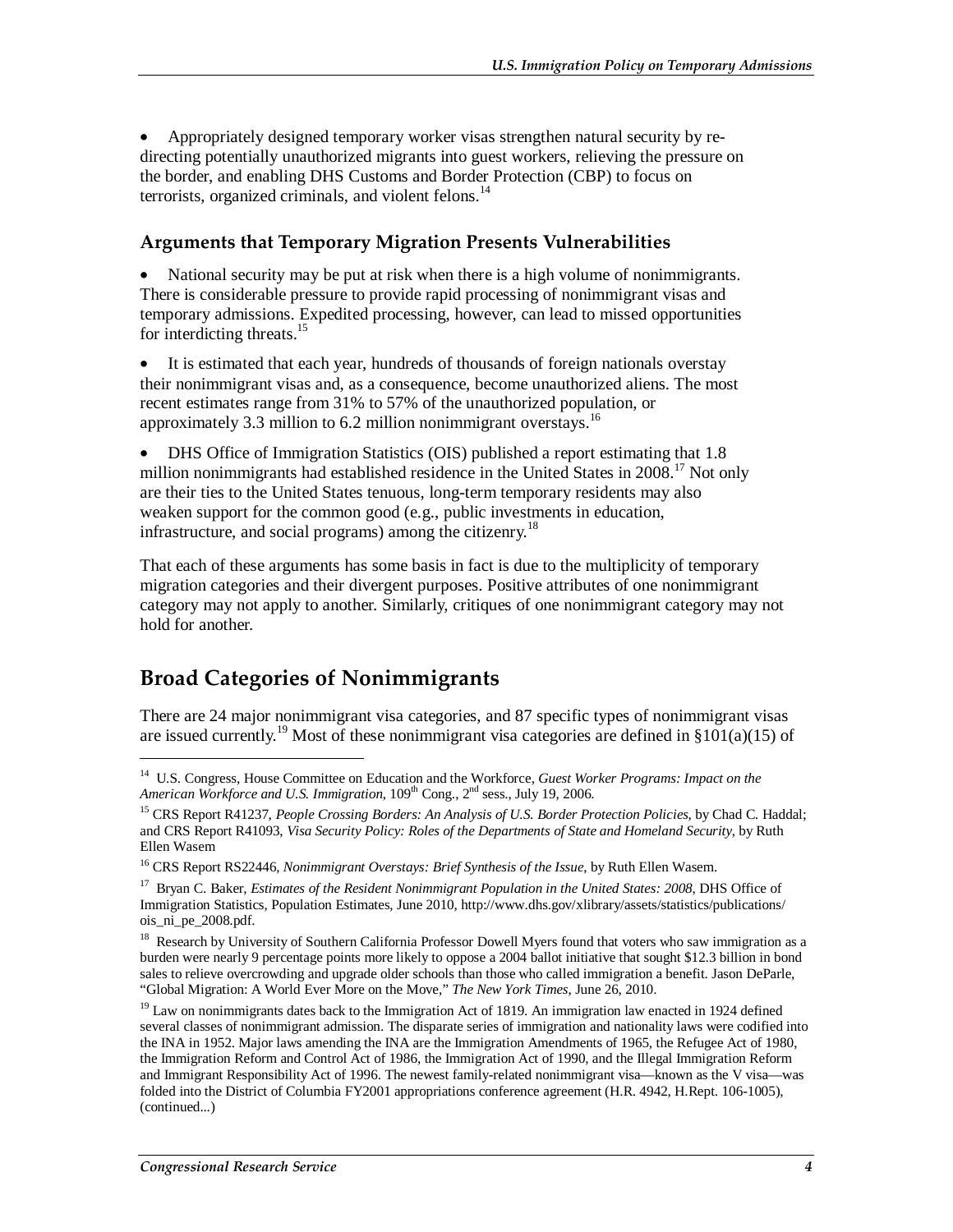the INA. These visa categories are commonly referred to by the letter and numeral that denotes their subsection in §101(a)(15); for example, B-2 tourists, E-2 treaty investors, F-1 foreign students, H-1B temporary professional workers, J-1 cultural exchange participants, and S-4 terrorist informants. These temporary visas may be grouped under the broad labels described below.

#### **Diplomats and Other International Representatives**

Ambassadors, consuls, and other official representatives of foreign governments (and their immediate family and servants) enter the United States on A visas. Official representatives of international organizations (and their immediate family and servants) are admitted on G visas. Those nonimmigrants entering under the auspices of the North Atlantic Treaty Organization (NATO) have their own visa categories. Aliens who work for foreign media use the I visa.

#### **Visitors as Business Travelers and Tourists**

B-1 nonimmigrants are visitors for business and are required to be seeking admission for activities other than purely local employment or hire. The difference between a business visitor and a temporary worker also depends on the source of the alien's salary. To be classified as a visitor for business, an alien must receive his or her salary from abroad and must not receive any remuneration from a U.S. source other than an expense allowance and reimbursement for other expenses incidental to temporary stay.

The B-2 visa is granted for temporary visitors for "pleasure," otherwise known as tourists. Tourists, who are encouraged to visit as a boon to the U.S. economy, have consistently been the largest nonimmigrant class of admission to the United States. A B-2 nonimmigrant may not engage in any employment in the United States.

#### *Visa Waiver Program*

Many visitors, however, enter the United States without nonimmigrant visas through the Visa Waiver Program (VWP). This provision of the INA allows the Secretary of Homeland Security to waive the visa documentary requirements for aliens coming as visitors from countries that meet certain statutory criteria. Currently, foreign visitors from 36 countries have VWP privileges. In FY2009, 16.2 million people entered under the VWP, constituting 50.5% of all temporary visitors and 44.9% of all nonimmigrant admissions. $^{20}$ 

<sup>(...</sup>continued)

which became P.L. 106-553.

<sup>&</sup>lt;sup>20</sup> These countries are Andorra, Australia, Austria, Belgium, Brunei, Czech Republic, Denmark, Estonia, Finland, France, Germany, Greece, Hungry, Iceland, Ireland, Italy, Japan, Latvia, Liechtenstein, Lithuania, Luxembourg, Monaco, Malta, the Netherlands, New Zealand, Norway, Portugal, San Marino, Singapore, Slovakia, Slovenia, South Korea, Spain, Sweden, Switzerland, and the United Kingdom. See CRS Report RL32221, *Visa Waiver Program*, by Alison Siskin, hereafter cited as V*isa Waiver Program*.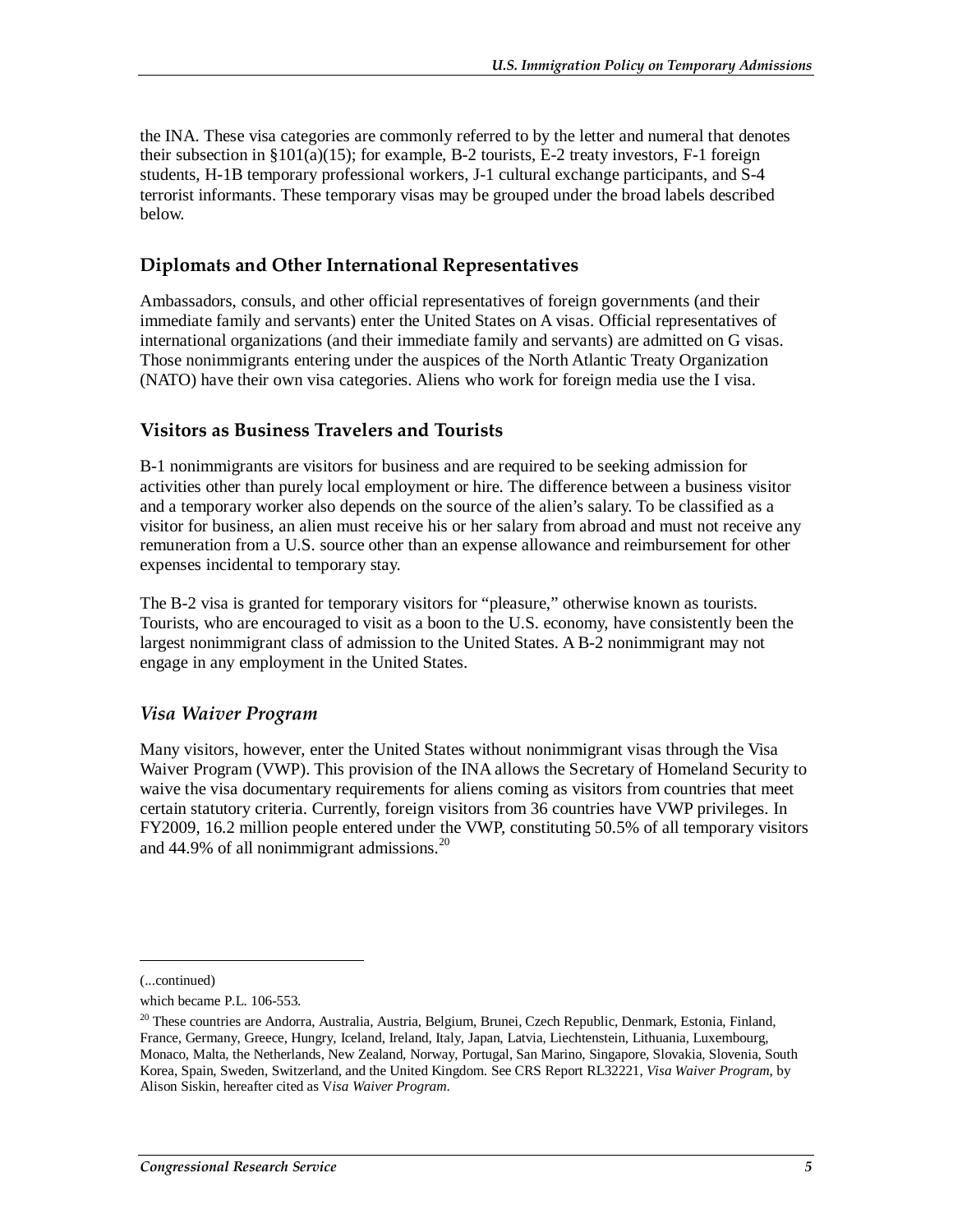#### *Border Crossing Card or "Laser Visa"*

The border crossing card (BCC), or "laser visa," is issued to citizens of Mexico to gain short-term entry (up to six months) for business or tourism into the United States.<sup>21</sup> It may be used for multiple entries and is good for at least 10 years. Mexican citizens can get a laser visa from the Department of State's Consular Affairs if they are otherwise admissible as B-1 (business) or B-2 (tourism) nonimmigrants, and the laser visa issued is a combined BCC/B-1/B-2 nonimmigrant visa. Current rules limit the BCC holder to visits of up to 30 days within the border zone of 25 miles along the border in Texas, New Mexico, and California and visits up to 30 days within a border zone of 75 miles in Arizona. $^{22}$ 

#### **Multinational Corporate Executives and International Investors**

Intracompany transferees who are executive, managerial, and have specialized knowledge and who are continuing employment with an international firm or corporation are admitted on the L visas. The L visas enable multinational firms to transfer top-level personnel to their locations in the United States for five to seven years. To be eligible for the L-1 visa, the foreign national must have worked for the multinational firm abroad for six months prior to transferring to a U.S. location. The spouses of L-1 nonimmigrants (i.e., L-2 nonimmigrants) are also allowed to work while they are in the United States.<sup>23</sup>

To qualify as an E-1 treaty trader or E-2 treaty investor, a foreign national first must be a citizen or national of a country with which the United States maintains a treaty of commerce and navigation.<sup>24</sup> The foreign national then must demonstrate that the purpose of coming to the United States is one of the following: to carry on substantial trade, including trade in services or technology, principally between the United States and the treaty country; or to develop and direct the operations of an enterprise in which the national has invested, or is in the process of investing, a substantial amount of capital. Unlike most nonimmigrant visas, the E visa may be renewed indefinitely.<sup>25</sup> Both the E-1 and E-2 visas require that a treaty exist between the United States and the principal foreign national's country of citizenship.<sup>26</sup>

The E-3 treaty professional visa is a temporary work visa limited to citizens of Australia. It is usually issued for two years at a time. Occupationally, it mirrors the H-1B visa in that the foreign worker on an E-3 visa must be employed in a specialty occupation.<sup>27</sup>

 $21$  It became known as a laser visa when it began including a photograph and fingers scan as biometric identifiers in the late 1990s.

<sup>&</sup>lt;sup>22</sup> 8 CFR §235.1(f). In certain instances specified in the regulation, the BCC entry is limited to 72 hours.

<sup>23</sup> CRS Report RL32030, *Immigration Policy for Intracompany Transfers (L Visa): Issues and Legislation*, by Ruth Ellen Wasem.

 $24$  The investor provision was added by P.L. 82-414 in 1952 when the INA was codified into the body of law that exists today, amended.

<sup>25</sup> See CRS Report RL32982, *Immigration Issues in Trade Agreements*, by Ruth Ellen Wasem; and CRS Report RL33844, *Foreign Investor Visas: Policies and Issues*, by Alison Siskin.

<sup>&</sup>lt;sup>26</sup> See CRS Report RL32030, *Immigration Policy for Intracompany Transfers (L Visa): Issues and Legislation*, by Ruth Ellen Wasem; and CRS Report RL33844, *Foreign Investor Visas: Policies and Issues*, by Alison Siskin.

<sup>&</sup>lt;sup>27</sup> §501 of P.L. 109-13, the Emergency Supplemental Appropriations Act for Defense, the Global War on Terror, and Tsunami Relief, 2005.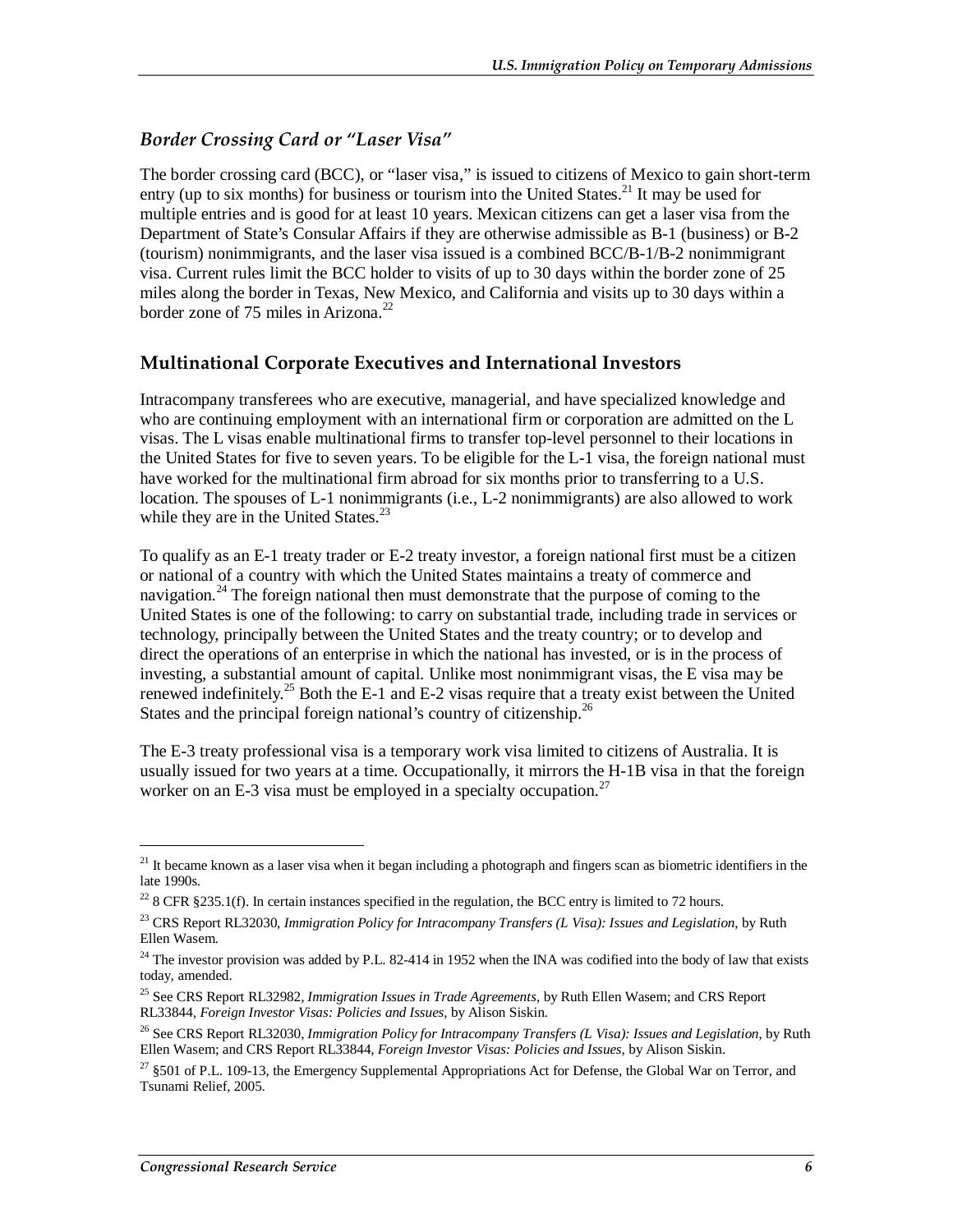#### **Temporary Workers**

The major nonimmigrant category for temporary workers is the H visa. The current H-1 categories include professional specialty workers  $(H-1B)^{28}$  and nurses  $(H-1C)$ . Temporary professional workers from Canada and Mexico may enter according to terms set by the North American Free Trade Agreement (NAFTA) on TN visas. There are two visa categories for temporarily bringing in seasonal workers (i.e., guest workers): agricultural guest workers enter with H-2A visas and other seasonal/intermittent workers enter with H-2B visas. The law sets numerical restrictions on annual admissions of the H-1B (65,000), the H-1C (500), and the H-2B (66,000); however, most H-1B workers enter on visas that are exempt from the ceiling. There is no limit on the admission of H-2A workers.<sup>29</sup>

Persons with extraordinary ability in the sciences, the arts, education, business, or athletics are admitted on O visas. Extraordinary ability in the fields of science, education, business, or athletics means a level of expertise indicating that the person is one of a small percentage who has risen to the very top of the field of endeavor. Extraordinary ability in the field of arts means distinction (i.e., renowned, leading, or well-known in the field of arts).

Internationally recognized athletes or members of an internationally recognized entertainment group come on P visas. An athlete on a P-1 visa must have achieved significant international recognition in the sport. Those P-1 visas for a sports team must likewise be distinguished, and it requires the participation of athletic teams of international recognition. To qualify for P-1 visas for entertainment groups, the group must be internationally recognized, having a high level of achievement in a field evidenced by a degree of skill and recognition substantially above that encountered ordinarily. There are also P visas for performers in exchange programs and culturally unique performers.

Aliens working in religious vocations enter on R visas. Religious work is currently defined as habitual employment in an occupation that is primarily related to a traditional religious function and that is recognized as a religious occupation within the denomination.

#### **Cultural Exchange**

<u>.</u>

The broadest category for cultural exchange is the J visa, which is also know as the Fulbright program. The J visa includes professors and research scholars, students, foreign medical graduates, teachers, resort workers, camp counselors, and au pairs who are participating in an approved exchange visitor program. The U.S. Department of State's Bureau of Educational and Cultural Affairs is responsible for approving the cultural exchange programs. J visa holders are admitted for the period of the program. Many foreign nationals on J-1 visas are permitted to work as part of their cultural exchange program participation. Their spouses and children may accompany them as J-2 nonimmigrants.

 $28$  The regulations define "specialty occupation" as requiring theoretical and practical application of a body of highly specialized knowledge in fields of human endeavor including, but not limited to, architecture, engineering, mathematics, physical sciences, social sciences, medicine and health, education, law, accounting, business specialties, theology and the arts, and requiring the attainment of a bachelor's degree or its equivalent as a minimum. Law and regulations also specify that fashion models deemed "prominent" may enter on H-1B visas.

<sup>29</sup> See CRS Report RL30498, *Immigration: Legislative Issues on Nonimmigrant Professional Specialty (H-1B) Workers;* and CRS Report RL32044, *Immigration: Policy Considerations Related to Guest Worker Programs*, by Andorra Bruno.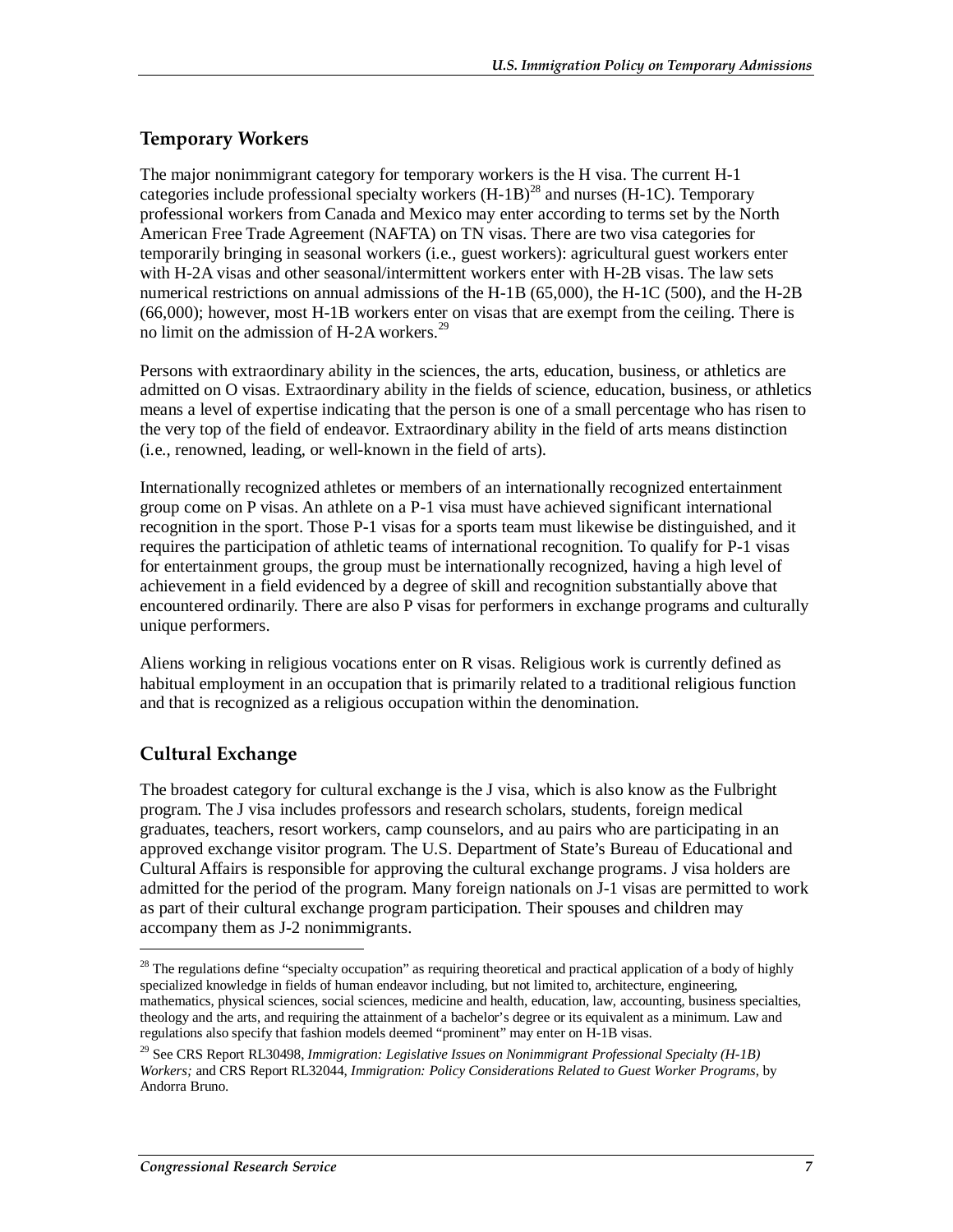The Q visa is an employment-oriented cultural exchange program, and its stated purpose is to provide practical training and employment as well as share history, culture, and traditions. U.S. Citizenship and Immigration Services (USCIS) approves the Q cultural exchange programs, and only employers are allowed to petition for Q nonimmigrants.

#### **Foreign Students**

The most common visa for foreign students is the F-1 visa. It is tailored for international students pursuing a full-time academic education. To obtain an F-1 visa, prospective students must be accepted by a school that has been approved by the government. They must also document that they have sufficient funds or have made other arrangements to cover all of their expenses for 12 months. Finally, they must demonstrate that they have the scholastic preparation to pursue a full course of study for the academic level to which they wish to be admitted and must have a sufficient knowledge of English (or have made arrangements with the school for special tutoring or to study in a language the student knows). Their spouses and children may accompany them on F-2 visas. Students on F visas are permitted to work in practical training that relates to their degree program, such as paid research and teaching assistantships. They are also permitted to engage in Optional Practical Training (OPT), which is temporary employment that is directly related to an F-1 student's major area of study.

Those students who wish to pursue a non-academic (e.g., vocational) course of study apply for an M visa. Much like the F students, those seeking an M visa must show that they have been accepted by an approved school, have the financial means to pay for tuition and expenses and otherwise support themselves for one year, and have the scholastic preparation and language skills appropriate for the course of study. Their spouses and children may accompany them as M-2 nonimmigrants.

#### **Family-Related Visas**

Fiancés and fiancées of U.S. citizens may obtain K visas. The intending bride and groom must demonstrate that they intend to marry within 90 days of the date the K visa holder is admitted to the United States. Moreover, they must both be free to marry, and any previous marriages must have been legally terminated by divorce, death, or annulment.

The V visa is a transitional nonimmigrant visa for immediate relatives (spouse and children) of LPRs who have had petitions to also become LPRs pending for three years. This visa enables families to reunite while they wait for their LPR visas to be processed. Only those immediate family members who filed Form I-130, Petition for Alien Relative, on or before December 21, 2000, are eligible.

#### **Law Enforcement-Related Visas**

The law enforcement-related visas are among the most recently created. The S visa is used by informants in criminal and terrorist investigations.<sup>30</sup> Victims of human trafficking who participate

<sup>&</sup>lt;sup>30</sup> For more information, see CRS Report RS21043, *Immigration: S Visas for Criminal and Terrorist Informants*, by Karma Ester (available upon request).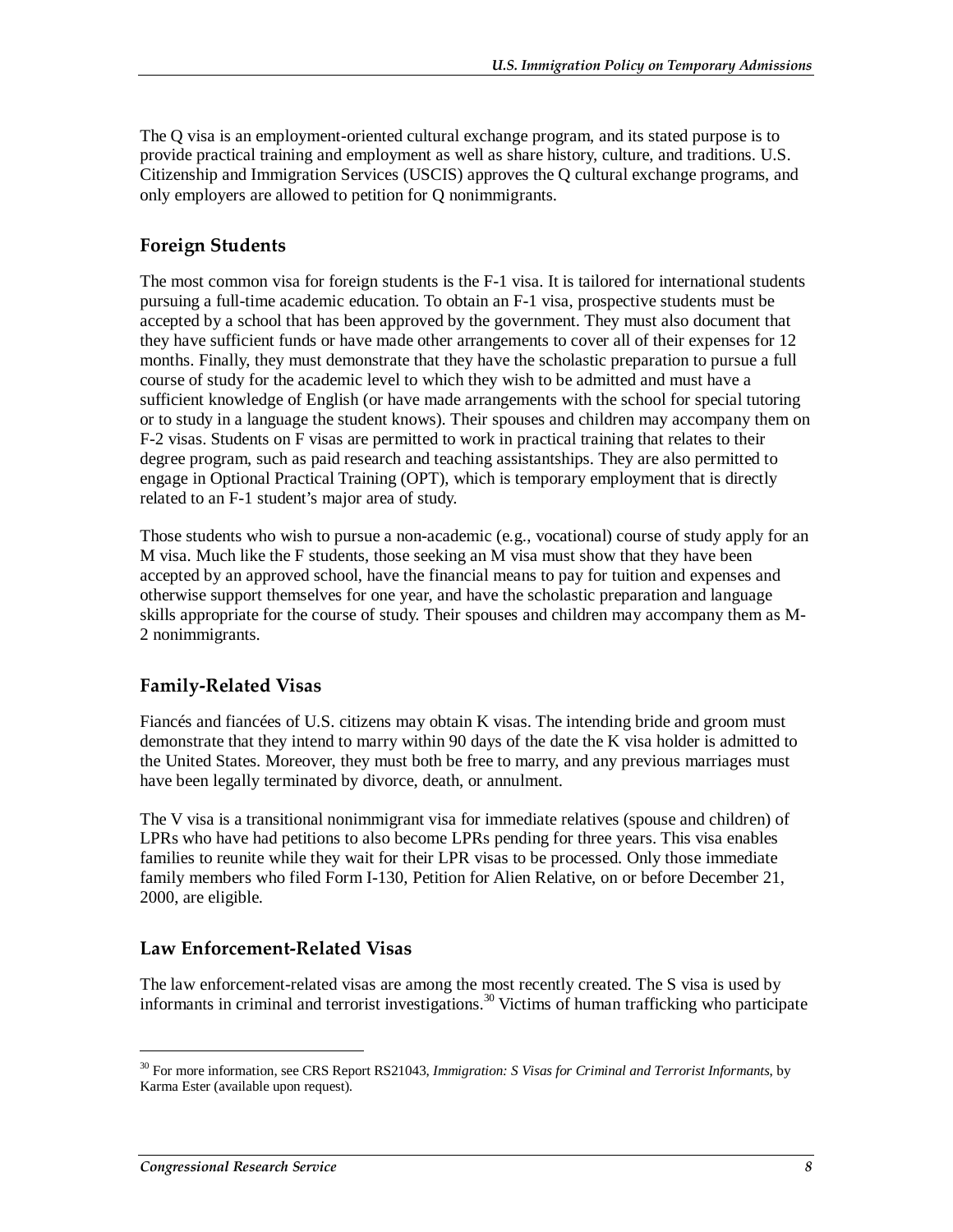in the prosecution of those responsible may get a T visa. Victims of other criminal activities, notably domestic abuse, who cooperate with the prosecution are eligible for the U visa.<sup>31</sup>

#### **Aliens in Transit and Crew Members**

Two miscellaneous nonimmigrant categories were some of the earliest nonimmigrant categories to be enacted. The C visa is for aliens traveling through the United States en route to another destination, and the D visa is for alien crew members on vessels or aircraft.

## **Exclusion and Removal**

#### **Inadmissibility**

The Departments of State (DOS) and Homeland Security (DHS) each play key roles in administering the law and policies on the admission of nonimmigrants. Although the DOS's Consular Affairs is responsible for issuing visas, the Customs and Border Protection (CBP) in DHS inspects all people who enter the United States.<sup>32</sup> Both DOS consular officers (when the alien is petitioning abroad) and CBP inspectors (when the alien is entering the United States) must confirm that the alien is not ineligible for a visa under the so-called "grounds for inadmissibility" of the INA. $^{33}$  These criteria categories are

- health-related grounds; $34$
- criminal history;<sup>35</sup>
- security and terrorist concerns;<sup>36</sup>
- public charge (e.g., indigence);  $37$
- seeking to work without proper labor certification;  $38$
- illegal entrants and immigration law violations;
- lacking proper documents;

<sup>31</sup> CRS Report RL34317, *Trafficking in Persons: U.S. Policy and Issues for Congress*, by Alison Siskin and Liana Sun Wyler.

<sup>&</sup>lt;sup>32</sup> The U.S. Citizenship and Immigrant Services (USCIS) in DHS processes nonimmigrant extension and change of status petitions and the Immigration and Customs Enforcement (ICE) in DHS operates the Visa Security Program. Other agencies that are involved in certain inadmissibility determinations are the Department of Labor's Office for Foreign Labor and the Department of Health and Human Services' Centers for Disease Control and Prevention.

<sup>33 §212(</sup>b) of INA.

<sup>34</sup> CRS Report R40570, *Immigration Policies and Issues on Health-Related Grounds for Exclusion*, by Ruth Ellen Wasem.

<sup>35</sup> CRS Report RL32480, *Immigration Consequences of Criminal Activity*, by Michael John Garcia.

<sup>36 §212(</sup>d)(3) and (4) of INA. For a fuller analysis, CRS Report RL32564, *Immigration: Terrorist Grounds for Exclusion and Removal of Aliens*, by Michael John Garcia and Ruth Ellen Wasem.

<sup>37</sup> CRS Report RL33809, *Noncitizen Eligibility for Federal Public Assistance: Policy Overview and Trends*, by Ruth Ellen Wasem.

<sup>38</sup> CRS Report RL33977, *Immigration of Foreign Workers: Labor Market Tests and Protections*, by Ruth Ellen Wasem.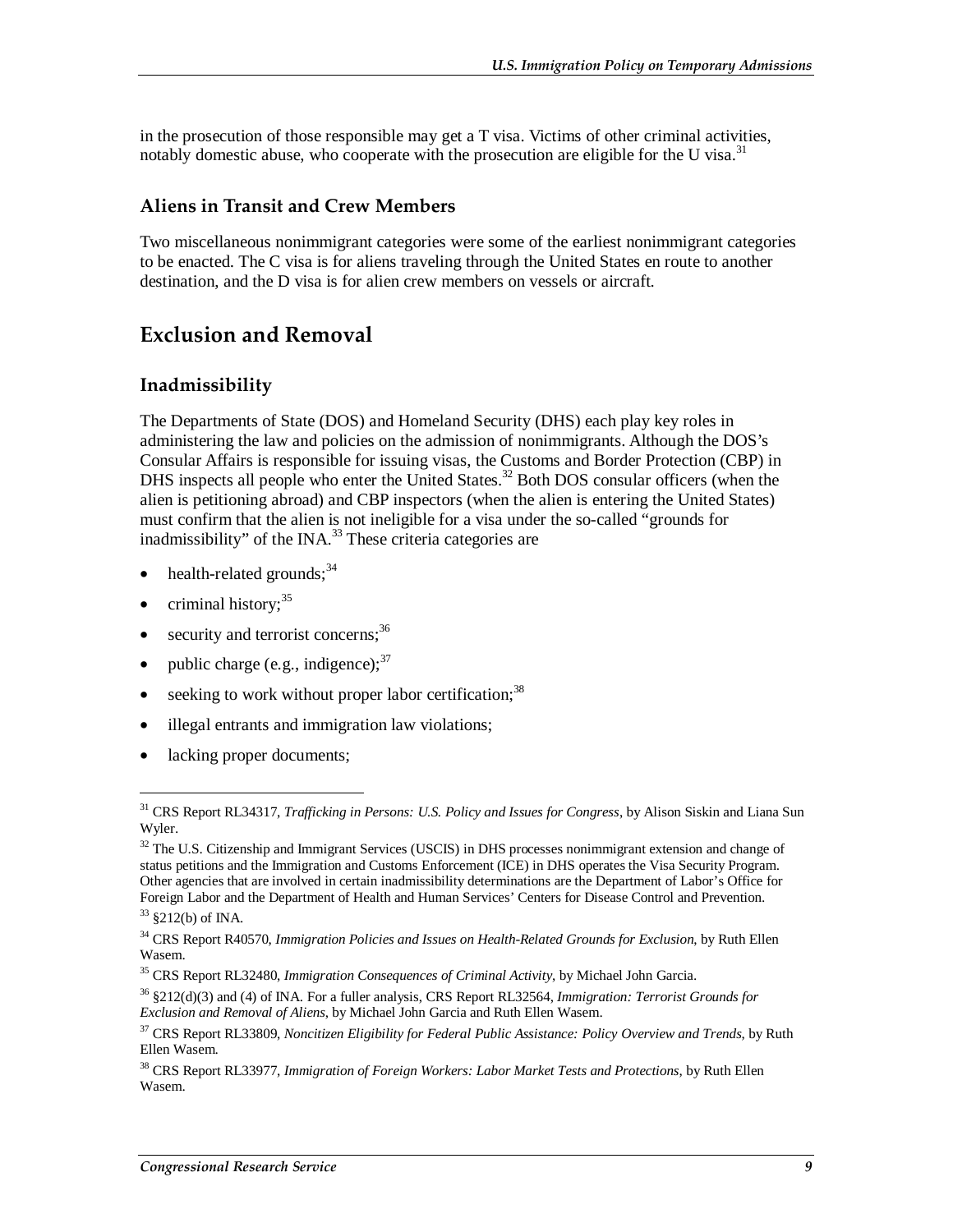- ineligible for citizenship; and
- aliens previously removed.

The law provides waiver authority of these grounds (except for most of the security and terroristrelated grounds) for nonimmigrants on a case-by-case basis.<sup>39</sup>

#### **Presumption of the Intent to Settle Permanently**

Specifically, §214(b) of the INA generally presumes that all aliens seeking admission to the United States are coming to settle permanently; as a result, most foreign nationals seeking to qualify for a nonimmigrant visa must demonstrate that they are not coming to reside permanently. During the period from FY1995 to FY2008, the §214(b) presumption was the most common basis for rejecting a nonimmigrant visa applicant.<sup>40</sup> There are three nonimmigrant visas that might be considered provisional, in that the visa holder may simultaneously seek LPR status. As a result, the law exempts nonimmigrants seeking any one of these three visas—H-1 professional workers, L intracompany transfers, and V accompanying family members—from the requirement that they prove they are not coming to live permanently.<sup>41</sup>

#### **Termination of Nonimmigrant Status**

Consistent with the grounds of inadmissibility, the legal status of a nonimmigrant in the United States may be terminated based upon the nonimmigrant's behavior in the United States. Specifically, the regulations list national security, public safety and diplomatic reasons for termination. If a nonimmigrant who is not authorized to work does so, that employment constitutes a failure to maintain a lawful status. A crime of violence that has a sentence of more than one year also terminates nonimmigrant status.<sup>42</sup> Nonimmigrants who violate the terms of their visas or who stay beyond the period of admission are considered unauthorized aliens. As such, they are subject to removal proceedings and deportation.

### **Periods of Admission**

The time period that a visa lasts has two elements. One element addresses the question of how long the foreign national can stay in the United States. The other element answers the question of how long the visa is valid for entries into the United States.

#### **Length of Stay**

Congress has enacted amendments and the executive branch has promulgated regulations governing areas such as the length and extensions of stay. For example, A-1 ambassadors are allowed to remain in the United States for the duration of their service, F-1 students to complete their studies, R-1 religious workers for up to three years, and D crew members for 29 days. Many

<sup>39</sup> CRS Report R41104, *Immigration Visa Issuances and Grounds for Exclusion: Policy and Trends*, by Ruth Ellen Wasem.

 $40$  Ibid., p. 7.

 $41$  §214(b) of the INA; 8 U.S.C. §1184(b).

 $42$  §214.1 of 8 CFR.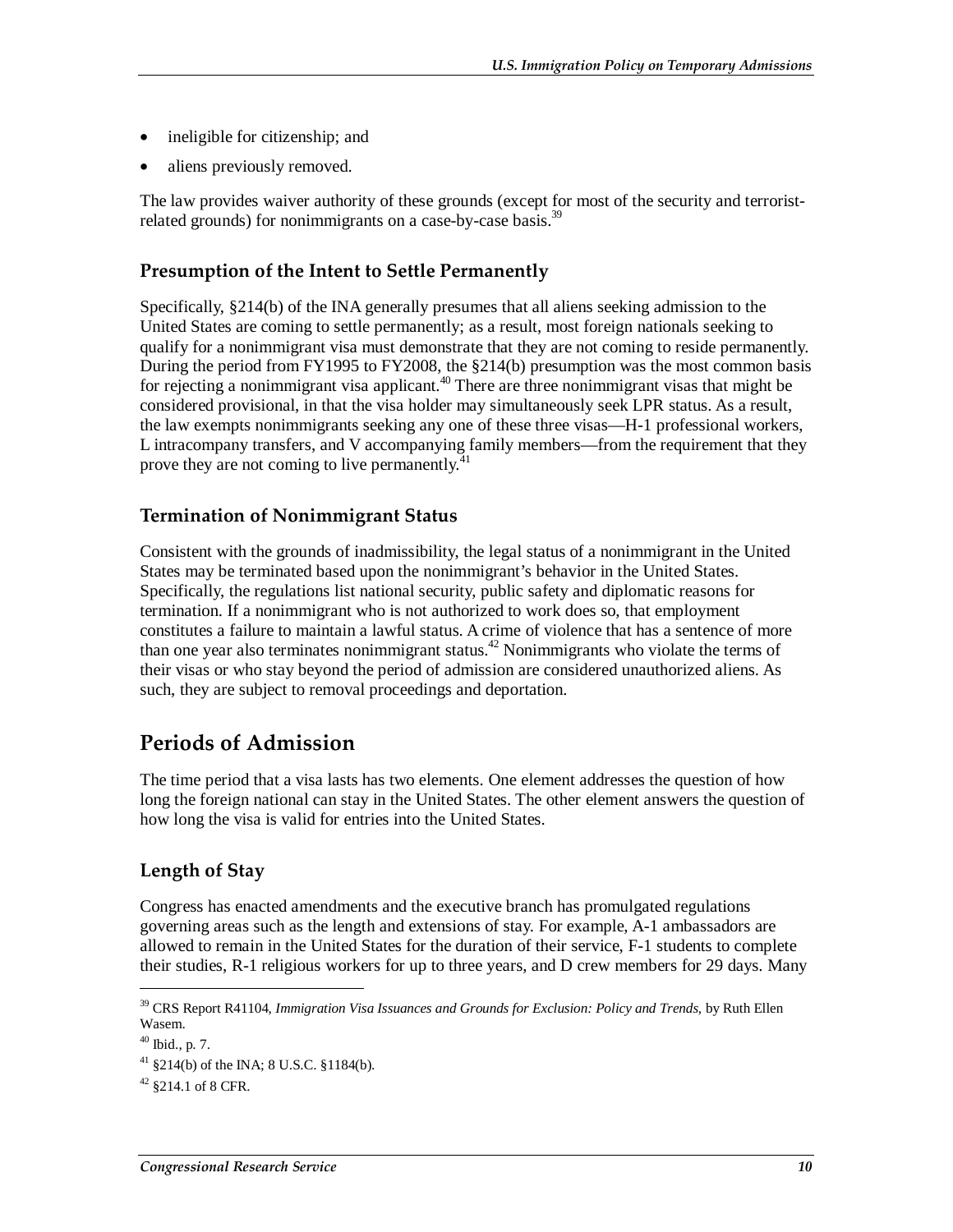categories of nonimmigrants are required to have a residence in their home country that they intend to return to as a stipulation of obtaining the visa. The law actually requires J-1 cultural exchange visa holders to go home for two years prior to returning to the United States (with some exceptions).

#### **Duration of Visa**

Separate from the length of stay authorized for the various nonimmigrant visas is the validity period of the visa issued by DOS consular officers. These time periods are negotiated country-bycountry and category-by-category, generally reflecting reciprocal relationships for U.S. travelers to these countries. For example, a B-1 and B-2 visitor visa from Germany is valid for 10 years while B-1 and B-2 visas from Indonesia are valid for five years. The D crew member visa is valid for five years for Egyptians, but only one year for Hungarians.

## **Employment Authorization**

#### **Permission to Work**

With the obvious exception of the nonimmigrants who are temporary workers (e.g., Hs, Os, Ps, Rs, and Qs), treaty traders (e.g., Es), or the executives of multinational corporations (e.g., Ls), most nonimmigrants are not allowed to work in the United States. Exceptions to this policy are noted in **Table 2**, which follows at the end of this report. As stated above, working without authorization is a violation of law and results in the termination of nonimmigrant status.

#### **Labor Market Tests**

The H-2 visas require that employers conduct an affirmative search for available U.S. workers and that the U.S. Department of Labor (DOL) determine that admitting alien workers will not adversely affect the wages and working conditions of similarly employed U.S. workers. Under this process—known as labor certification—employers must apply to the DOL for certification that unemployed domestic workers are not available and that there will not be an adverse effect from the alien workers' entry.

The labor market test required for H-1 workers, known as labor attestation, is less stringent than labor certification. Any employer wishing to bring in an H-1B nonimmigrant must attest in an application to the DOL that the employer will pay the nonimmigrant the greater of the actual compensation paid to other employees in the same job or the prevailing compensation for that occupation; the employer will provide working conditions for the nonimmigrant that do not cause the working conditions of the other employees to be adversely affected; and, there is no strike or lockout. Employers recruiting H-1C nurses must attest that their employment will not adversely affect the wages and working conditions of similarly employed registered nurses; H-1C nurses will be paid the wage rate paid by the facility to similarly employed U.S. registered nurses; the facility is taking significant steps to recruit and retain sufficient U.S. registered nurses; and the facility is abiding by specified anti-strike and layoff protections.<sup>43</sup>

<sup>43</sup> For a more complete analysis, see CRS Report RL33977, *Immigration of Foreign Workers: Labor Market Tests and Protections*, by Ruth Ellen Wasem.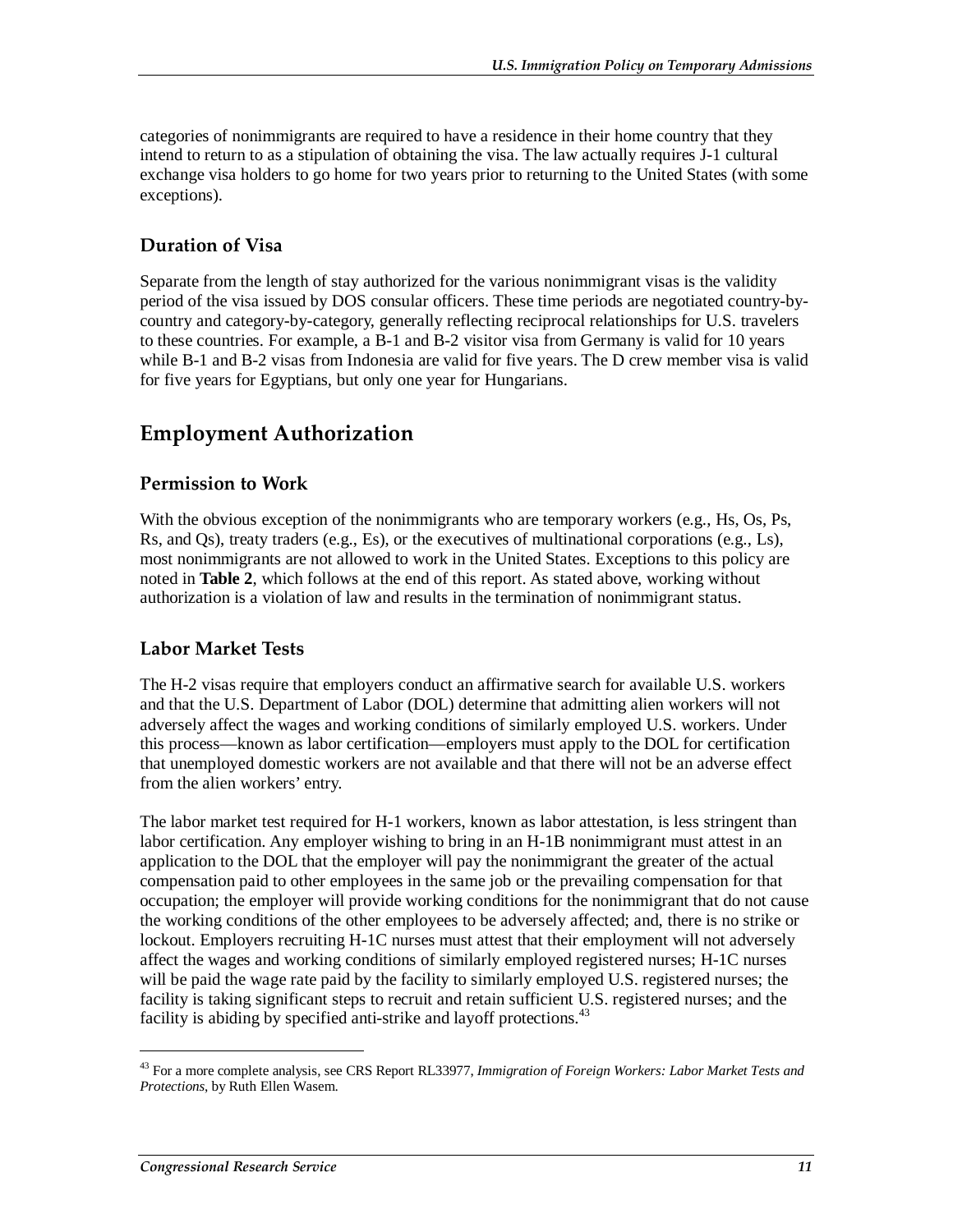There are no labor market tests for foreign nationals seeking these employment-related visas: E investors and treaty traders; J cultural exchange visitors; L intracompany transfers; O extraordinary ability in the sciences, arts, education, business, or athletics; P internationally recognized athletes or members of an internationally recognized entertainment group; Q international cultural exchange participants; and R religious workers.

## **Statistical Trends**

In the United States, data are collected on visa issuance and alien admission, both of which have strengths and shortcomings. While the number of visas issued shows the potential number of foreign nationals who may seek admission to the United States, admissions depict the actual entries of foreign nationals into the United States. The admissions data, however, simply enumerate port of entry inspections, thus counting frequent travelers multiple times. The lack of an exit registration system in the United States makes an actual count of out-migration impossible.44 Thus, the level of net migration of nonimmigrants (or the exact number of nonimmigrants in the United States at a given time) is unknown. The following sections present both admissions and issuance data for analysis of nonimmigrants by category and by geographic region. The latest estimates of the number of nonimmigrants who have established a residence in the United States are also presented.

## **Analysis of Nonimmigrants by Category**

#### **Temporary Visas Issued**

In FY2009, the DOS consular officers issued 5.8 million nonimmigrant visas. Combined, visitor visas issued for tourism and business comprised the largest group of nonimmigrants in FY2009 about 4.1 million, down from 5.7 million in FY2000. Cumulatively, all the categories of visas other than temporary visitors accounted for 29.3% of the visas issued in FY2009. Notable among the non-tourist categories of visas issued in 2009 were the 0.7 million students and exchange visitors (12.3%) and the 0.5 million temporary workers, managers, executives, and investors (8.7%). **Figure 1** presents a more detailed breakdown of these categories and specifically displays students at  $6.3\%$ , exchange visitors at  $6.0\%$ , and workers at  $5.9\%$ .<sup>4</sup>

<sup>&</sup>lt;sup>44</sup> The law actually requires that all aliens be recorded into the entry-exit system, but the current system—US-VISIT records all entries but only some exits into and from the United States. CRS Report RS22446, *Nonimmigrant Overstays: Brief Synthesis of the Issue*, by Ruth Ellen Wasem.

<sup>45</sup> Bureau of Consular Affairs, *Report of the Visa Office 2009*, U.S. Department of State, http://www.travel.state.gov/ visa/statistics/statistics\_4594.html.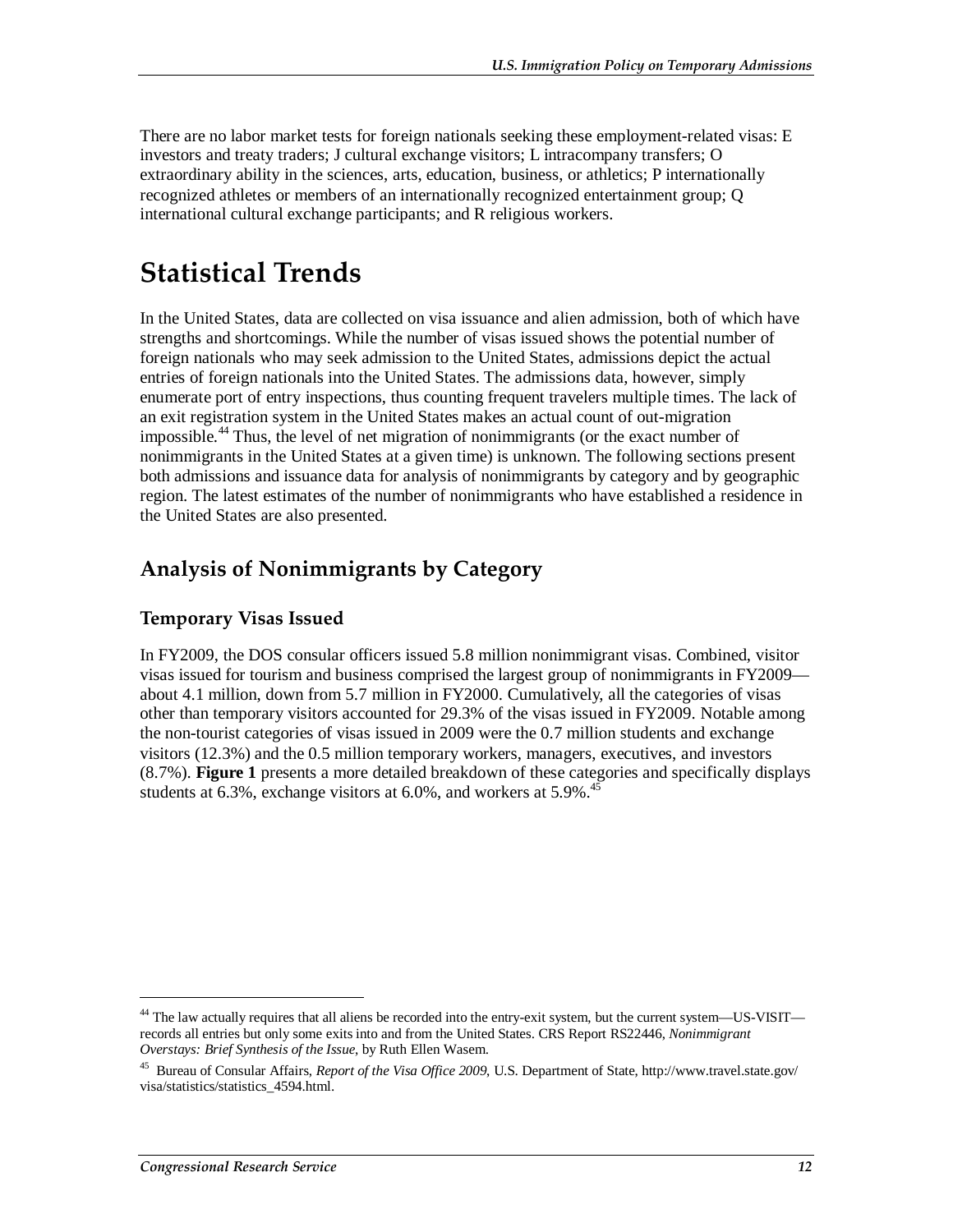

**Figure 1. Nonimmigrant Visas** *Issued* **by Category, FY2009** 

**Source:** CRS presentation of DOS Bureau of Consular Affairs data.

Visa issuances declined from their FY2001 peak of 7.6 million to a low point of 4.9 million in FY2003, and they stood at 5.8 million in FY2009. **Figure 2** shows ebb and flow over the past decade, as the number of visas issued increased by 32.0% from FY2003 through FY2007 and then fell by 2.9% in FY2009. Visas issued to visitors for tourism fell by 40.7% from FY2000 to FY2003, rose by 34.3% from FY2004 to FY2007, and then dropped slightly, by 8.5%, in FY2009. The number of student visas issued experienced a less dramatic fluctuation, falling by 23.9% from FY2000 to FY2003 and then rising by 51.5% through FY2009. Visas issued to diplomats and to representatives of international organizations increased steadily, by 25.0% and 24.1%, respectively, over the decade. $46$ 

<sup>46</sup> Bureau of Consular Affairs, *Reports of the Visa Office 2000-2009*, U.S. Department of State, http://travel.state.gov/ visa/statistics/statistics\_1476.html.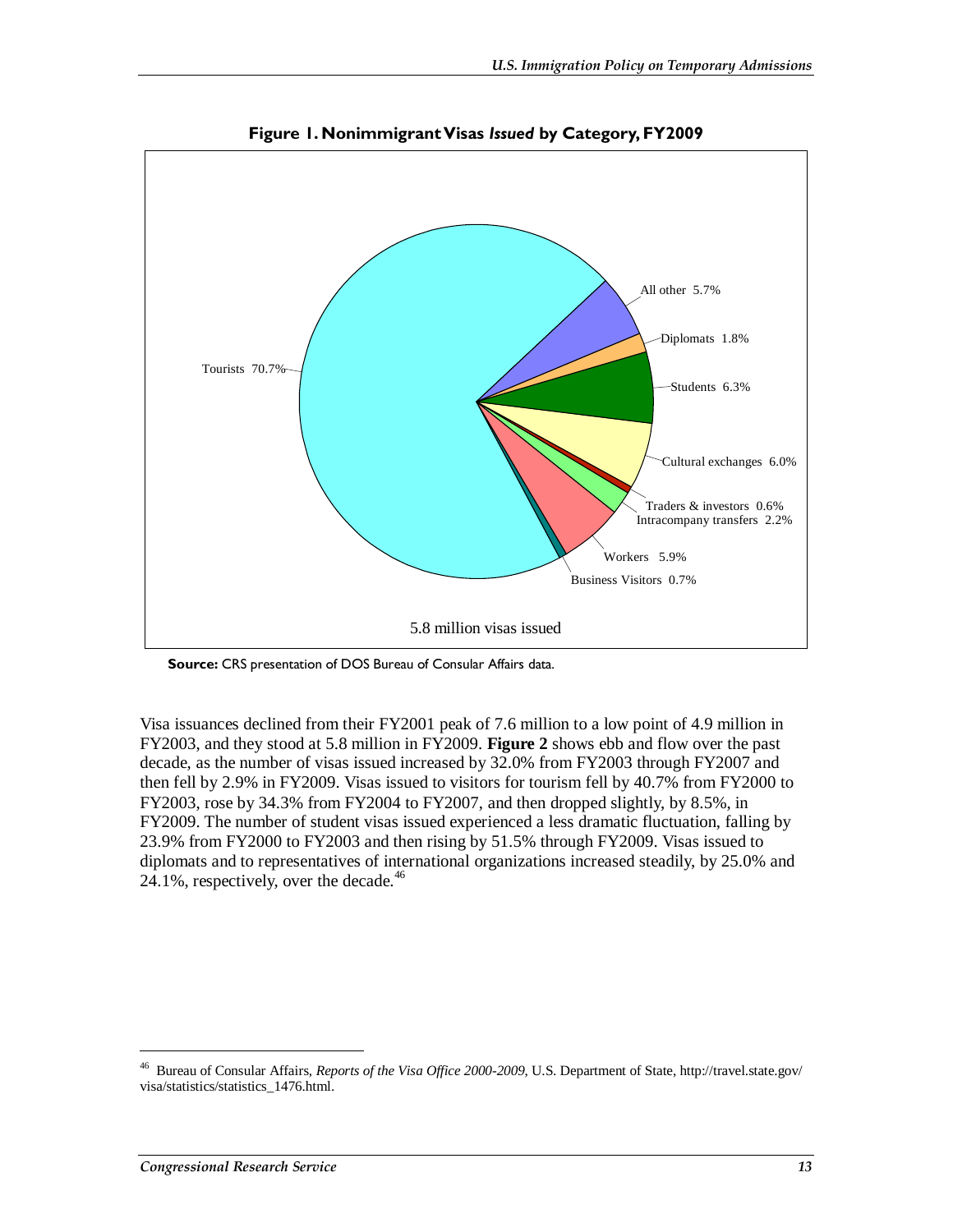

**Figure 2. Trends in Nonimmigrant Visas** *Issued* **by Category, FY2000-FY2009** 

**Source:** CRS presentation of DOS Bureau of Consular Affairs data.

Trends in the number of employment-based nonimmigrant visas issued during this period illustrate the impact of the economic recession. These trends are more visible in **Figure 3**, which excludes the B visas issued to tourist and business visitors. The number of temporary worker visas issued increased by 48.1% from 2000 to 2007 and then dropped by 33.9% from 2007 to 2009. Similarly, visas issued to intracompany transfers (Ls) rose by 38.2% from 2000 to 2007 and decreased by 19.8% from 2007 to 2009. The number of investor and treaty trader (E) visas issued increased by 11.3% from 2000 to 2007 and dropped by 14.8% from 2007 to 2009. Interestingly, the cultural exchange visas steadily increased by 36.7% from FY2000 to FY2007 and only dropped recently, by  $8.1\%$  in FY2009.<sup>47</sup>

 $47$  Ibid.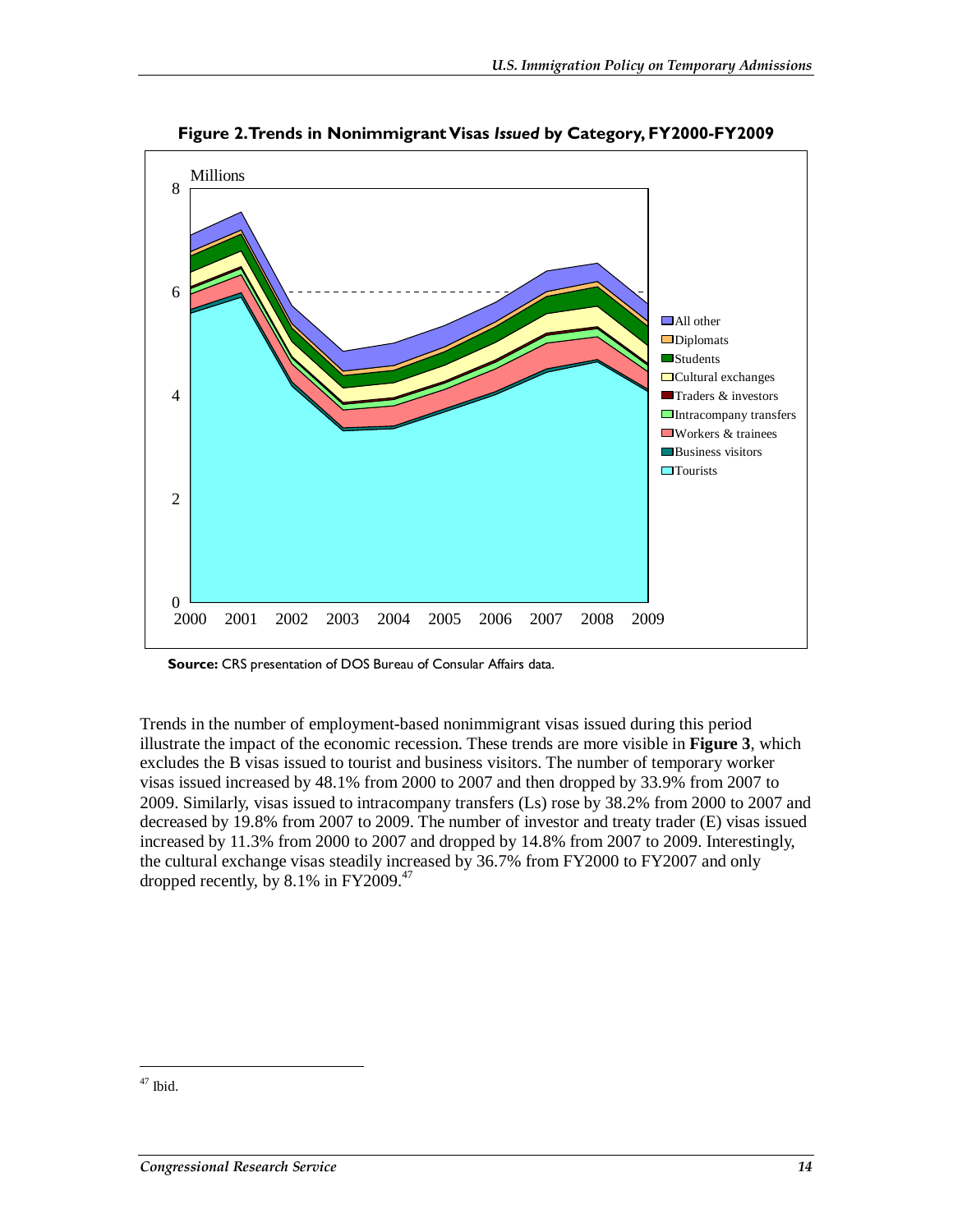

**Figure 3. Trends in "Other Than Visitor" Visas** *Issued***, FY2000-FY2009** 

**Source:** CRS presentation of DOS Bureau of Consular Affairs data.

#### **Temporary Admissions**

The other source of nonimmigrant data, which comes from DHS's Customs and Border Protection (CBP), has two important caveats. First, not all nonimmigrant admissions are recorded in the CBP admissions data. Less than one-quarter of nonimmigrants entering the United States are required to fill out the arrival records, which are colloquially called I-94 admissions because I-94 is the immigration form number.<sup>48</sup> Mexican nationals with border crossing cards and Canadian nationals traveling for business or tourist purposes are specifically excluded in the I-94 admission totals. Second, the I-94 data record the admissions rather than the persons. Since many types of visas allow people to depart and re-enter the United States, the CBP data record multiple admissions during the same year.

During 2009, CBP inspectors tallied 163 million nonimmigrant admissions to the United States. Mexican nationals with border crossing cards and Canadian nationals traveling for business or tourist purposes accounted for the vast majority of admissions to the United States in FY2009,

<sup>&</sup>lt;sup>48</sup> A Form I-94 is an Arrival-Departure Record issued by CBP at a port of entry that shows the date you arrived in the United States and the "Admitted Until" date, the date when your authorized period of stay expires.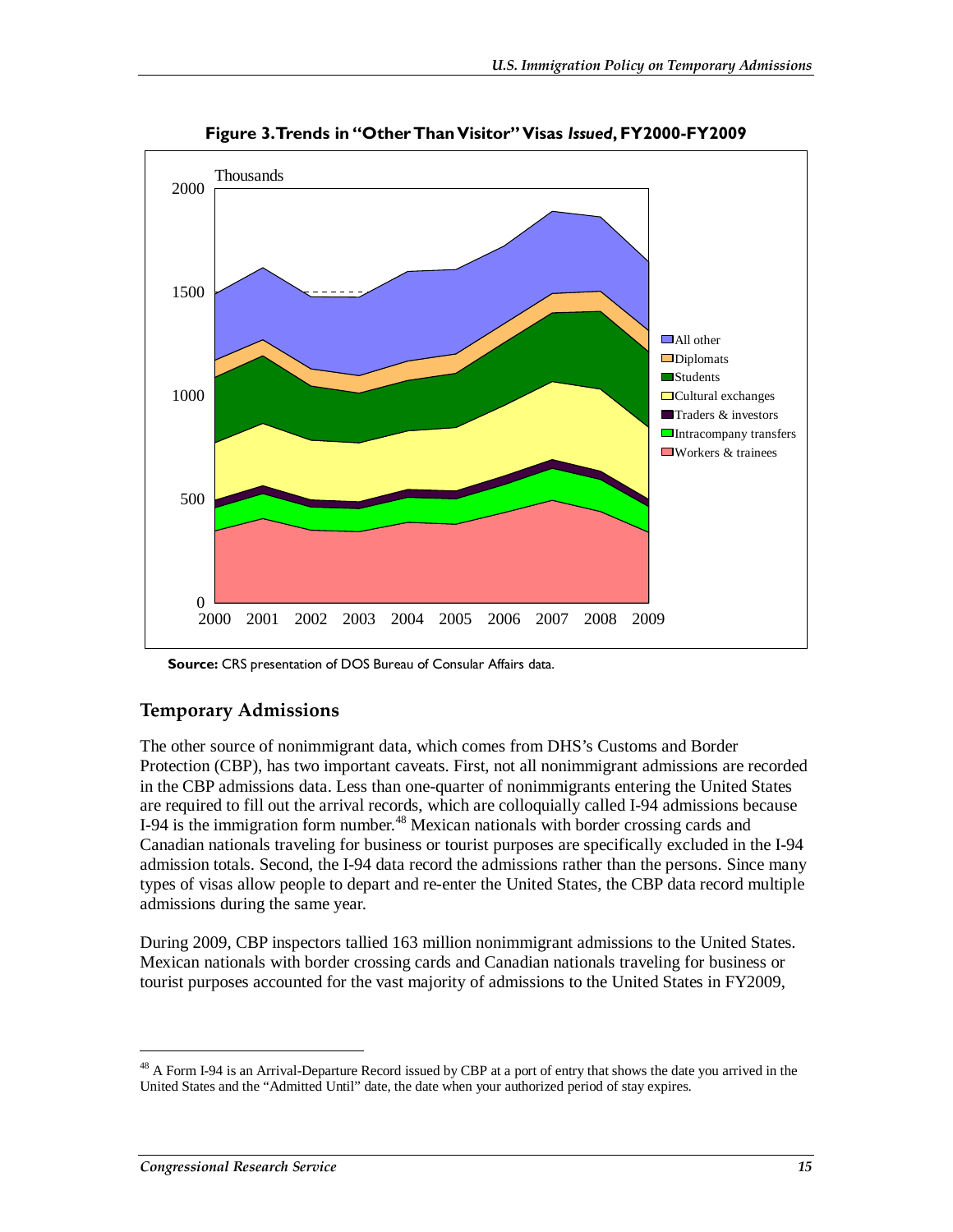with approximately 126.8 million entries. The remaining categories and countries of the world contributed the 36.2 million I-94 admissions in FY2009.<sup>49</sup>



**Figure 4. Nonimmigrant** *Admissions* **by Category, FY2009** 

**Source:** CRS presentation of DHS Office of Immigration Statistics data.

**Note:** Mexican nationals with border crossing cards and Canadian nationals traveling for business or tourist purposes are not counted in these I-94 admission totals.

As with the visa issuance data, temporary visitors dominate the admissions data depicted in **Figure 4**. Over three-quarters of all I-94 admissions were tourists in FY2009 and another 12.1% were business visitors. Similar to the visa issuance data, the other substantial categories are students (2.6%) and the employment based (e.g., workers (2.6%), executives and investors  $(2.0\%)$ , and cultural exchange  $(1.3\%)$ .

To more clearly observe the trends in temporary visitors, **Figure 5** analyzes them separately. The FY2002-FY2009 trend data reveal that a large majority of such nonimmigrants are admitted for tourism (or "pleasure") purposes.<sup>50</sup> The number of tourist entries on B-2 visas increased by  $44.5\%$ from FY2002 to FY2009, and the number of VWP tourists rose by 31.7% over this same period.

<sup>49</sup> Randall Monger and Macready Barr, *Nonimmigrant Admissions to the United States: 2009*, U.S. Department of Homeland Security Office of Immigration Statistics, Annual Flow Report, April 2010, http://www.dhs.gov/xlibrary/ assets/statistics/publications/ni\_fr\_2009.pdf.

<sup>&</sup>lt;sup>50</sup> Comparable data that breaks out B-1 and B-2 as well as VWP admissions are not available for FY2000 and FY2001.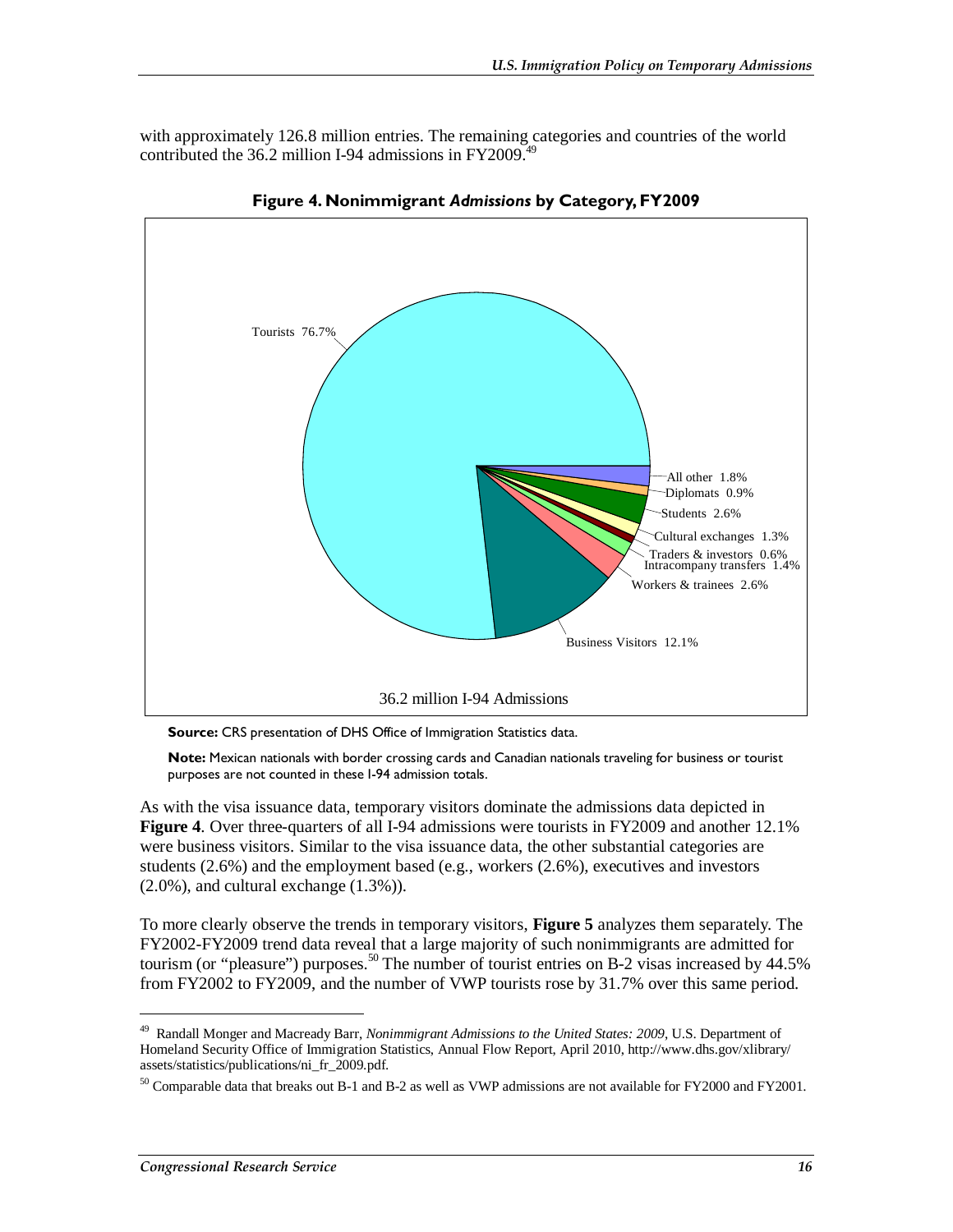The number of visitors for business, whether it was on B-1 visas or through the VWP, remained stable over the decade.<sup>51</sup> The Guam Visa Waiver Program covers foreign nationals who were solely entering and staying in Guam for a period not to exceed 15 days.<sup>52</sup>



**Figure 5. Trends in Visitors for Business and Pleasure, FY2002-FY2009** 

(Including Visa Waiver Programs)

**Source:** CRS presentation of DHS Office of Immigration Statistics data.

**Notes:** Comparable data for FY2000 and FY2001 are not available. Mexican nationals with border crossing cards and Canadian nationals traveling for business or tourist purposes are not counted in these I-94 admission totals.

As expected, the FY2000-FY2009 trends in "other than visitor" nonimmigrant admissions depicted in **Figure 6** are similar to FY2000-FY2009 trends in "other than visitor" visas issued depicted in **Figure 3**. The admissions data, however, fluctuated less frequently and exhibited smoother trends. Overall, the I-94 admissions increased by 7.6%, from 33.7 million in FY2000 to 36.2 million in FY2009. Admissions peaked at 39.4 million in FY2008.

<sup>51</sup> VWP participating countries include Andorra, Australia, Austria, Belgium, Brunei, Czech Republic, Denmark, Estonia, Finland, France, Germany, Greece, Hungry, Iceland, Ireland, Italy, Japan, Latvia, Liechtenstein, Lithuania, Luxembourg, Monaco, Malta, the Netherlands, New Zealand, Norway, Portugal, San Marino, Singapore, Slovakia, Slovenia, South Korea, Spain, Sweden, Switzerland, and the United Kingdom. Eight of these countries (Czech Republic, Estonia, Hungary, Latvia, Lithuania, South Korea, Slovakia, and Malta) were added to the VWP in 2008 and one (Greece) was added in 2010.

<sup>52</sup> For information on the Guam VWP, see U.S. Department of Homeland Security, *Guam-CNMI Visa Waiver Program*, April 9, 2010, http://www.dhs.gov/files/programs/gc\_1233261948672.shtm#5.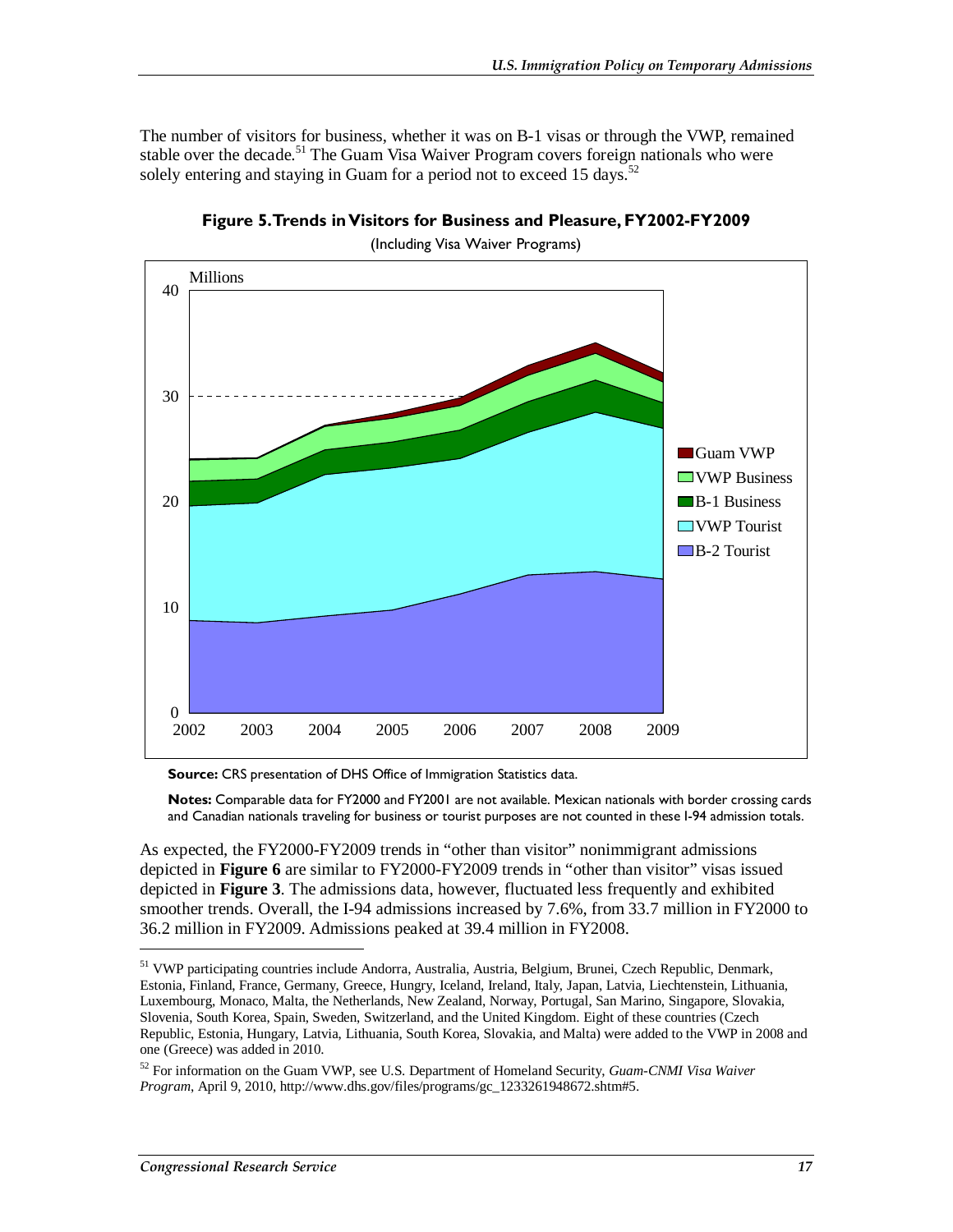

**Figure 6. Trends in "Other Than Visitor" Nonimmigrant** *Admissions,* **FY2000-FY2009** 

**Source:** CRS presentation of DHS Office of Immigration Statistics data.

The employment-based *admissions* mirrored the employment-based *visas* by tracking the economic recession. Admissions of temporary workers rose by 42.4% from FY2000 to FY2007 and then fell by 16.3% in FY2009. Similarly, admissions of intracompany transfers, exchange visitors, and treaty traders and investors increased by 24.4%, 39.1%, and 42.0%, respectively, and then dropped by 7.0%, 6.1% , and 4.0%, respectively. The I-94 admissions of students deviated from the overall trend and steadily rose by 36.0% over the decade, including a 13.1% gain from FY2007 to FY2009.

## **Analysis of Nonimmigrants by Region**

#### **Temporary Visas Issued**

As **Figure 7** shows, there was a larger percentage of visas issued to foreign nationals from Asia than to any other region, accounting for 36.4%, or 2.1 million, nonimmigrant visas issued in FY2009. North American nonimmigrants (which included people from Mexico, Central America, and the Caribbean) accounted for the next-largest group of visa issuances at 22.2%, or approximately 1.3 million individuals. South America accounted for the third-largest groups with 19.9% of the nonimmigrant visa issuances, and Europe comprised 15.6% of the visas. Africa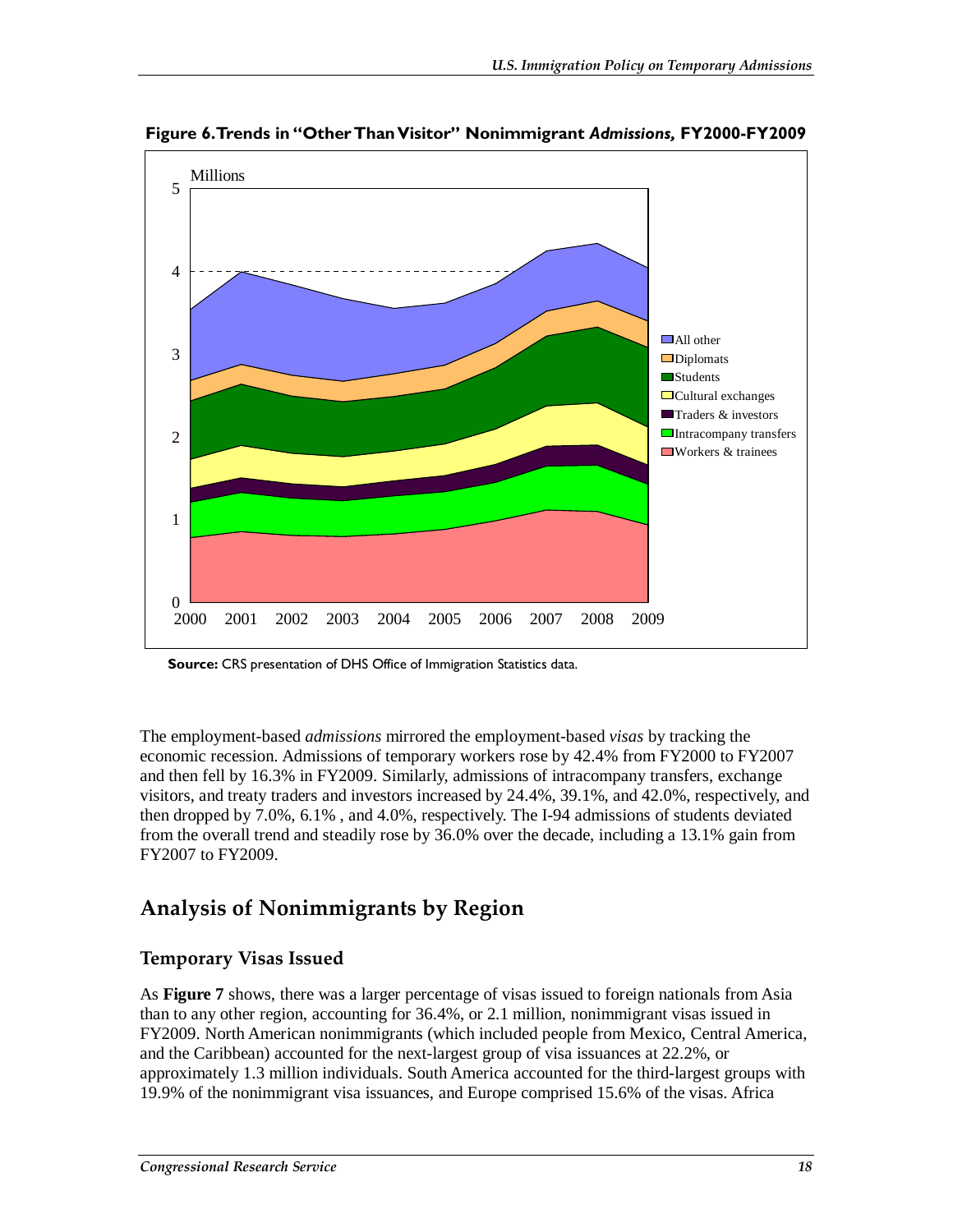contributed 5.0% of the visas, while visa issuances for Oceania accounted for 0.8% of the total visa issuances in FY2009.<sup>53</sup>



**Figure 7. Nonimmigrant Visas** *Issued* **by Region, FY2009** 

**Source:** CRS presentation of DOS Bureau of Consular Affairs data.

When analyzing the times series data for visa issuances as depicted in **Figure 8** below, the number of visas issued by DOS in FY2009 had fallen by 18.7%, from 7.1 million in FY2000 to 5.8 million in FY2009. Visas issued to foreign nationals from North America fell by 45.3%, from 2.4 million in FY2000 to 1.3 million in FY2009. Visas issued to Europeans also dropped from 1.1 million to 0.9 million (-17.1%) over the decade. Exhibiting a similar trend, visas issued to Asians decreased by 14.1%, from 2.5 million in FY2000 to 2.1 million in FY2009. South America was the only region of the world that saw an increase (of 40.0%), as visa issuances rose from 0.8 million in FY2000 to 1.2 million in FY2009. $54$ 

<sup>53</sup> Bureau of Consular Affairs, *Report of the Visa Office 2009*, U.S. Department of State, http://www.travel.state.gov/ visa/statistics/statistics\_4594.html.

<sup>54</sup> Bureau of Consular Affairs, *Reports of the Visa Office 2000-2009*, U.S. Department of State, http://travel.state.gov/ visa/statistics/statistics\_1476.html.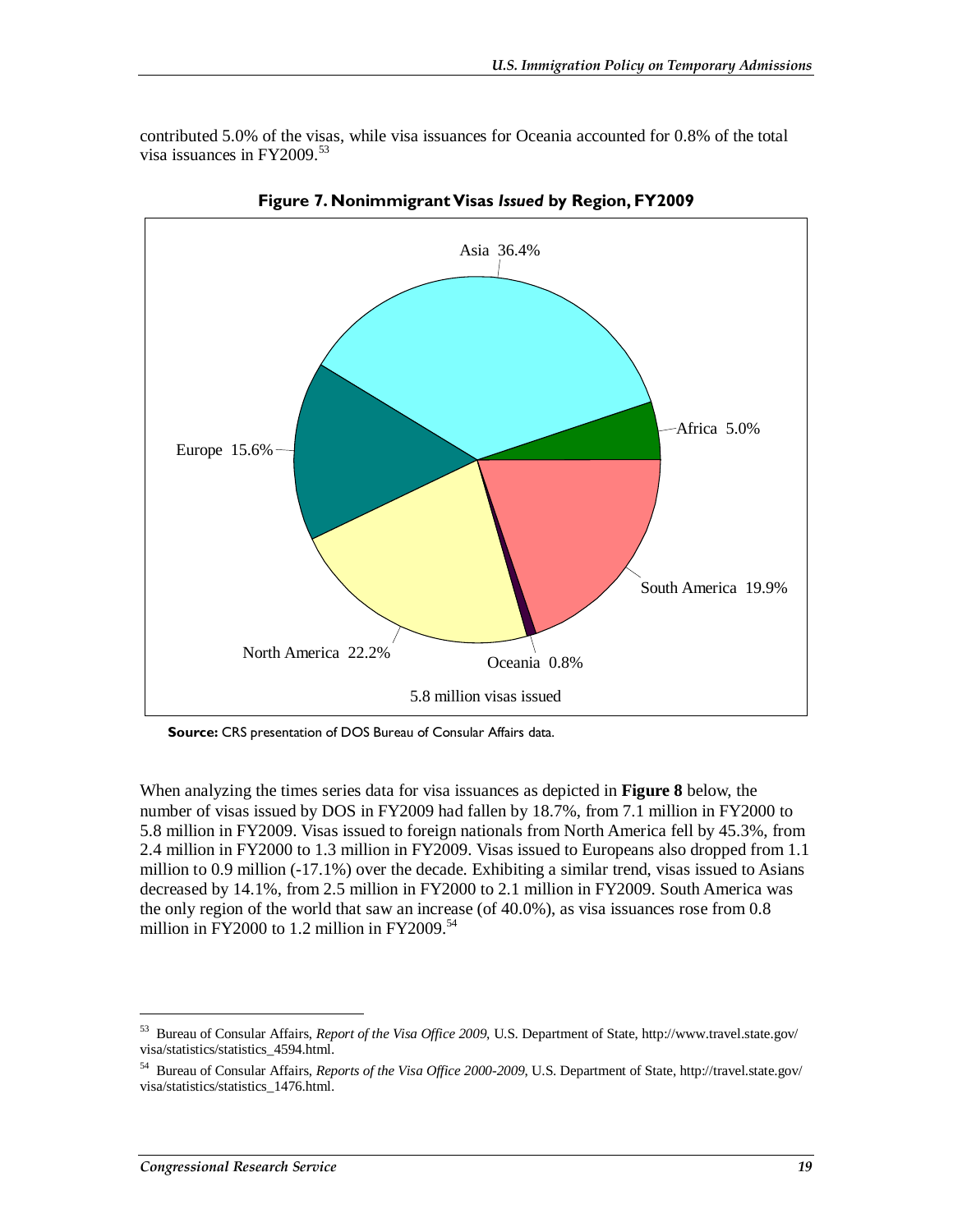

**Figure 8. Trends in Nonimmigrant Visas** *Issued* **by Region, FY2000-FY2009** 

**Source:** CRS presentation of DOS Bureau of Consular Affairs data.

#### **Temporary Admissions**

Foreign nationals from Europe had the plurality of I-94 admissions in FY2009, with 13.2 million admissions, or 36.5%, of all I-94 admissions (**Figure 9**). That 26 of the VWP countries are European was likely a factor in that region's dominance of I-94 admissions. Although foreign nationals from Asia led in terms of *visas issued* in FY2009 at 36.4%, they contributed only 20.0%, or 7.2 million, I-94 *admissions*. In 2009, South Korea joined Brunei, Japan, and Singapore as the VWP participating countries from Asia. North American countries accounted for 29.3% of the I-94 admissions in FY2009, but these data do not incorporate the 126.8 million entries of Mexican nationals with border crossing cards and Canadian nationals traveling for business or tourist purposes.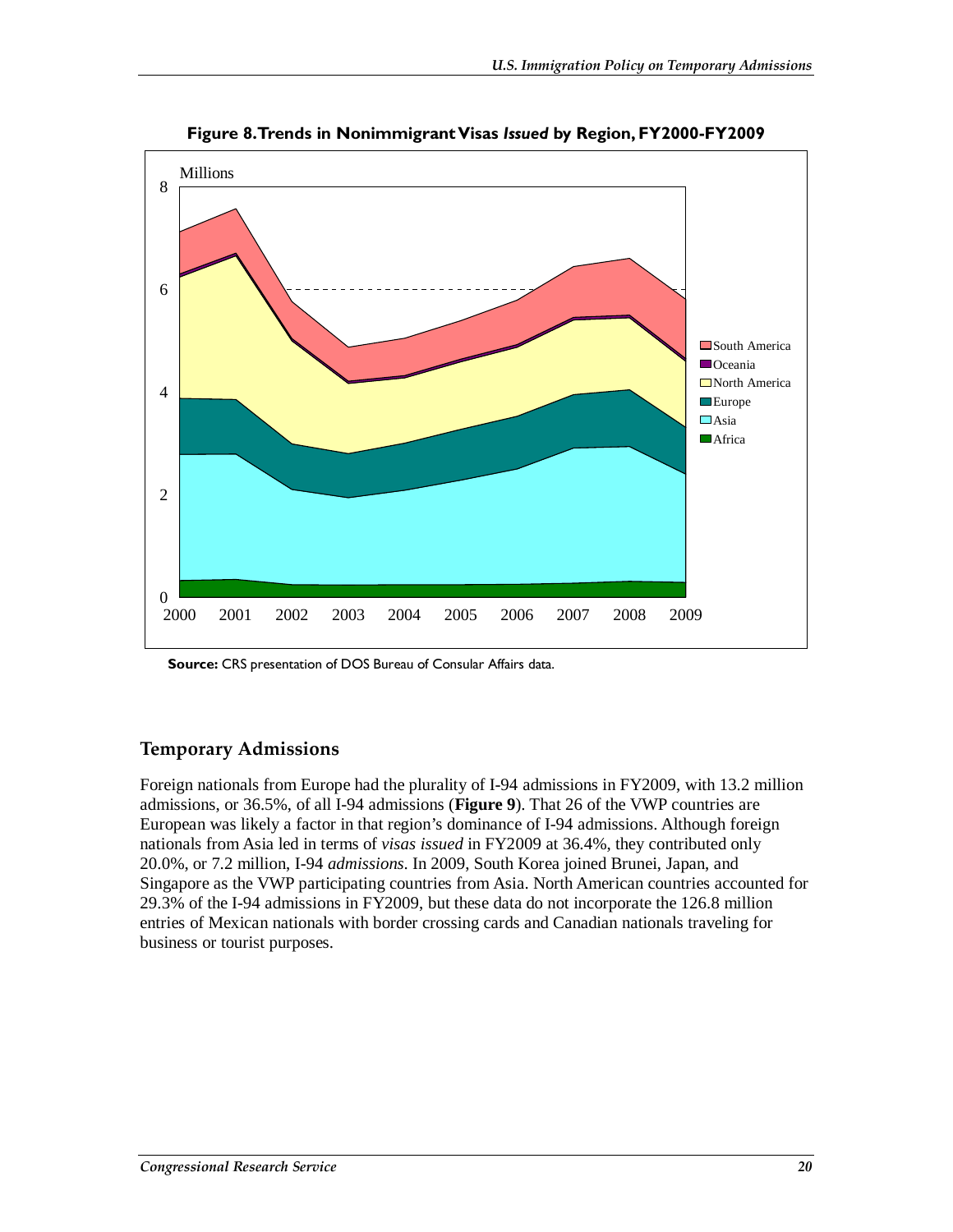

**Figure 9. Nonimmigrant** *Admissions* **by Region, FY2009** 

**Source:** CRS presentation of DHS Office of Immigration Statistics data.

**Note:** Mexican nationals with border crossing cards and Canadian nationals traveling for business or tourist purposes are not counted in these I-94 admission totals.

**Figure 10** depicts the regional pattern of I-94 admissions into the United States between FY2000 and FY2009 and reveals a shift from Asia to North America. In FY2000, there were 8.7 million I-94 admissions from Asia and 7.8 million from North America. By FY2009, there were 10.6 million I-94 admissions from North America and only 7.2 million from Asia. The admission of foreign nationals from North America had increased by  $36.2\%$  in 10 years,<sup>55</sup> while those from Asia fell by 17.2%. Furthermore, the European I-94 admissions increased from 12.4 million in FY2000 to 13.2 million in FY2009. The admissions of foreign nationals from Oceania reached 1.0 million for the first time in FY2008, and again in FY2009.

<sup>&</sup>lt;sup>55</sup> Although this increase in North American-based nonimmigrant admissions was partly attributable to the new rule structure under the North American Free Trade Agreement (NAFTA), it is worth noting that the more significant upward trends in North American-based admissions occurred in the late 1990s, several years after NAFTA's implementation. For more information, see CRS Report RL32982, *Immigration Issues in Trade Agreements*, by Ruth Ellen Wasem.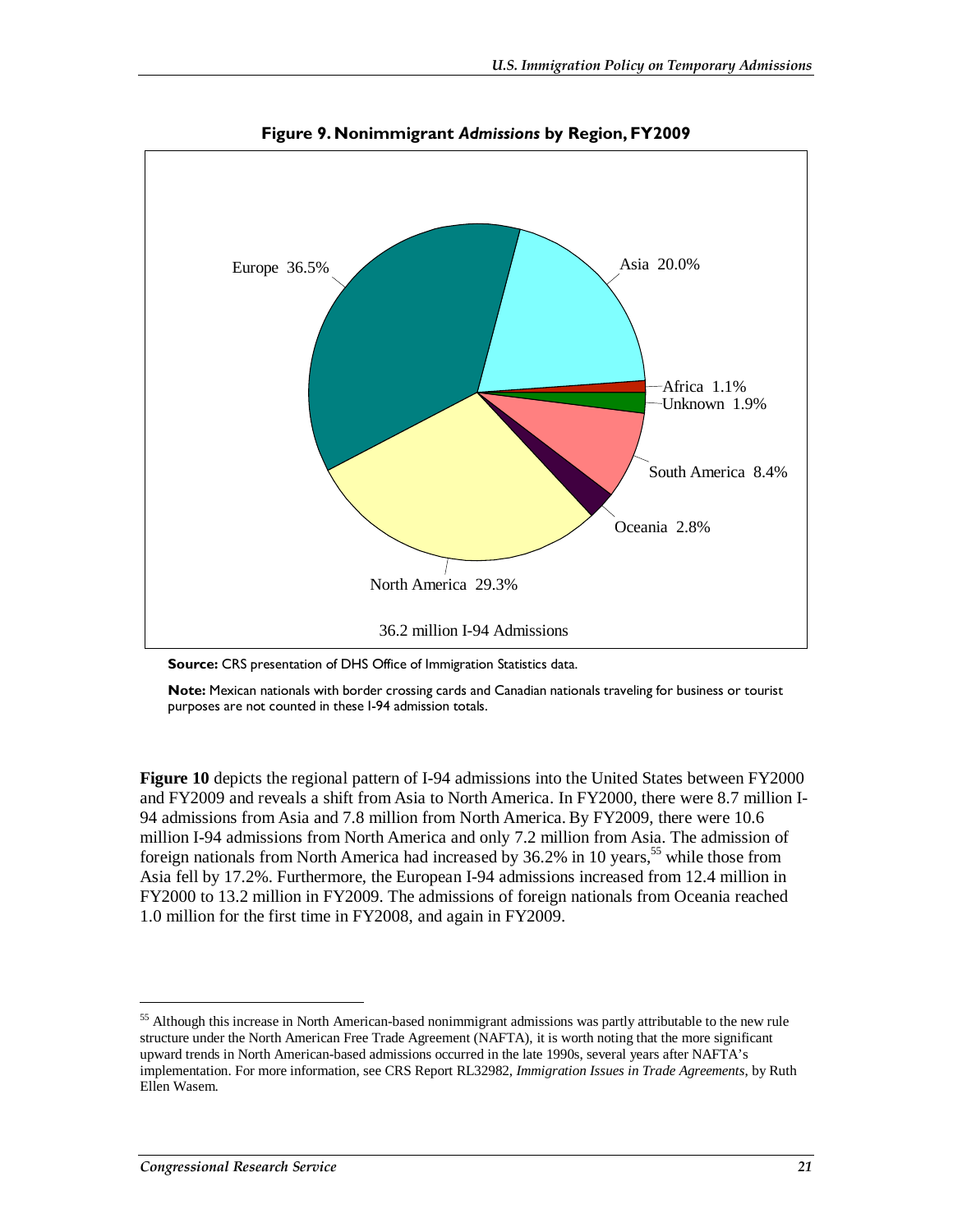

**Figure 10. Trends in Nonimmigrant** *Admissions* **by Region, FY2000-FY2009** 

**Note:** Mexican nationals with border crossing cards and Canadian nationals traveling for business or tourist purposes are not counted in these I-94 admission totals.

#### **Visas and Admissions Trends**

As noted above, visas issued by DOS and I-94 admissions recorded by CBP capture different measures of temporary migration. Certain types of visas are valid for multiple entries and for multiple years. These time periods are negotiated country-by-country and category-by-category, generally reflecting reciprocal relationships for U.S. travelers to these countries. In addition, foreign visitors from 36 countries have VWP privileges, enabling visitors for business or for pleasure from these countries to seek admission to the United States without obtaining a visa in advance.

One method of analyzing the relationship between visas issued and I-94 admissions is to calculate the ratio of the two data points. The overall ratio of visas issued by DOS to I-94 admissions recorded by CBP has fallen slightly from a 10-year high of 0.23 in FY2001 to 0.16 in FY2009. In other words, there were a total of 7.6 million visas issued and 32.8 million admissions in FY2001, in contrast to a total of 5.8 million visas issued and 36.2 million admissions in FY2009. This trend of ratios is depicted as the black line in **Figure 11**.

**Source:** CRS presentation of DHS Office of Immigration Statistics data.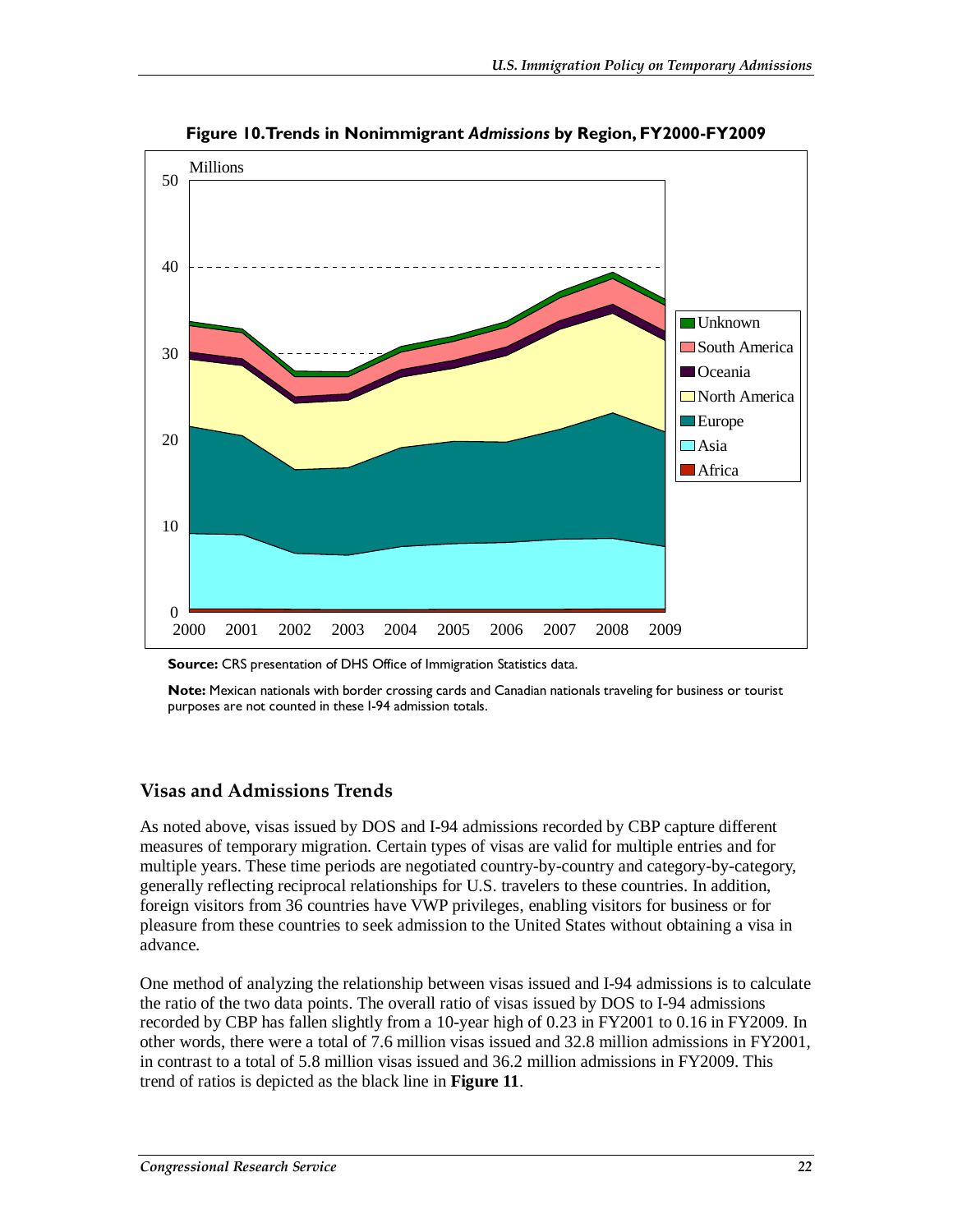**Figure 11** illustrates further that the ratio of visas to I-94 admissions is lowest for regions of the world that include most of the VWP countries: Europe and Oceania. The ratio of visas to I-94 admissions is highest for foreign nationals coming from Africa, and South America and Asia follow as a distant second and third, respectively. All three of the regions have ratios higher than the overall total.



**Figure 11. Ratio of Visas Issued to I-94 Admissions by Region and Year**  (FY2000-FY2009)

**Source:** CRS calculations based upon DHS Office of Immigration Statistics data and DOS Bureau of Consular Affairs data.

**Notes:** Mexican nationals with border crossing cards and Canadian nationals traveling for business or tourist purposes are not counted in the I-94 admission totals.

The ratio trend in **Figure 11** suggests that foreign nationals coming from Africa—and to a somewhat lesser extent, those coming from South America and Asia—are not as likely to have visas that are valid for multiple entries and for multiple years as are foreign nationals from Europe and Oceania. Africans may also be less likely to make frequent return visits given the distance and cost of travel.

Perhaps most interesting is the downward trend in the ratio of visas to I-94 admissions for foreign nationals from North America. Visas issued to foreign nationals from North America have fallen from a high of 2.8 million in FY2001 to a 10-year low of 1.3 million in FY2009. Meanwhile, the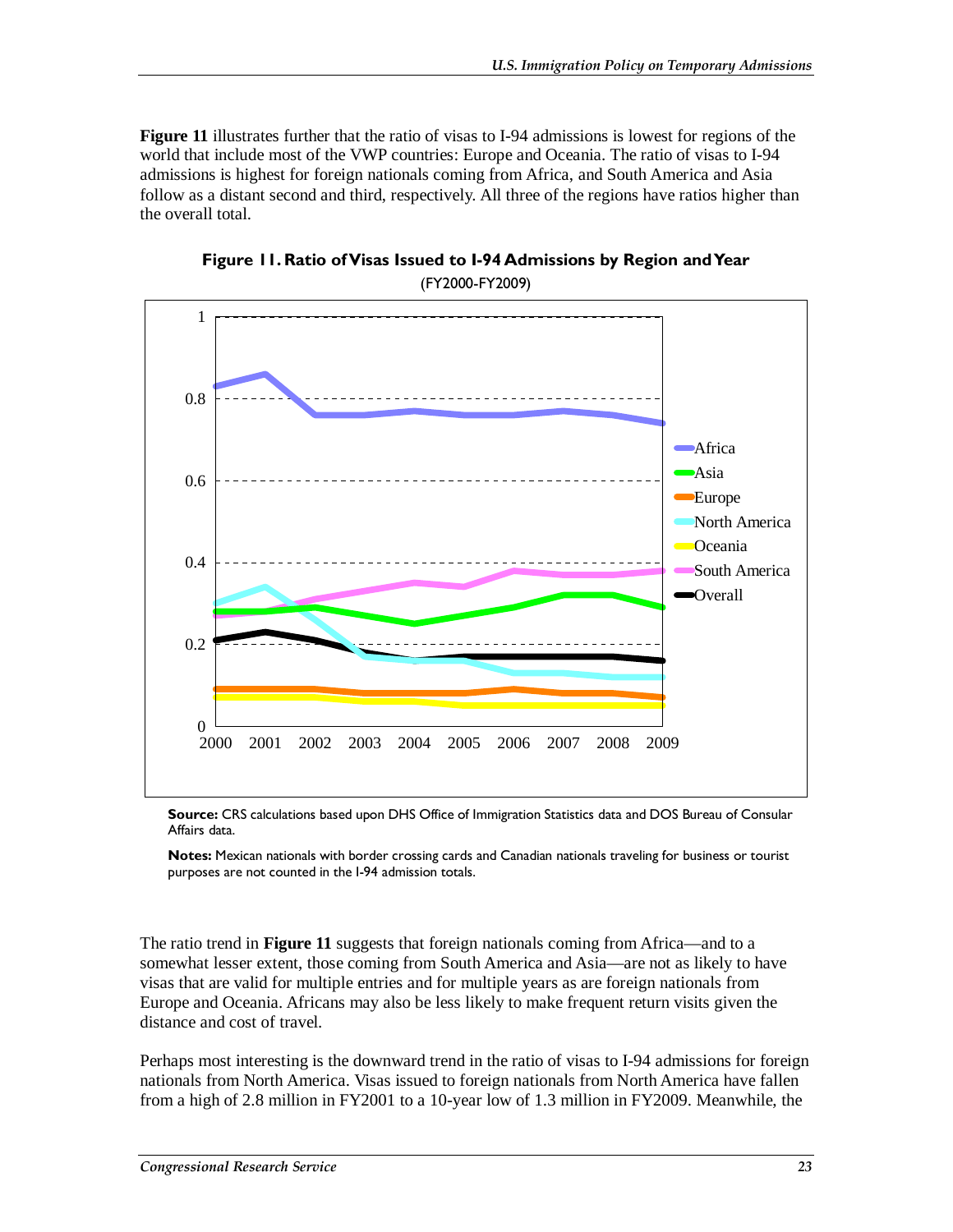number of I-94 admissions rose from a 10-year low of 7.8 million in FY2000 to a high of 11.6 million in FY2007, and it stood at 10.6 million in FY2009. This change over time was due in large part to the issuance of biometric B-1 and B-2 border crossing cards to visitors from Mexico, which are good for 10 years. In FY2000 and FY2001, DOS issued 1.5 million B-1 and 2.0 million B-2 border crossing cards to Mexicans.<sup>56</sup> The number of B-1 and B-2 border crossing cards issued to Mexicans fell to  $0.7$  million in FY2009.<sup>57</sup>

### **Estimates of the Resident Nonimmigrant Population**

Not all nonimmigrant visas are for brief visits, and some lengths of stay are sufficiently long for a person to establish residence. As noted above, A-1 ambassadors are allowed to remain in the United States for the duration of their service, F-1 students are allowed to complete their studies, R-1 religious workers are allowed to remain for up to three years. The term "resident nonimmigrant" refers to those foreign nationals admitted on nonimmigrant visas whose classes of admission are associated with stays long enough to establish a residence (e.g., diplomats, students, and workers).

In 2010, the DHS Office of Immigration Statistics (OIS) published a report that estimated the size and characteristics of the resident nonimmigrant population in the United States in 2008. OIS demographer Bryan Baker estimated the average daily population of resident nonimmigrants in the United States to have been 1.8 million in 2008. Of the 1.8 million nonimmigrants, 50.8% (0.93 million) were temporary workers and their families, 32.2% (0.59 million) were students and their families, 13.1% (0.24 million) were exchange visitors and their families, and 3.8% (0.07 million) were diplomats, other representatives, and their families.<sup>58</sup> **Figure 12** depicts these data.

<sup>56</sup> Bureau of Consular Affairs, *Report of the Visa Office 2001*, U.S. Department of State, http://www.travel.state.gov/ pdf/FY2001\_TOC.pdf.

<sup>57</sup> Bureau of Consular Affairs, *Report of the Visa Office 2009*, U.S. Department of State, http://www.travel.state.gov/ visa/statistics/statistics\_4594.html.

<sup>58</sup> Bryan C. Baker, *Estimates of the Resident Nonimmigrant Population in the United States: 2008*, DHS Office of Immigration Statistics, Population Estimates, June 2010, http://www.dhs.gov/xlibrary/assets/statistics/publications/ ois\_ni\_pe\_2008.pdf.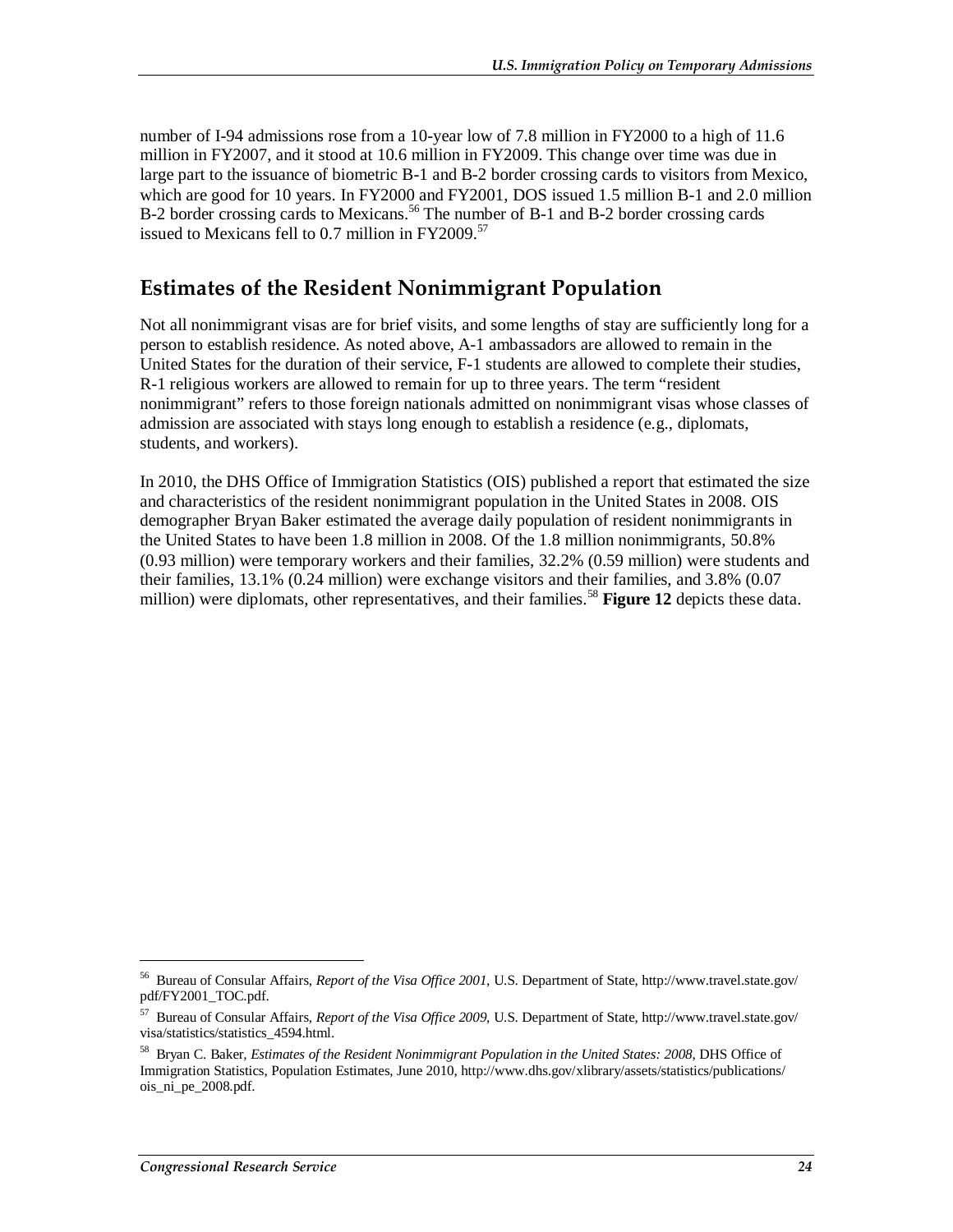

**Figure 12. Estimated** *Resident* **Nonimmigrants in 2008 by Category** 

**Source:** CRS presentation of DHS Office of Immigration Statistics, *Estimates of the Resident Nonimmigrant Population in the United States: 2008.* 

Given that the resident nonimmigrant population is dominated by workers, students, and exchange visitors, it is not surprising that OIS estimated that 25.6% were ages 18 to 24, and 54.6% were ages 25 to 44. More than half  $(55.7%)$  of resident nonimmigrants were male.<sup>59</sup>

<sup>59</sup> Ibid.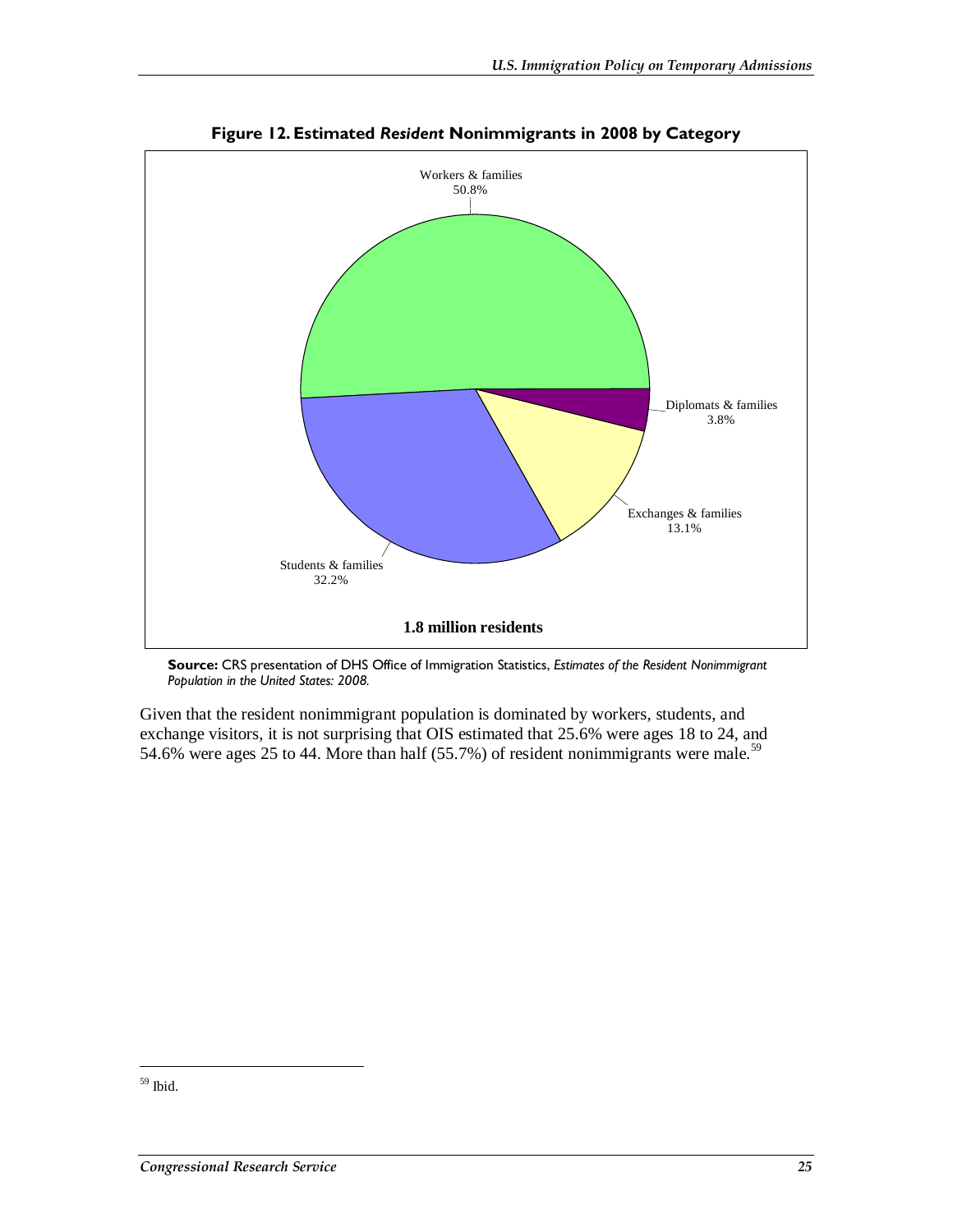

**Figure 13. Estimated** *Resident* **Nonimmigrants in 2008 by Sending Region** 

**Source:** CRS presentation of DHS Office of Immigration Statistics, *Estimates of the Resident Nonimmigrant Population in the United States: 2008.* 

As **Figure 13** shows, slightly more than half (53%) of resident nonimmigrants were foreign nationals from Asian countries. Europe and North America comprised another 17.6% and 17.0%, respectively. The top six countries accounted for 56.8% of the total, and these countries are depicted in **Figure 14**. As a major source country for both students and professional workers, India led with 21.9% of resident nonimmigrants in 2008. The other major sending countries were Canada (8.2%), South Korea (7.7%), China (6.6%), Mexico (6.6%), and Japan (6.0%).<sup>60</sup>

 $60$  Ibid.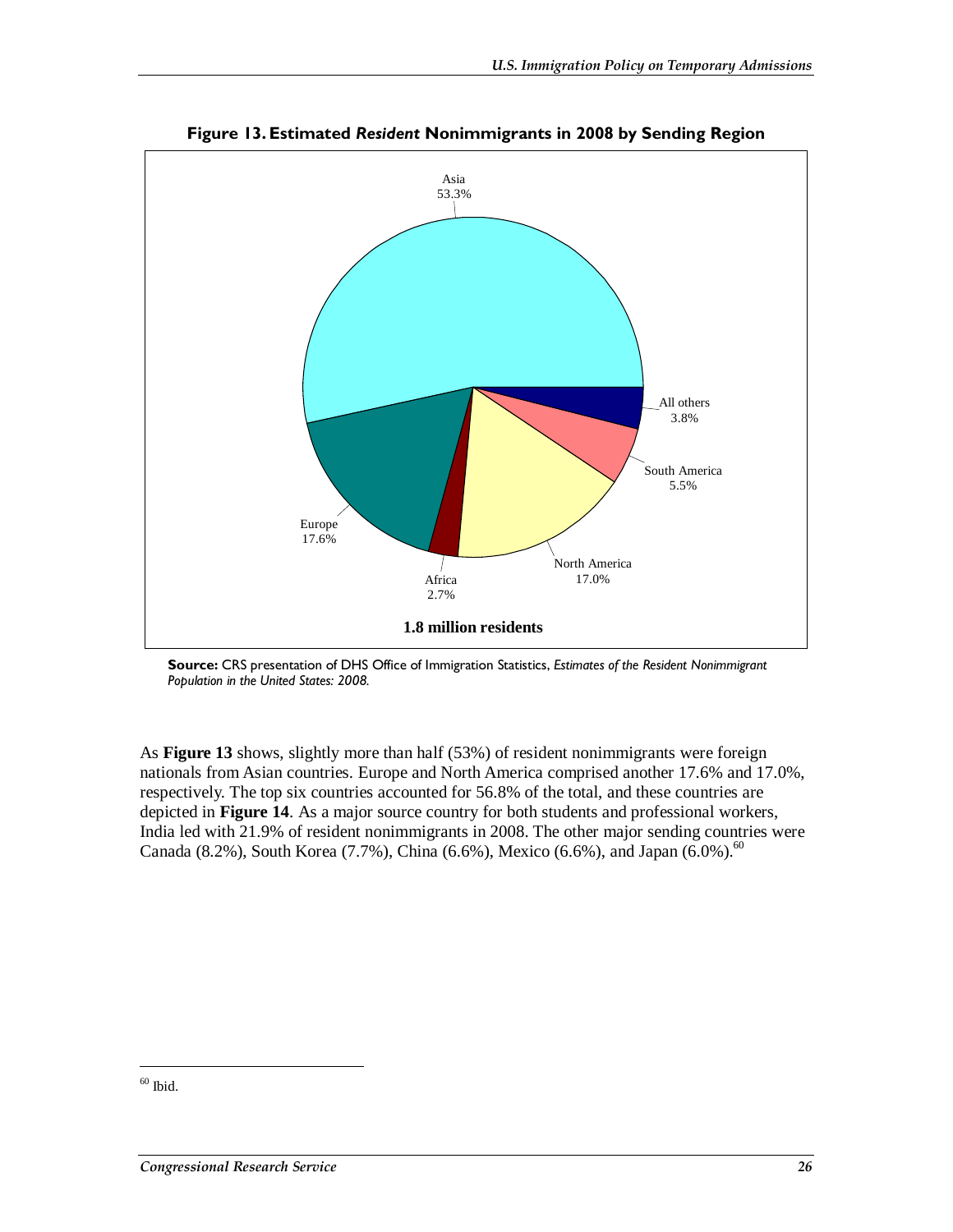

**Figure 14. Top Sending Countries of Estimated** *Resident* **Nonimmigrants in 2008** 

**Source:** CRS presentation of DHS Office of Immigration Statistics, *Estimates of the Resident Nonimmigrant Population in the United States: 2008.* 

In addition to the estimates of the resident nonimmigrant *population*, OIS also reports on annual *admissions* of resident nonimmigrants. The latest report indicated that the number of resident nonimmigrant admissions decreased from 3.7 million in 2008 to 3.4 million in 2009, a 6.8% drop. Nonetheless, OIS states that the annual number of resident nonimmigrant admissions nearly tripled over the 20-year period from 1989 to  $2009$ .<sup>61</sup>

### **Pathways to Permanent Residence**

As discussed above, most foreign nationals seeking to qualify for a nonimmigrant visa must demonstrate that they are not coming to reside permanently. Only three nonimmigrant visas permit the visa holder to simultaneously seek legal permanent residence (LPR) status: H-1 professional workers, L intracompany transfers, and V accompanying family members. $62$ 

<sup>61</sup> Randall Monger and Macready Barr, *Nonimmigrant Admissions to the United States: 2009*, U.S. Department of Homeland Security Office of Immigration Statistics, Annual Flow Report, April 2010, http://www.dhs.gov/xlibrary/ assets/statistics/publications/ni\_fr\_2009.pdf.

 $62$  §214(b) of the INA; 8 U.S.C. §1184(b).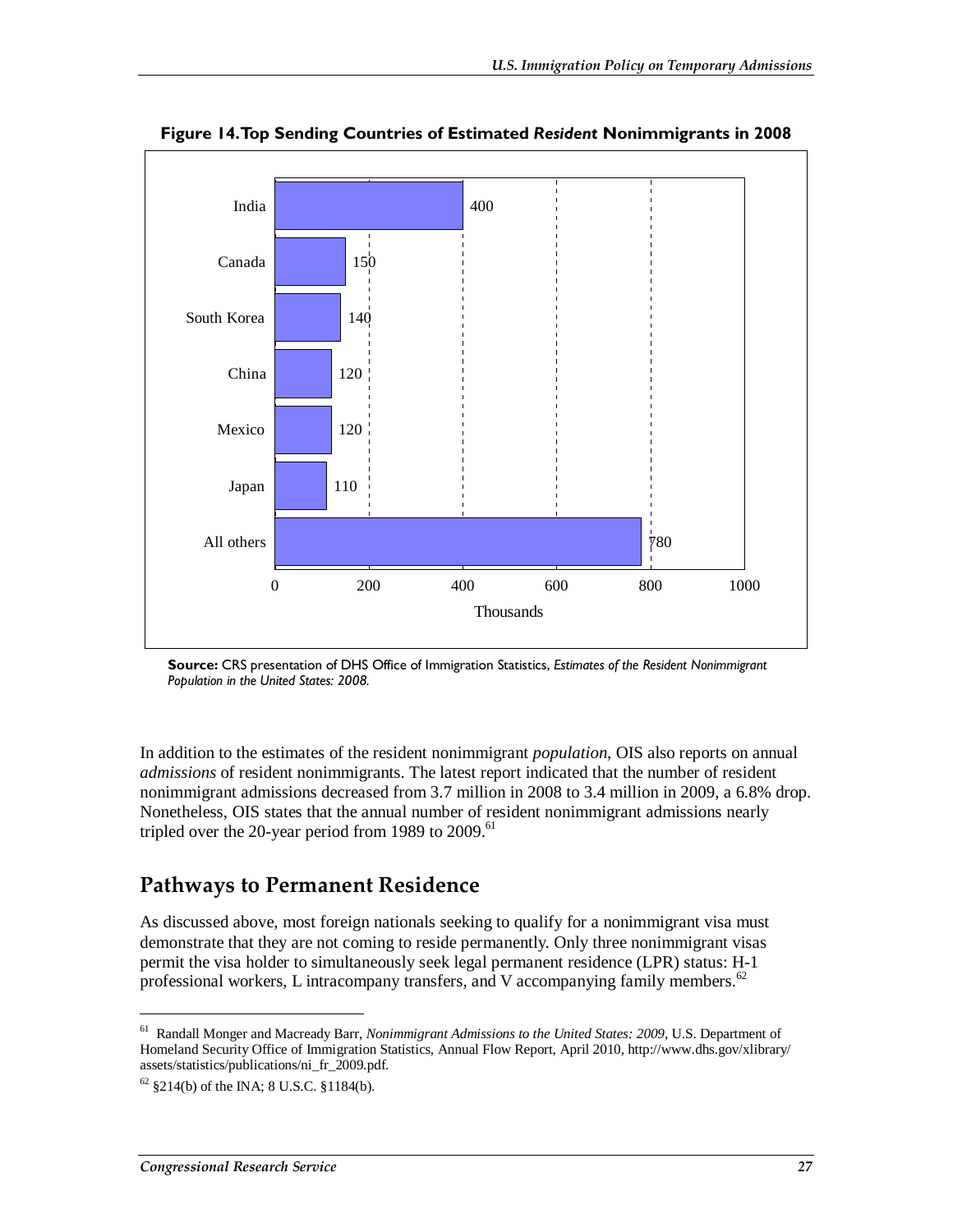Nonetheless, USCIS adjusted 667,776 foreign nationals to LPR status in 2009, which was 59.0% of all LPRs that year. Presumably, many of these foreign nationals had originally entered the United States as nonimmigrants. As **Figure 15** illustrates, most of these adjustments are family members of citizens or persons who are in the United States legally.<sup>63</sup>



**Figure 15. Foreign Nationals Adjusting to LPR Status in 2009 by Category** 

**Source:** CRS presentation of DHS Office of Immigration Statistics.

The H-1B visa often provides the link for foreign students (F, M) to become employment-based LPRs.<sup>64</sup> Many anecdotal accounts tell of foreign students who are hired by U.S. firms as they are completing their programs. The employers obtain H-1B visas for the recent graduates, and if the employees meet expectations, the employers may also petition for the nonimmigrants to become LPRs through one of the employment-based immigration categories.<sup>65</sup> Some policy makers

<sup>63</sup> U.S. Department of Homeland Security Office of Immigration Statistics, *2009 Yearbook of Immigration Statistics*, August 2010, http://www.dhs.gov/xlibrary/assets/statistics/yearbook/2009/ois\_yb\_2009.pdf.

<sup>64</sup> For more discussion of legal permanent residence, see CRS Report RL32235, *U.S. Immigration Policy on Permanent Admissions*, by Ruth Ellen Wasem.

<sup>&</sup>lt;sup>65</sup> DOL reports that nearly half the permanent employment-based immigrants converted from H-1B status. See U.S. House of Representatives, Committee on the Judiciary, Subcommittee on Immigration and Claims. *Immigration and America's Workforce for the 21st Century*. Washington, April 21, 1998; and CRS Report 98-462, *Immigration and Information Technology Jobs: The Issue of Temporary Foreign Workers*, by Ruth Ellen Wasem and Linda Levine (continued...)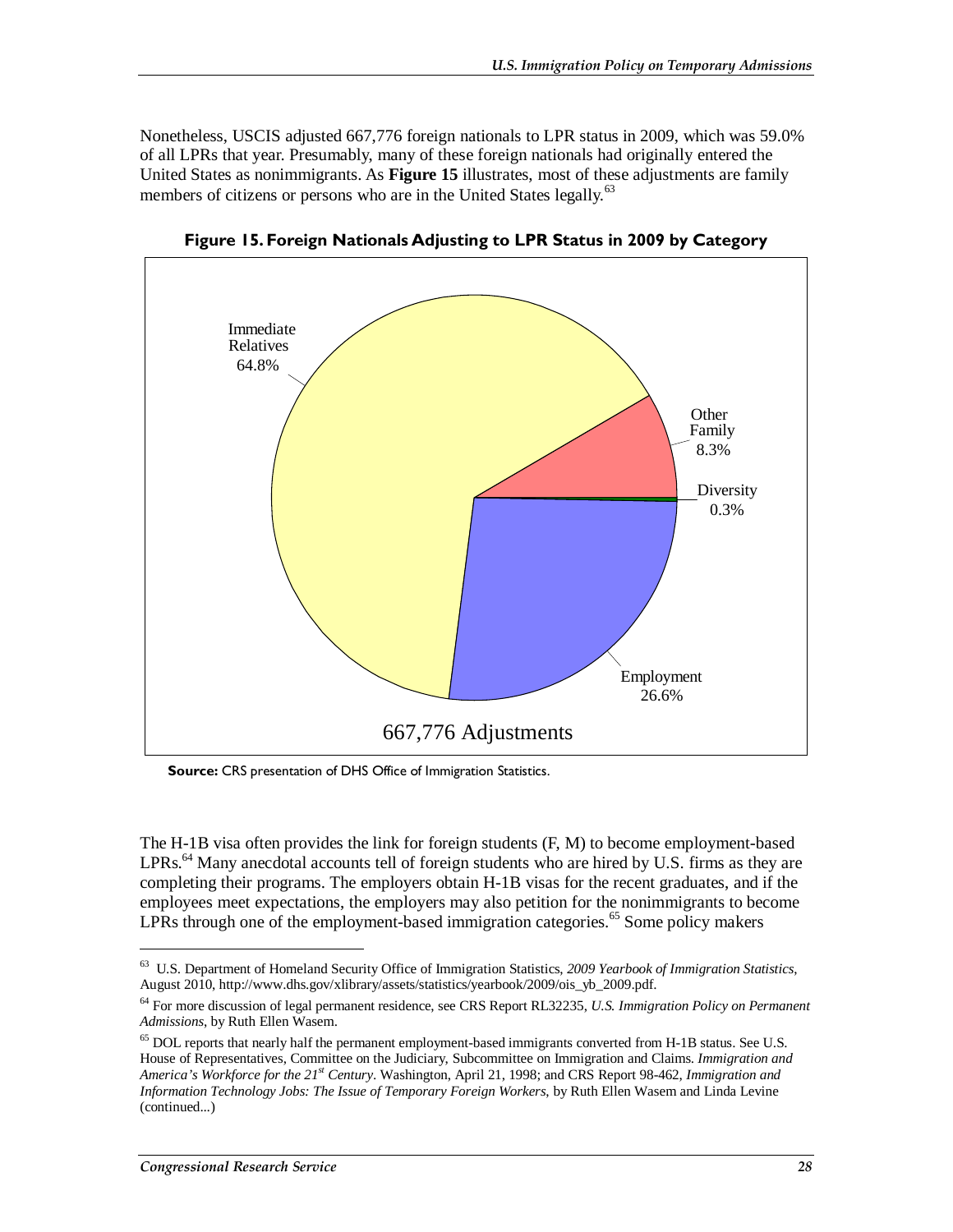consider this a natural and positive chain of events, arguing that it would be foolish to educate these talented young people only to make them leave to work for foreign competitors. Others consider this "F-1 to H-1B to LPR" pathway an abuse of the temporary element of nonimmigrant status and a way to circumvent the laws and procedures that protect U.S. workers from being displaced by immigrants.<sup>66</sup>

Research conducted in 2005 by B. Lindsay Lowell of the Institute for the Study of International Migration estimated that approximately 7% of foreign students adjusted to LPR status directly, and that an additional 7% to 8% of students adjusted to LPR status following a stint as an H nonimmigrant worker.<sup>67</sup> In 2000, Lowell also published an analysis of all H-1Bs who ultimately became LPRs and estimated that about half of them did so at that time.<sup>68</sup>

Although the USCIS asks those who are adjusting to LPR status what their last nonimmigrant status was, there has been a data quality problem for many years.<sup>69</sup> According to the DHS Office of Immigration Statistics, the data collected on last nonimmigrant status are missing on more than 40% of the adjustment of status records.<sup>70</sup> Nonetheless, Jeanne Batalova of the Migration Policy Institute published analysis of the limited data that were available from FY1998 through FY2002. Batalova's analysis found that the percentage of foreign students adjusting remained rather flat, and may have diminished, but that the percentage of adjustments who were H nonimmigrant workers grew notably from FY1998 through FY2002.<sup>71</sup>

More recently, the conventional route has become Optional Practical Training (OPT), which is temporary employment that is directly related to an F-1 student's major area of study. In 2008, the Department of Homeland Security (DHS) reported that there were 23,000 F-1 foreign students engaged in OPT in science, technology, engineering, or mathematics (STEM) fields. To qualify for the 17-month extension, F-1 students must have received STEM degrees included on the STEM Designated Degree Program List, be employed by employers enrolled in E-Verify, and

1

 $67$  B. Lindsay Lowell, "Foreign Student Adjustment to Permanent Status in the United States," Presentation at the International Metropolis Conference, 2005.

68 B. Lindsay Lowell, "H1-B Temporary Workers: Estimating the Population," Institute for the Study of International Migration, Georgetown University, 2000.

 $69$  In 1995, CRS analysis of OIS data on employment-based admissions found that 43% of those adjusting status were either H-1Bs or accompanying H-4 immediate family members of the temporary worker. Another 14.4% of the employment-based adjustments were foreign students and the accompanying immediate family of foreign students. That analysis also found that H worker adjustments to LPR status had increased from 7,244 in FY1988 to 24,223 in FY1994—an increase of more than 225% in six years—which was likely due in part to the change in the Immigration Act of 1990 to permit "dual intent" for H-1Bs. CRS Memorandum, "Nonimmigrant Pathways to Permanent Residence," by Ruth Ellen Wasem, September 1995.

 $70$  E-mail correspondence from the DHS Office of Immigration Statistics, March 3, 2006.

<sup>(...</sup>continued)

<sup>(</sup>available upon request).

<sup>&</sup>lt;sup>66</sup> During the 104<sup>th</sup> Congress and earlier, some observers maintained that many foreign students violate the intent of the provision that requires they have a foreign residence that they do not intend to abandon. Specifically, the practice of a foreign student petitioning to change status to nonimmigrant H-1B professional and specialty workers raised concerns. Fears that foreign students, as well as H-1Bs, were "leap frogging" the laws that protect U.S. workers from being displaced by immigrants prompted some to suggest that all foreign students and foreign temporary workers return home for two years to establish residency if they wish to return to the United States. This proposal circulated in the Senate, but it met with strong and varied opposition from the educational community and business interests. Many argued it would just lead to abuses and increase incentives to manipulate the nonimmigrant visa process.

<sup>71</sup> Migration Policy Institute, *The Growing Connection Between Temporary and Permanent Immigration Systems*, by Jeanne Batalova, January 2006.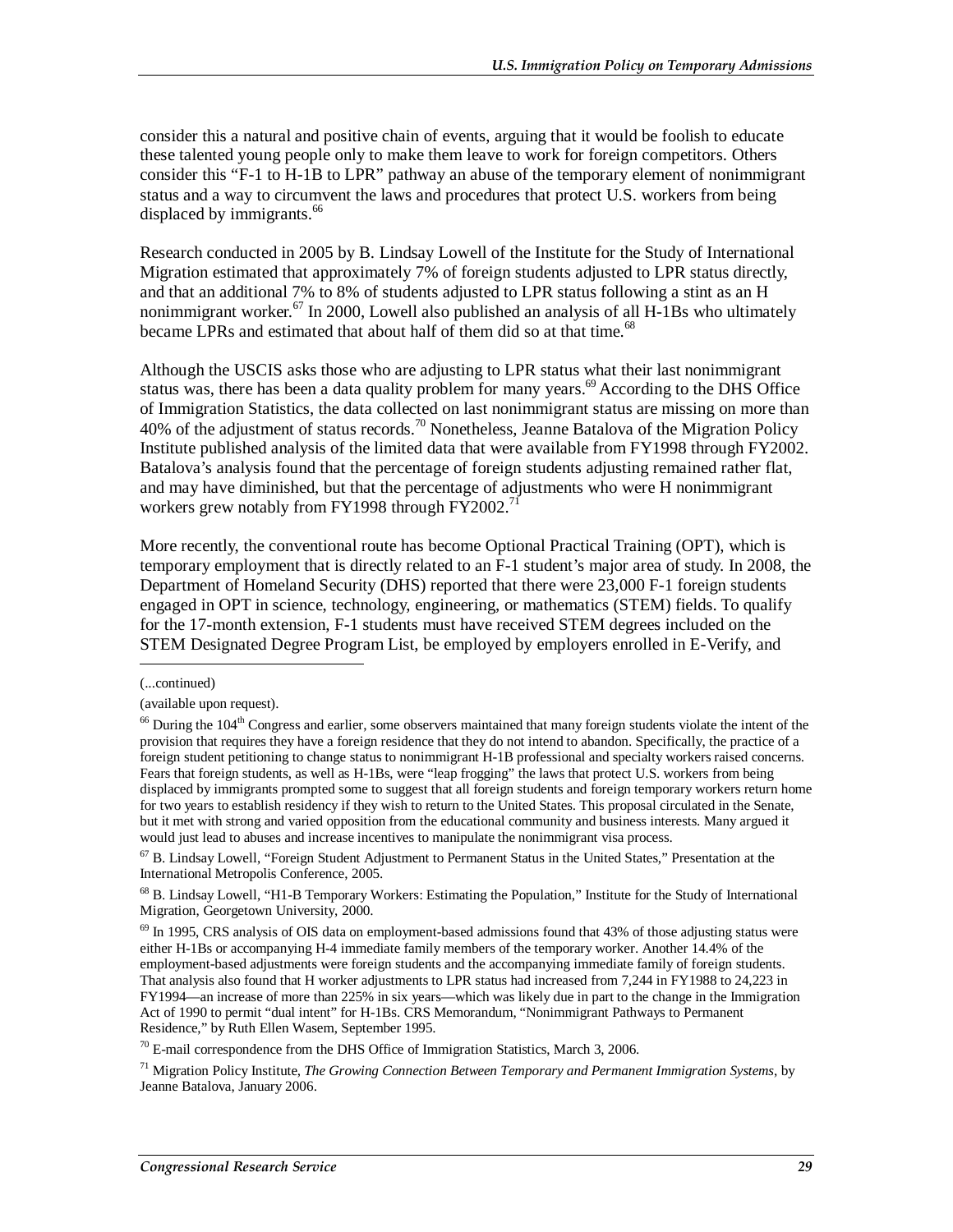have received an initial grant of post-completion OPT related to such a degree. According to DHS, "This extension of the OPT period for STEM degree holders gives U.S. employers two chances to recruit these highly desirable graduates through the H-1B process, as the extension is long enough to allow for H-1B petitions to be filed in two successive fiscal years."<sup>72</sup>

## **Nonimmigrant Visa Overstays**

It is estimated that each year, hundreds of thousands of foreign nationals overstay their nonimmigrant visas and, as a consequence, become unauthorized aliens. According to the latest estimates by the DHS Office of Immigration Statistics, about 10.8 million unauthorized aliens were living in the United States in January 2009, down from a peak of 11.8 million in January 2007. Reliable estimates of the number of nonimmigrant overstays are not available. The most recent sample estimates (based on 2006 data) range from 31% to 57% of the unauthorized population, or approximately 3.3 million to 6.2 million nonimmigrant overstays.<sup>73</sup>

## **Delineating Current Law**

The law and regulations set terms for nonimmigrant lengths of stay in the United States, typically have foreign residency requirements, and often limit what the aliens are permitted to do in the United States (e.g., gain employment or enroll in school). The two tables that follow, among other things, illustrate the complexity and diversity of policy on temporary admissions and the challenge for policy makers who may seek to revise it. **Table 1** indicates whether the INA or regulations set any limits or requirements on how long nonimmigrants may stay in the United States and whether they must maintain a residence in their home country for each of the 87 visa classifications. **Table 2** details whether there are any labor market tests or any limits on the numbers of aliens who can enter the United States according to each of the 87 visa classifications. **Table 2** also presents DOS data on the number of nonimmigrant visas issued in FY2009. *When a cell in the table is blank, it means the law and regulations are silent on the subject*.

<sup>72</sup> U.S. Citizenship and Immigration Services, *Extension of Post-Completion Optional Practical Training (OPT) and* 

*F-1 Status for Eligible Students under the H-1B Cap-Gap Regulations*, U.S. Department of Homeland Security, April 2, 2010.

<sup>73</sup> CRS Report RS22446, *Nonimmigrant Overstays: Brief Synthesis of the Issue*, by Ruth Ellen Wasem.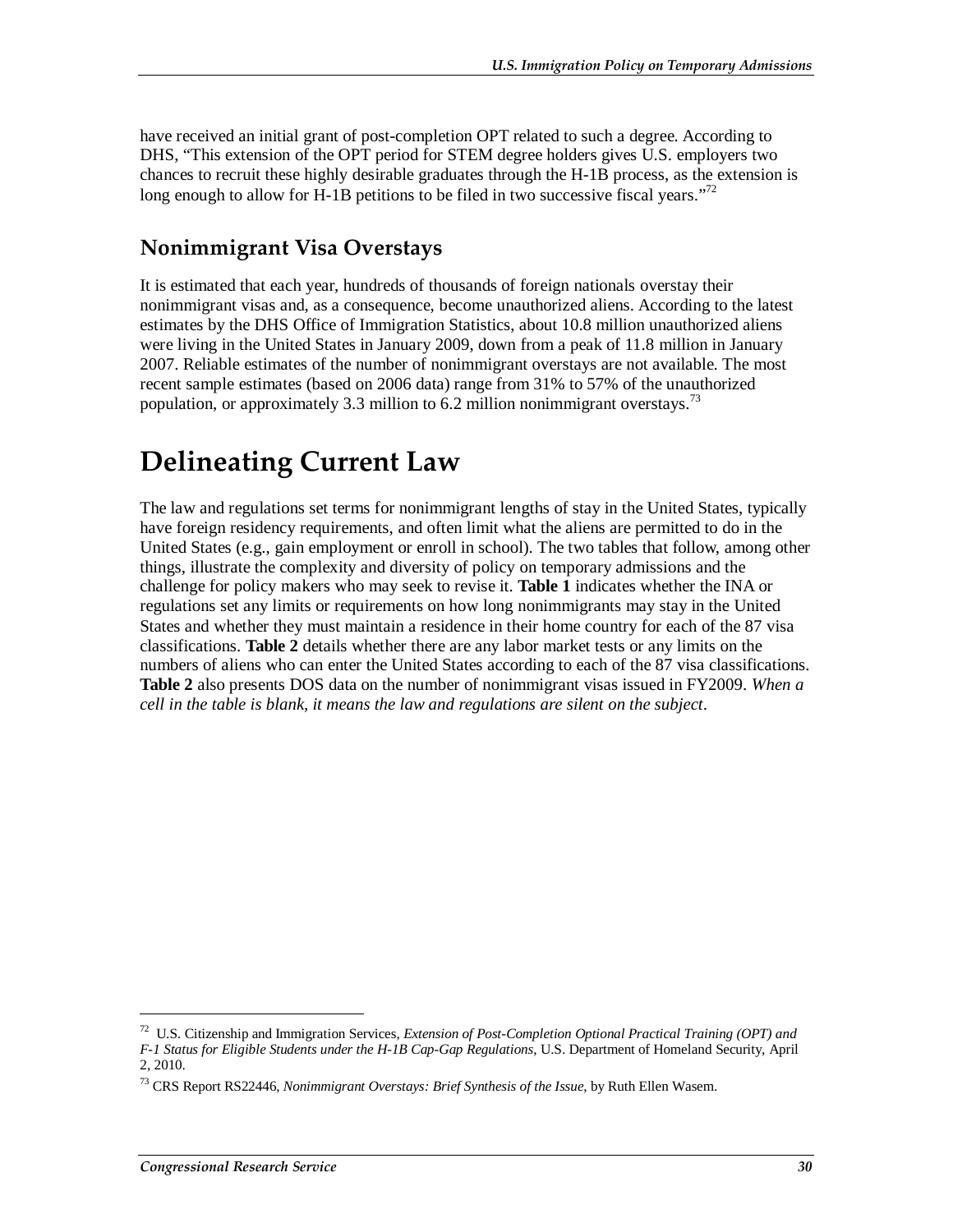| <b>Visa</b> | <b>Class Description</b>                                                                                                                | <b>Period of Stay</b>                                                         | <b>Renewal Option</b>    | Foreign<br><b>Residence</b><br><b>Required</b> |
|-------------|-----------------------------------------------------------------------------------------------------------------------------------------|-------------------------------------------------------------------------------|--------------------------|------------------------------------------------|
| $A-I$       | Ambassador, public minister, career diplomat, consul, and immediate family                                                              | Duration of assignment                                                        |                          |                                                |
| $A-2$       | Other foreign government official or employee, and immediate family                                                                     | Duration of assignment                                                        |                          |                                                |
| $A-3$       | Attendant, servant or personal employee of A-1/A-2, and immediate family                                                                | Up to three years                                                             | Up to two year intervals |                                                |
| $B-1$       | Visitor for business                                                                                                                    | Up to one year                                                                | Up to six months         | Yes                                            |
| $B-2$       | Visitor for pleasure                                                                                                                    | Six months to one year                                                        | Up to six months         | Yes                                            |
| $B-1/B-2$   | Business and pleasure                                                                                                                   | Six months to one year                                                        | Up to six months         | Yes                                            |
| <b>BCC</b>  | <b>Border Crossing Cards</b>                                                                                                            | 72 hours [unless coupled<br>with B-1 or B-2] proposed<br>extension to 30 days |                          | Yes                                            |
| <b>BCV</b>  | Mexican Lincoln Border Crossing Visa                                                                                                    | 72 hours [unless coupled<br>with B-1 or B-2] proposed<br>extension to 30 days |                          | Yes                                            |
| $C-1$       | Alien in transit                                                                                                                        | Up to 29 days                                                                 |                          |                                                |
| $C-1/D$     | Transit/crew member                                                                                                                     | Up to 29 days                                                                 |                          |                                                |
| $C-2$       | Person in transit to United Nations Headquarters                                                                                        | Up to 29 days                                                                 |                          |                                                |
| $C-3$       | Foreign government official, immediate family, attendant, servant, or personal<br>employee in transit                                   | Up to 29 days                                                                 |                          |                                                |
| D           | Crew member                                                                                                                             | Up to 29 days                                                                 |                          |                                                |
| $E-I$       | Treaty trader, spouse and child, and employee                                                                                           | Up to two years                                                               | Up to two years          |                                                |
| $E-2$       | Treaty investor, spouse and child, and employee                                                                                         | Same as E-1                                                                   | Same as E-1              |                                                |
| F-I         | Foreign student (academic or language training program)                                                                                 | Period of study (one year<br>secondary students)                              |                          | Yes                                            |
| $F-2$       | Spouse or child of F-1                                                                                                                  | Same as F-1                                                                   |                          |                                                |
| $G-I$       | Principal resident representative of recognized foreign member government to<br>international organization, staff, and immediate family | Duration of assignment                                                        |                          |                                                |
| $G-2$       | Other representative of recognized foreign member government to<br>international organization, staff, and immediate family              | Duration of assignment                                                        |                          |                                                |

#### **Table 1. Periods of Stay and Foreign Residency Requirements for Nonimmigrant Visas**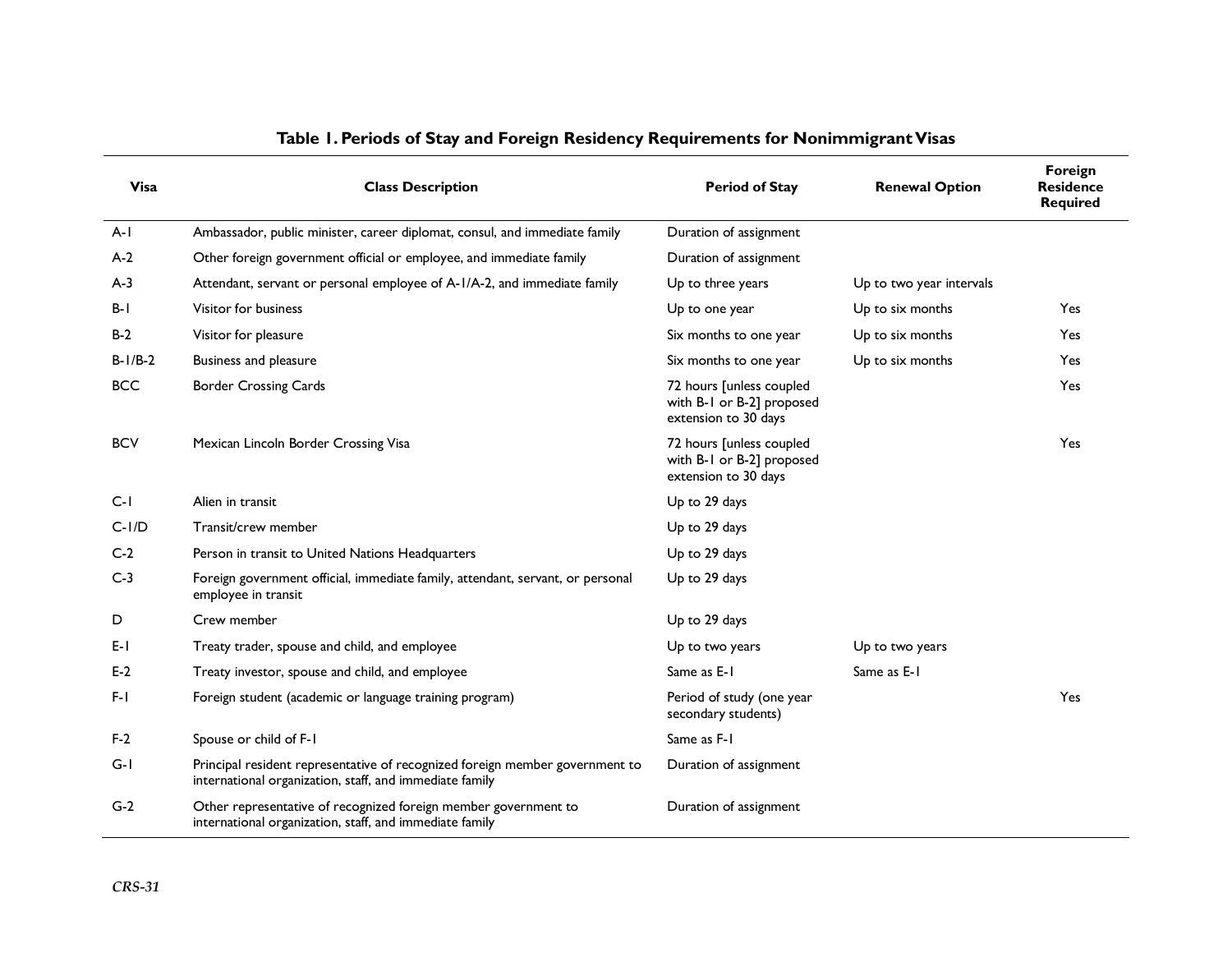| Visa     | <b>Class Description</b>                                                                                                                             | <b>Period of Stay</b>                                                | <b>Renewal Option</b>                                                  | Foreign<br><b>Residence</b><br><b>Required</b> |
|----------|------------------------------------------------------------------------------------------------------------------------------------------------------|----------------------------------------------------------------------|------------------------------------------------------------------------|------------------------------------------------|
| $G-3$    | Representative of non-recognized or nonmember foreign member government<br>to international organization, staff, and immediate family                | Duration of assignment                                               |                                                                        |                                                |
| G-4      | International organization officer or employee, and immediate family                                                                                 | Duration of assignment                                               |                                                                        |                                                |
| $G-5$    | Attendant, servant or personal employee of G-1 through G-4, and immediate<br>family                                                                  | Up to two years                                                      | Up to two-year intervals                                               |                                                |
| H-IA     | Temporary worker-nurse (statutory authority expired)                                                                                                 | Up to three years                                                    | Up to two-year intervals;<br>up to five years max                      |                                                |
| $H-IB$   | Temporary worker-professional specialty occupation                                                                                                   | Up to three years                                                    | Up to three-year<br>intervals; up to six years<br>max                  |                                                |
| $H-IC$   | Temporary worker-nurse (new category)                                                                                                                | Three years                                                          |                                                                        |                                                |
| $H - 2A$ | Temporary worker-agricultural workers                                                                                                                | Up to one year                                                       | Up to one year;<br>three years total                                   | <b>Yes</b>                                     |
| $H-2B$   | Temporary worker-non-agricultural workers                                                                                                            | Up to one year                                                       | Up to one year;<br>three years total                                   | Yes                                            |
| $H-3$    | Temporary worker-trainee                                                                                                                             | Up to two years                                                      |                                                                        |                                                |
| $H-4$    | Spouse or child of H-1A/B/C, H-2A/B, or H-3                                                                                                          | Same as Principal                                                    |                                                                        |                                                |
|          | Representative of foreign information media, spouse and child                                                                                        | Duration of employment                                               |                                                                        |                                                |
| J-I      | Cultural exchange visitor                                                                                                                            | Period of program                                                    |                                                                        | Yes                                            |
| $ -2$    | Spouse or child of J-1                                                                                                                               | Same as J-1                                                          |                                                                        | Yes                                            |
| $K-I$    | Fiancé(e) of U.S. citizen                                                                                                                            | Valid for 4 months; must<br>marry within 90 days to<br>adjust status |                                                                        |                                                |
| $K-2$    | Child of K-1                                                                                                                                         | Same as K-1                                                          |                                                                        |                                                |
| $K-3$    | Spouse of U.S. citizen awaiting LPR visa                                                                                                             |                                                                      |                                                                        |                                                |
| K-4      | Child of K-3                                                                                                                                         |                                                                      |                                                                        |                                                |
| L-I      | Intracompany transferee (Executive, managerial, and specialized knowledge<br>personnel continuing employment with international firm or corporation) | Up to three years                                                    | Up to two-year<br>extension: five years max;<br>executives seven years |                                                |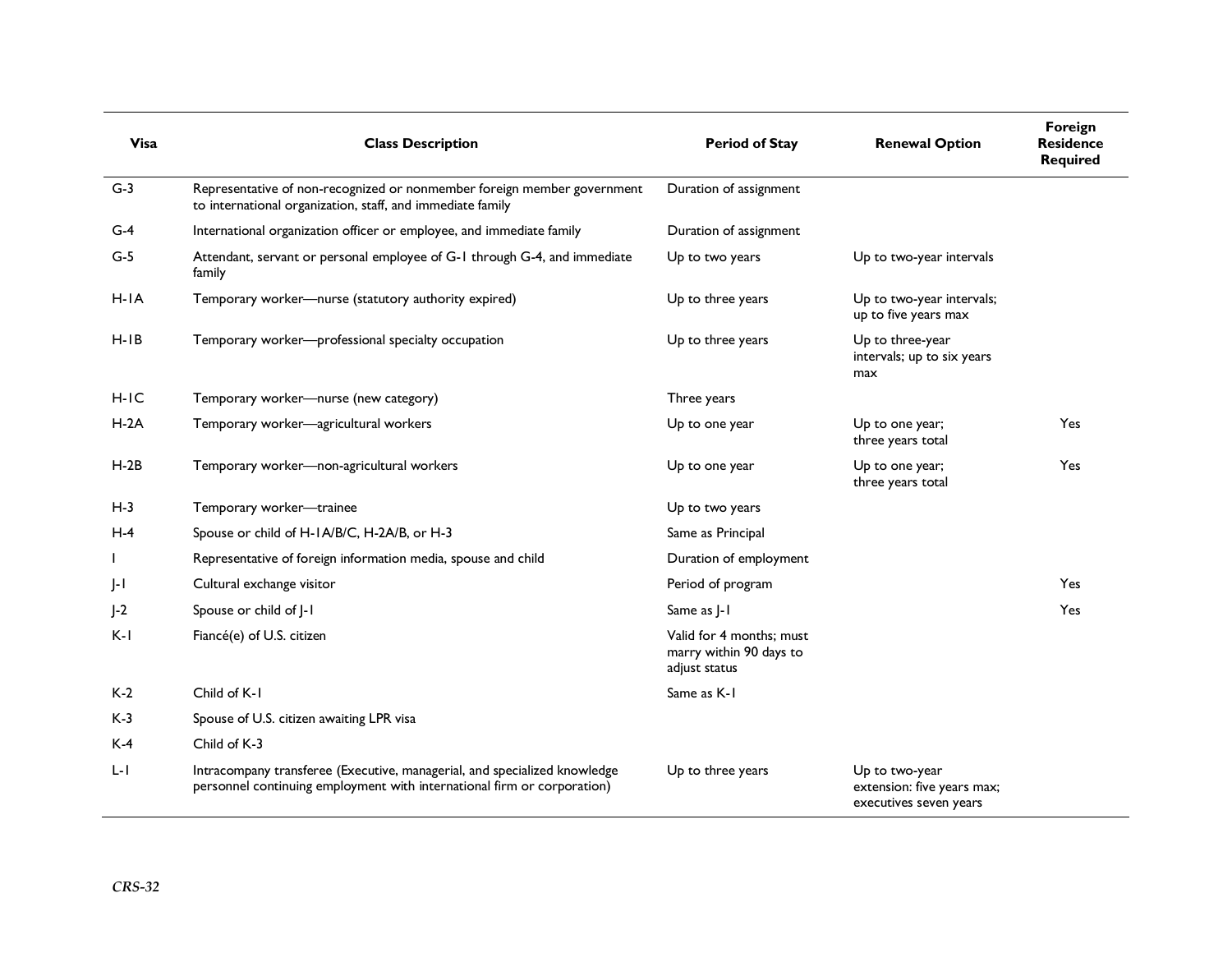| <b>Visa</b>   | <b>Class Description</b>                                                                                                                                                                                                                                         | <b>Period of Stay</b> | <b>Renewal Option</b>                                         | Foreign<br><b>Residence</b><br><b>Required</b> |
|---------------|------------------------------------------------------------------------------------------------------------------------------------------------------------------------------------------------------------------------------------------------------------------|-----------------------|---------------------------------------------------------------|------------------------------------------------|
| $L-2$         | Spouse or child of L-1                                                                                                                                                                                                                                           | Same as L-1           |                                                               |                                                |
| $M-I$         | <b>Vocational student</b>                                                                                                                                                                                                                                        | Duration of study     |                                                               | Yes                                            |
| $M-2$         | Spouse or child of M-1                                                                                                                                                                                                                                           | Same as M-1           |                                                               | <b>Yes</b>                                     |
| $M-3$         | Border commuter vocational or nonacademic student                                                                                                                                                                                                                | Same as M-1           |                                                               | <b>Yes</b>                                     |
| <b>NATO-I</b> | Principal permanent representative of member nations to NATO, high ranking<br>NATO officials, and immediate family members                                                                                                                                       | Tour of duty          |                                                               |                                                |
| NATO-2        | Other representatives of member states to NATO (including any of its<br>subsidiary bodies), and immediate family members; dependents of member of a<br>force entering in accordance with provisions of NATO agreements; members<br>of such force if issued visas | Tour of duty          |                                                               |                                                |
| NATO-3        | Official clerical staff accompanying a representative of a member state to<br>NATO, and immediate family                                                                                                                                                         | Tour of duty          |                                                               |                                                |
| NATO-4        | Officials of NATO (other than those classifiable as NATO-1), and immediate<br>family                                                                                                                                                                             | Tour of duty          |                                                               |                                                |
| NATO-5        | Experts, other than NATO-4 officials, employed in missions on behalf of<br>NATO, and their dependents                                                                                                                                                            | Tour of duty          |                                                               |                                                |
| NATO-6        | Civilian employees of a force entering in accordance with the provisions of<br>NATO agreements or attached to NATO headquarters, and immediate family                                                                                                            | Tour of duty          |                                                               |                                                |
| NATO-7        | Attendants, servants, or personal employees of NATO-1 through NATO-6, and<br>immediate family                                                                                                                                                                    | Up to three years     | Two-year intervals                                            |                                                |
| $N-8$         | Parent of certain special immigrants (pertaining to international organizations)                                                                                                                                                                                 | Up to three years     | Up to three-year intervals<br>until child becomes an<br>adult |                                                |
| $N-9$         | Child of N-8 or of certain special immigrants (pertaining to international<br>organizations)                                                                                                                                                                     | Up to three years     | Up to three-year intervals<br>until child becomes an<br>adult |                                                |
| $O-I$         | Person with extraordinary ability in the sciences, arts, education, business or<br>athletics                                                                                                                                                                     | Up to three years     | Up to one year                                                |                                                |
| $O-2$         | Person accompanying and assisting in the artistic or athletic performance by O-                                                                                                                                                                                  | Up to three years     | Up to one year                                                | Yes                                            |
| $O-3$         | Spouse or child of O-1 or O-2                                                                                                                                                                                                                                    | Same as O-1 or O-2    | Up to one year                                                |                                                |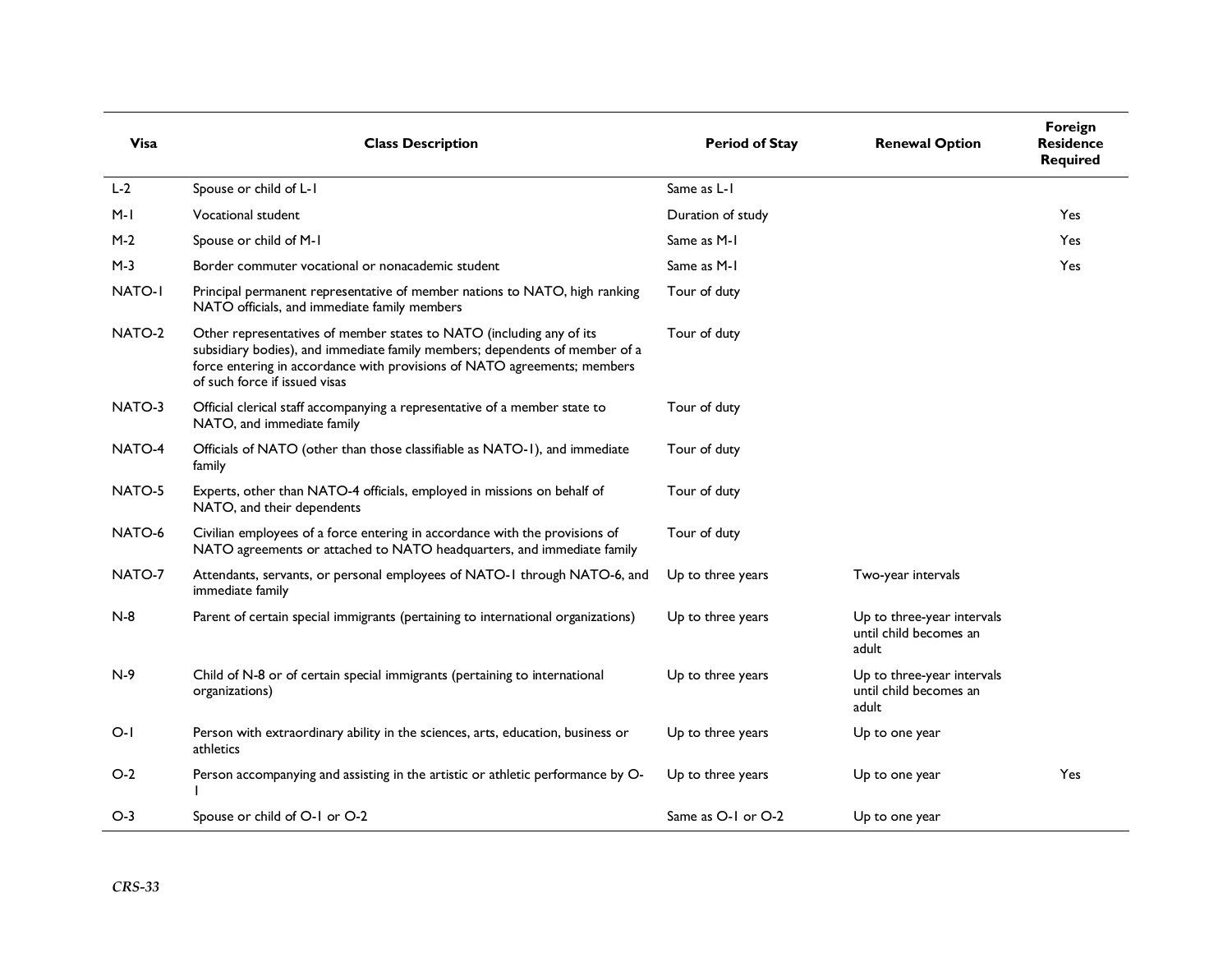| <b>Visa</b> | <b>Class Description</b>                                                                                                   | <b>Period of Stay</b>                                                           | <b>Renewal Option</b>                                                      | Foreign<br><b>Residence</b><br><b>Required</b> |
|-------------|----------------------------------------------------------------------------------------------------------------------------|---------------------------------------------------------------------------------|----------------------------------------------------------------------------|------------------------------------------------|
| $P-I$       | Internationally recognized athlete or member of an internationally recognized<br>entertainment group and essential support | Up to five years individual<br>artist; up to one year group<br>or team          |                                                                            | Yes                                            |
| P-2         | Artist or entertainer in a reciprocal exchange program and essential supports                                              | Up to one year                                                                  | One-year increments                                                        | Yes                                            |
| P-3         | Artist or entertainer in a culturally unique program and essential support                                                 | Up to one year                                                                  | One-year increments                                                        | Yes                                            |
| P-4         | Spouse or child of P-1, P-2 or P-3                                                                                         | Same as P-1, P-2 or P-3                                                         | One year increments                                                        | Yes                                            |
| O-l         | International cultural exchange program participant                                                                        | Duration of program; up to<br>15 months                                         |                                                                            |                                                |
| $Q-2$       | Irish Peace Process Program participant                                                                                    | Duration of program; up to<br>three years                                       |                                                                            |                                                |
| $Q-3$       | Spouse or child of Q-2                                                                                                     |                                                                                 |                                                                            |                                                |
| R-I         | Religious worker                                                                                                           | Up to three years                                                               | Up to two-year intervals;<br>up to five years max                          |                                                |
| $R-2$       | Spouse or child of R-1                                                                                                     | Same as R-1                                                                     | Same a R-1                                                                 |                                                |
| $S-5$       | Criminal informant                                                                                                         | Up to three years                                                               |                                                                            |                                                |
| $S-6$       | Terrorist informant                                                                                                        | Up to three years                                                               |                                                                            |                                                |
| $S - 7$     | Spouse or child of S-5 and S-6                                                                                             | Same as S-5 and S-6                                                             |                                                                            |                                                |
| T-I         | Victim of human trafficking                                                                                                |                                                                                 | If T-1 cooperates and is needed in prosecution of traffickers, may lead to |                                                |
| $T-2$       | Immediate family of T-1                                                                                                    | adjustment to legal permanent residence                                         |                                                                            |                                                |
| $T-3$       | Child of T-1                                                                                                               |                                                                                 |                                                                            |                                                |
| $T-4$       | Parent of T-1                                                                                                              |                                                                                 |                                                                            |                                                |
| $T-5$       | Unmarried sibling under 18 years of age on date T-1 applied                                                                |                                                                                 |                                                                            |                                                |
| TN          | NAFTA professional                                                                                                         | One year                                                                        | One year                                                                   |                                                |
| TD.         | Spouse or child of TN                                                                                                      | One year                                                                        | One year                                                                   |                                                |
| $U-I$       | Victim or informant of criminal activity                                                                                   | May lead to adjustment to legal permanent residence if specified conditions are |                                                                            |                                                |
| $U-2$       | Spouse or child of U-1                                                                                                     | met.                                                                            |                                                                            |                                                |
| $V-I$       | Spouse of Legal Permanent Resident (LPR) who has petition pending for three<br>years or longer                             | residence status when visa become available                                     | Transitional nonimmigrant visa that leads to adjustment to legal permanent |                                                |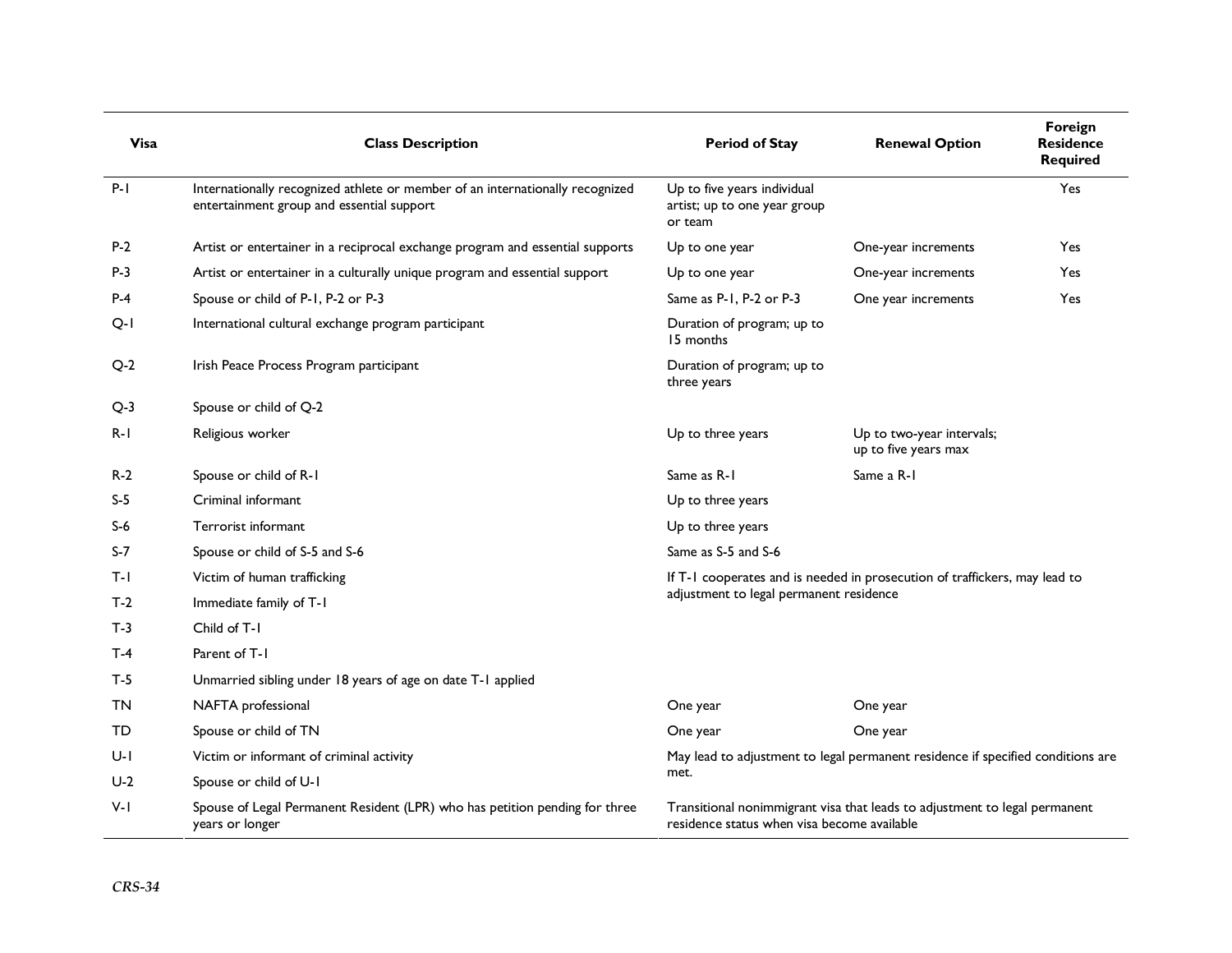| <b>Visa</b> | <b>Class Description</b>                                        | <b>Period of Stay</b> | <b>Renewal Option</b> | Foreign<br><b>Residence</b><br><b>Required</b> |
|-------------|-----------------------------------------------------------------|-----------------------|-----------------------|------------------------------------------------|
| $V-2$       | Child of LPR who has petition pending for three years or longer |                       |                       |                                                |
| $V-3$       | Child of V-1 or V-2                                             |                       |                       |                                                |
|             |                                                                 |                       |                       |                                                |

**Source:** §101(a)(15), §212, and §214 of the Immigration and Nationality Act and §214 of 8 CFR.

**Note:** When a cell in the table is blank, it means the law and regulations are silent on the subject.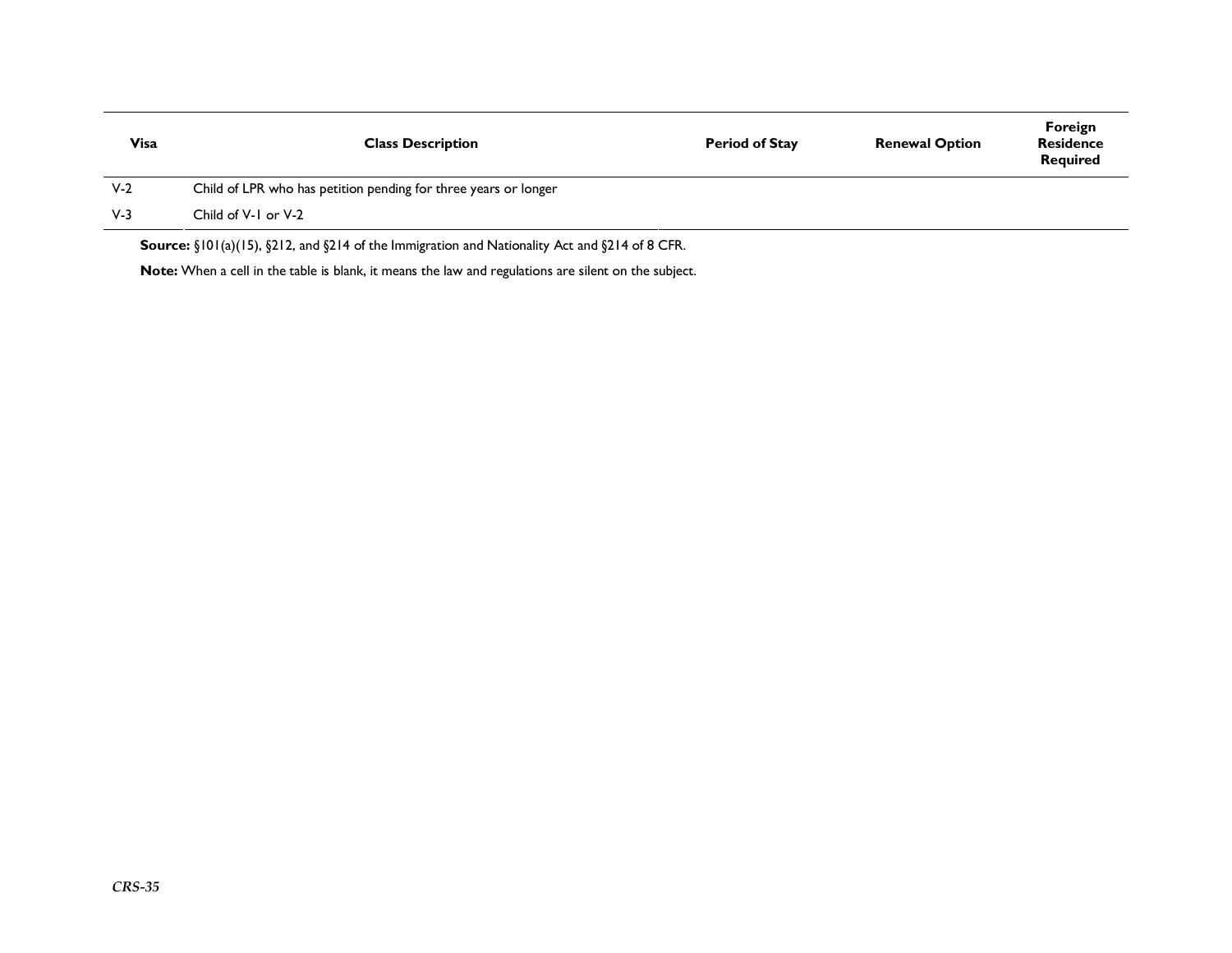| <b>Visa</b>       | <b>Class Description</b>                                                                              | <b>Employment</b><br><b>Authorization</b> | Labor<br><b>Market</b><br><b>Test</b> | <b>Annual</b><br><b>Numerical Limit</b> | <b>FY2009</b><br><b>Issuances</b> |
|-------------------|-------------------------------------------------------------------------------------------------------|-------------------------------------------|---------------------------------------|-----------------------------------------|-----------------------------------|
| $A-I$             | Ambassador, public minister, career diplomat, consul, and immediate<br>family                         | Within scope of official<br>duties        |                                       |                                         | 10,313                            |
| $A-2$             | Other foreign government official or employee, and immediate family                                   | Within scope of official<br>duties        |                                       |                                         | 91,326                            |
| $A-3$             | Attendant, servant or personal employee of A-1/A-2, and immediate<br>family                           | Within scope of official<br>duties        |                                       |                                         | 1,186                             |
| $B-1$             | Visitor for business                                                                                  |                                           |                                       |                                         | 42,261                            |
| $B-2$             | Visitor for pleasure                                                                                  | <b>No</b>                                 |                                       |                                         | 443,1000                          |
| $B-1/B-2$         | Business and pleasure                                                                                 |                                           |                                       |                                         | 2,924,368                         |
| $B-1/B-$<br>2/BCC | Combination B1/B2 and Border Crossing Cards                                                           |                                           |                                       |                                         | 372,758                           |
| $B-1/B-$<br>2/BCV | Combination B1/B2 and Mexican Lincoln                                                                 |                                           |                                       |                                         | 334,497                           |
| <b>BCC</b>        | <b>Border Crossing Cards</b>                                                                          |                                           |                                       |                                         | 0                                 |
| $C-1$             | Alien in transit                                                                                      |                                           |                                       |                                         | 27,589                            |
| $C-1/D$           | Transit/crew member                                                                                   |                                           |                                       |                                         | 205,893                           |
| $C-2$             | Person in transit to United Nations Headquarters                                                      |                                           |                                       |                                         | 8                                 |
| $C-3$             | Foreign government official, immediate family, attendant, servant, or<br>personal employee in transit |                                           |                                       |                                         | 10,780                            |
| D                 | Crew member of vessel or aircraft                                                                     | Only as employee of<br>carrier            |                                       |                                         | 23,634                            |
| $E-I$             | Treaty trader, spouse and child, and employee                                                         | Within the scope of<br>treaty conditions  |                                       |                                         | 6.432                             |
| $E-2$             | Treaty investor, spouse and child, and employee                                                       | Within the scope of<br>treaty conditions  |                                       |                                         | 24,033                            |
| $E-3$             | Australian specialty occupation professional                                                          | Within the scope of<br>treaty conditions  |                                       | 10,500                                  | 2,191                             |

#### **Table 2. Employment Authorization, Numerical Limits, and FY2006 Issuances for Nonimmigrant Visas**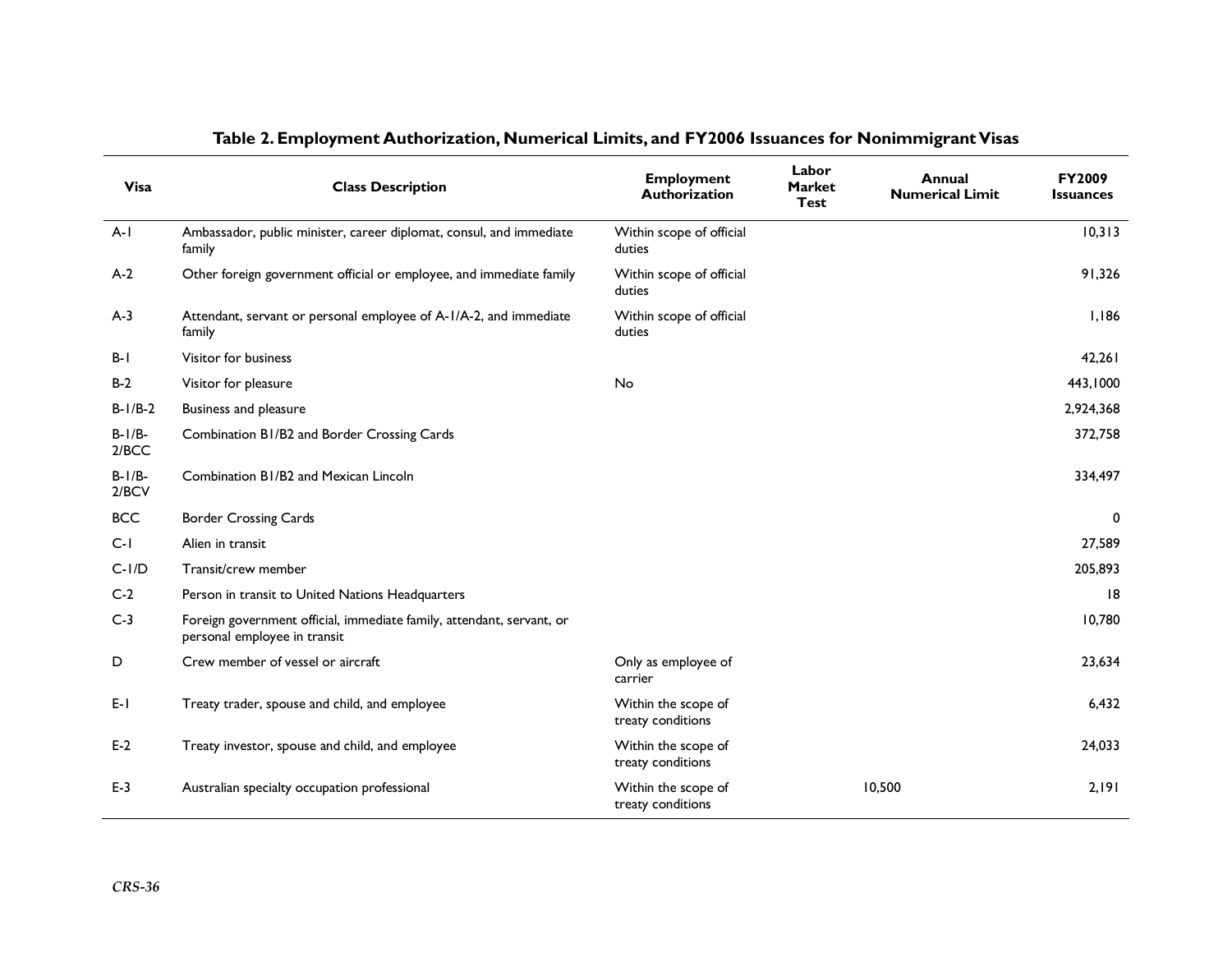| <b>Visa</b> | <b>Class Description</b>                                                                                                                | <b>Employment</b><br><b>Authorization</b>                    | Labor<br><b>Market</b><br><b>Test</b> | <b>Annual</b><br><b>Numerical Limit</b>                                             | <b>FY2009</b><br><b>Issuances</b> |
|-------------|-----------------------------------------------------------------------------------------------------------------------------------------|--------------------------------------------------------------|---------------------------------------|-------------------------------------------------------------------------------------|-----------------------------------|
| $E-3D$      | Spouse or child of Australian specialty occupation professional                                                                         |                                                              |                                       |                                                                                     | 1,421                             |
| $E-3R$      | Returning Australian specialty occupation professional                                                                                  | Within the scope of<br>treaty conditions                     |                                       |                                                                                     | 561                               |
| $F-1$       | Foreign student (academic or language training program)                                                                                 | Off campus work is<br>restricted, with limited<br>exceptions |                                       |                                                                                     | 331,208                           |
| $F-2$       | Spouse or child of F-1                                                                                                                  |                                                              |                                       |                                                                                     | 21,817                            |
| $F-3$       | Border commuter academic or language student                                                                                            | <b>No</b>                                                    |                                       |                                                                                     | 773                               |
| $G-I$       | Principal resident representative of recognized foreign member<br>government to international organization, staff, and immediate family | Within scope of official<br>duties                           |                                       |                                                                                     | 5,467                             |
| $G-2$       | Other representative of recognized foreign member government to<br>international organization, and immediate family                     | Within scope of official<br>duties                           |                                       |                                                                                     | 12,509                            |
| $G-3$       | Representative of nonrecognized or nonmember foreign government to<br>international organization, and immediate family                  | Within scope of official<br>duties                           |                                       |                                                                                     | 329                               |
| $G-4$       | International organization officer or employee, and immediate family                                                                    | Within scope of official<br>duties                           |                                       |                                                                                     | 24,660                            |
| $G-5$       | Attendant, servant, or personal employee of G-1 through G-4, and<br>immediate family                                                    | Within scope of official<br>duties                           |                                       |                                                                                     | 911                               |
| $H-IA$      | Temporary worker-nurse (statutory authority expired)                                                                                    | Yes                                                          | Yes                                   |                                                                                     |                                   |
| $H-IB$      | Temporary worker-professional speciality occupation                                                                                     | Yes                                                          | Yes                                   | 65,000 (with exceptions for<br>returning workers and<br>certain research employers) | 110,367                           |
| $H-IB-I$    | Free trade agreement professional                                                                                                       |                                                              | <b>No</b>                             | 1,400 for Chile; 5,400 for<br>Singapore                                             | 621                               |
| $H-IC$      | Temporary worker-nurse                                                                                                                  | Yes                                                          | Yes                                   | 500                                                                                 | 128                               |
| $H - 2A$    | Temporary worker-agricultural worker                                                                                                    | Yes                                                          | Yes                                   |                                                                                     | 60, 112                           |
| $H-2B$      | Temporary worker-non-agricultural worker                                                                                                | Yes                                                          | Yes                                   | 66,000                                                                              | 44,847                            |
| $H-2R$      | Returning H2B worker                                                                                                                    |                                                              |                                       |                                                                                     | 0                                 |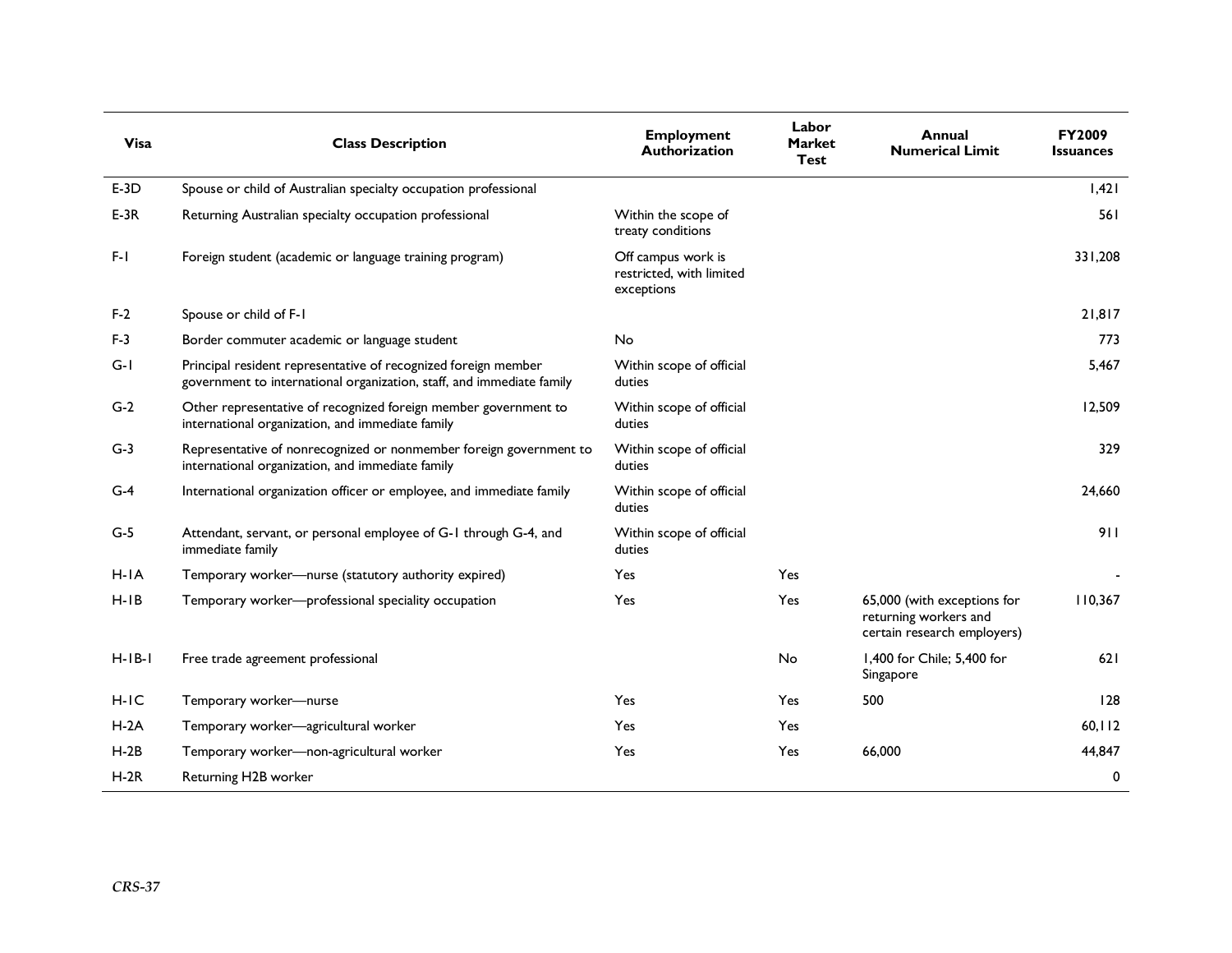| <b>Visa</b>   | <b>Class Description</b>                                                                                                                                                                                                                                 | <b>Employment</b><br>Authorization           | Labor<br><b>Market</b><br><b>Test</b> | <b>Annual</b><br><b>Numerical Limit</b>                        | <b>FY2009</b><br><b>Issuances</b> |
|---------------|----------------------------------------------------------------------------------------------------------------------------------------------------------------------------------------------------------------------------------------------------------|----------------------------------------------|---------------------------------------|----------------------------------------------------------------|-----------------------------------|
| $H-3$         | Temporary worker-trainee                                                                                                                                                                                                                                 | Yes, as part of the<br>training program      |                                       | Some restrictions on special<br>education exchange<br>programs | 2,084                             |
| $H-4$         | Spouse or child of H-1A/B/C, H-2A/B, or H-3                                                                                                                                                                                                              | No                                           |                                       |                                                                | 60.009                            |
|               | Representative of foreign information media, spouse and child                                                                                                                                                                                            | Only as employee of<br>foreign media         |                                       |                                                                | 15,219                            |
| J-I           | Cultural exchange visitor                                                                                                                                                                                                                                | Yes, if program has work<br>component        |                                       |                                                                | 313.944                           |
| $J-2$         | Spouse or child of J-1                                                                                                                                                                                                                                   | Only as approved by<br><b>DHS</b>            |                                       |                                                                | 31,944                            |
| $K-I$         | Fiancé(e) of U.S. citizen                                                                                                                                                                                                                                |                                              |                                       |                                                                | 27,679                            |
| $K-2$         | Child of K-1                                                                                                                                                                                                                                             |                                              |                                       |                                                                | 4,188                             |
| $K-3$         | Spouse of U.S. citizen awaiting LPR visa                                                                                                                                                                                                                 |                                              |                                       |                                                                | 7,210                             |
| $K-4$         | Child of K-3                                                                                                                                                                                                                                             |                                              |                                       |                                                                | 1,568                             |
| L-I           | Intracompany transferee (executive, managerial, and specialized<br>knowledge personnel continuing employment with international firm or<br>corporation)                                                                                                  | Yes                                          |                                       |                                                                | 64,696                            |
| $L-2$         | Spouse or child of L-1                                                                                                                                                                                                                                   | No                                           |                                       |                                                                | 59,579                            |
| $M-I$         | Vocational student                                                                                                                                                                                                                                       | Only practical training<br>related to degree |                                       |                                                                | 9,257                             |
| $M-2$         | Spouse of child of M-1                                                                                                                                                                                                                                   | No                                           |                                       |                                                                | 250                               |
| $M-3$         | Border commuter vocational or nonacademic student                                                                                                                                                                                                        | Only practical training<br>related to degree |                                       |                                                                | 0                                 |
| <b>NATO-I</b> | Principal permanent representative of member nations to NATO, high<br>ranking NATO officials, and immediate family                                                                                                                                       | Within scope of official<br>duties           |                                       |                                                                | 10                                |
| NATO-2        | Other representatives of member states to NATO (including any of its<br>subsidiary bodies), and immediate family; dependents of member of a<br>force entering in accordance with provisions of NATO agreements;<br>members of such force if issued visas | Within scope of official<br>duties           |                                       |                                                                | 6,741                             |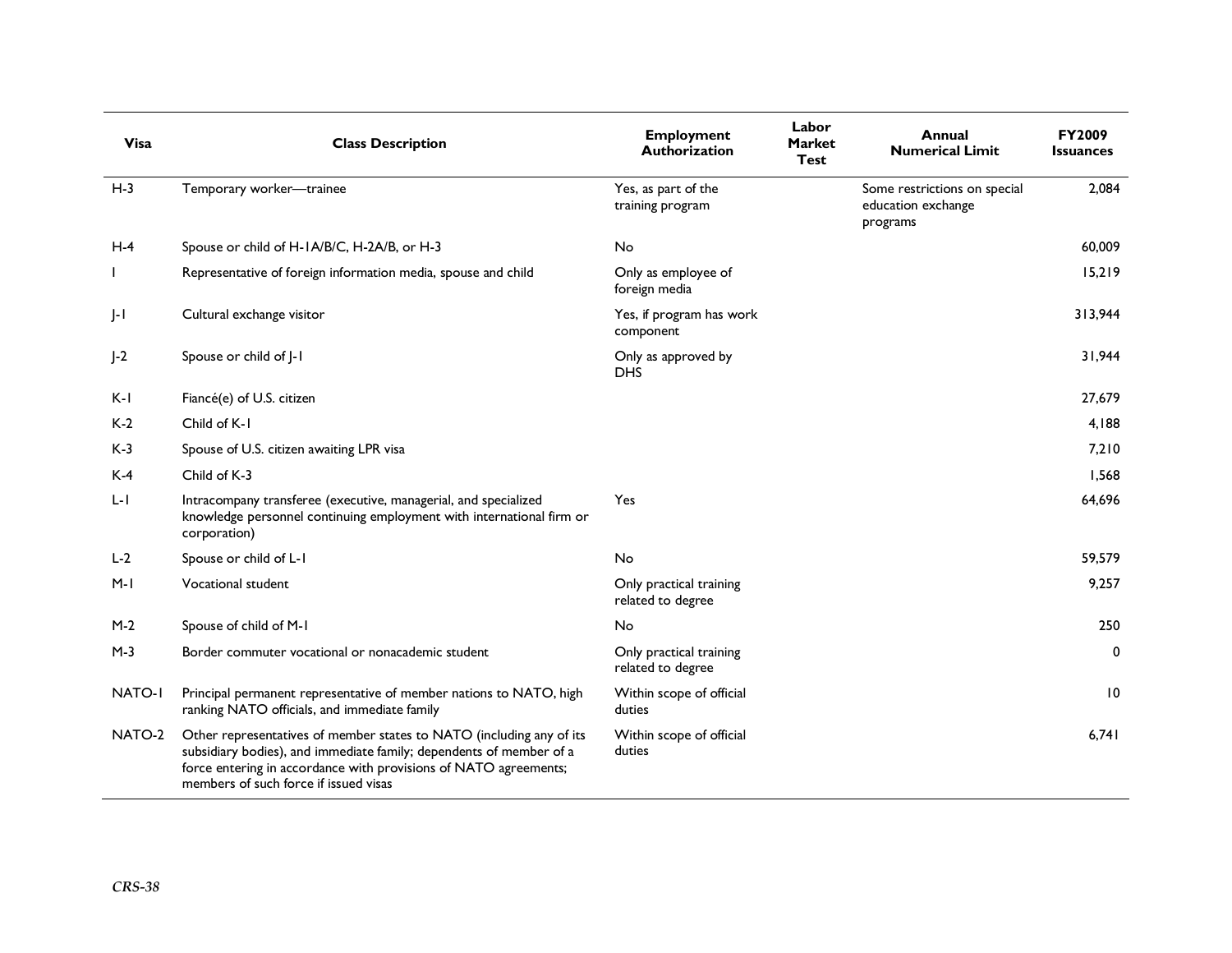| <b>Visa</b> | <b>Class Description</b>                                                                                                                                      | <b>Employment</b><br>Authorization        | Labor<br><b>Market</b><br><b>Test</b> | Annual<br><b>Numerical Limit</b> | <b>FY2009</b><br><b>Issuances</b> |
|-------------|---------------------------------------------------------------------------------------------------------------------------------------------------------------|-------------------------------------------|---------------------------------------|----------------------------------|-----------------------------------|
| NATO-3      | Official clerical staff accompanying a representative of member state to<br>NATO, and immediate family                                                        | Within scope of official<br>duties        |                                       |                                  | 0                                 |
| NATO-4      | Officials of NATO (other than those classifiable as NATO-1), and<br>immediate family                                                                          | Within scope of official<br>duties        |                                       |                                  | 266                               |
| NATO-5      | Experts, other than NATO-4 officials, employed in missions on behalf of<br>NATO, and their dependents                                                         | Within scope of official<br>duties        |                                       |                                  | 69                                |
| NATO-6      | Civilian employee of a force entering in accordance with the provisions<br>of NATO agreements or attached to NATO headquarters, and their<br>immediate family | Within scope of official<br>duties        |                                       |                                  | 196                               |
| NATO-7      | Attendants, servants, or personal employees of NATO-1 through<br>NATO-6, and immediate family                                                                 | Within scope of official<br>duties        |                                       |                                  | 3                                 |
| $N-8$       | Parent of certain special immigrants (pertaining to international<br>organizations)                                                                           | Yes                                       |                                       |                                  | 8                                 |
| $N-9$       | Child of N-8 or of certain special immigrants (pertaining to international<br>organizations)                                                                  | Yes                                       |                                       |                                  | 3                                 |
| $O-I$       | Person with extraordinary ability in the sciences, arts, education,<br>business, or athletics                                                                 | Yes                                       |                                       |                                  | 9.368                             |
| $O-2$       | Person accompanying and assisting in the artistic or athletic performance<br>by O-I                                                                           | Yes                                       |                                       |                                  | 4,702                             |
| $O-3$       | Spouse or child of O-1 or O-2                                                                                                                                 | Only as approved by<br><b>DHS</b>         |                                       |                                  | 2,396                             |
| $P-I$       | Internationally recognized athlete or member of an internationally<br>recognized entertainment group and essential support                                    | Yes                                       |                                       |                                  | 23.920                            |
| $P-2$       | Artist or entertainer in a reciprocal exchange program and essential<br>support                                                                               | Yes                                       |                                       |                                  | 119                               |
| $P-3$       | Artist or entertainer in a culturally unique program and essential<br>support                                                                                 | Yes                                       |                                       |                                  | 8,847                             |
| $P-4$       | Spouse or child of P-1, P-2, or P-3                                                                                                                           | Only as approved by<br><b>DHS</b>         |                                       |                                  | 1.124                             |
| Q-I         | International cultural exchange program participant                                                                                                           | Yes, with employer<br>approved by program |                                       |                                  | 1,626                             |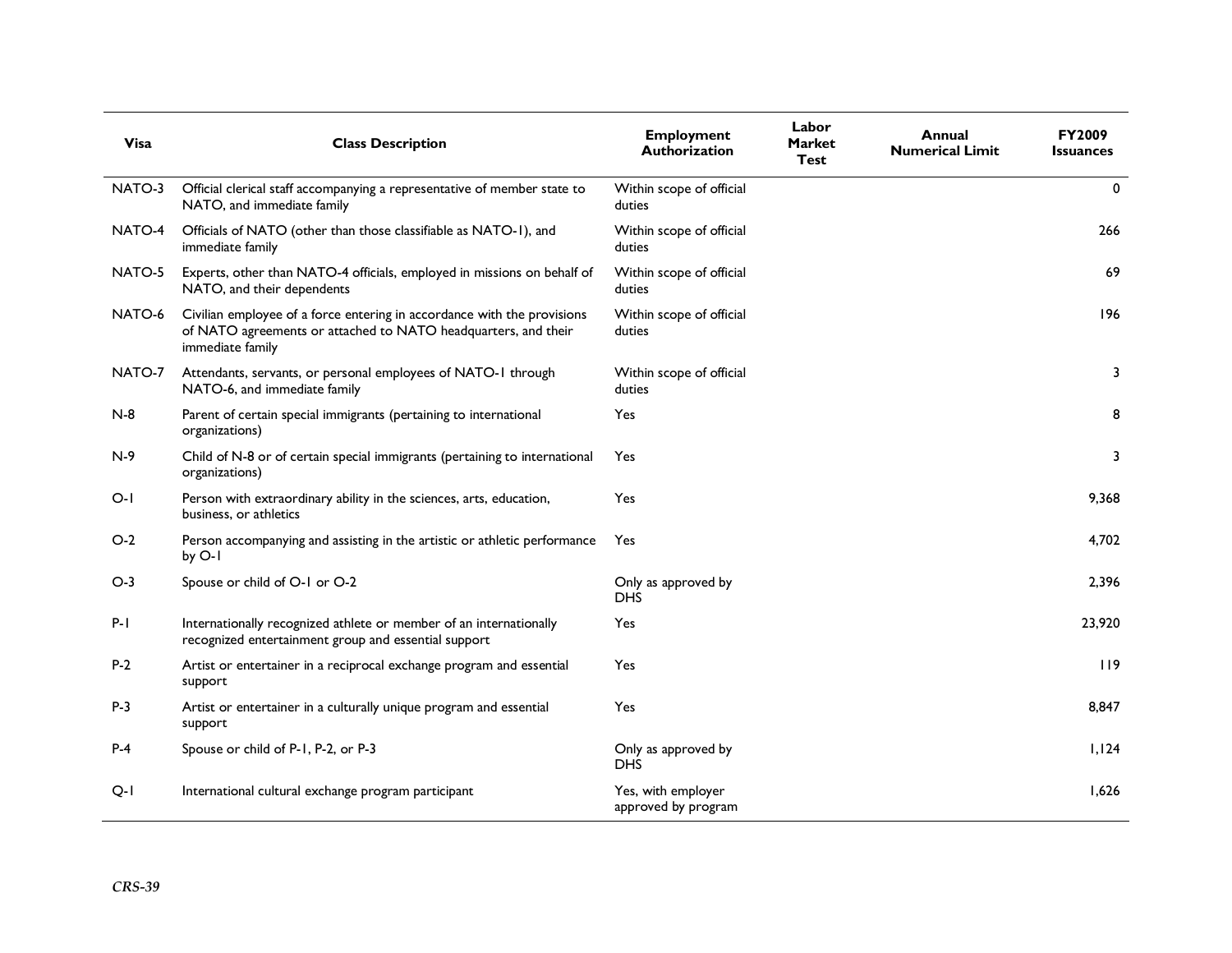| <b>Visa</b>        | <b>Class Description</b>                                                                       | <b>Employment</b><br>Authorization          | Labor<br><b>Market</b><br><b>Test</b> | <b>Annual</b><br><b>Numerical Limit</b> | <b>FY2009</b><br><b>Issuances</b> |
|--------------------|------------------------------------------------------------------------------------------------|---------------------------------------------|---------------------------------------|-----------------------------------------|-----------------------------------|
| $Q-2$              | Irish Peace Process Program participant                                                        | Yes, with employer<br>approved by program   |                                       |                                         | 0                                 |
| $Q-3$              | Spouse or child of Q-2                                                                         | No                                          |                                       |                                         | 0                                 |
| $R - I$            | Religious worker                                                                               | Yes                                         |                                       |                                         | 2,771                             |
| $R-2$              | Spouse or child of R-1                                                                         | <b>No</b>                                   |                                       |                                         | 1,160                             |
| $S-5$              | Criminal informant                                                                             | Yes                                         |                                       | 200                                     | 0                                 |
| $S-6$              | Terrorist informant                                                                            | Yes                                         |                                       | 50                                      | 0                                 |
| $S - 7$            | Spouse or child of S-5 or S-6                                                                  |                                             |                                       |                                         | 0                                 |
| $T-1$              | Victim of human trafficking                                                                    | Yes                                         |                                       | 5,000                                   | 0                                 |
| $T-2$              | Spouse of T-1                                                                                  | Yes                                         |                                       |                                         | 8                                 |
| $T-3$              | Child of T-1                                                                                   |                                             |                                       |                                         | 81                                |
| $T-4$              | Parent of T-1                                                                                  |                                             |                                       |                                         | 3                                 |
| $T-5$              | Unmarried sibling under 18 years of age on date T-1 applied                                    |                                             |                                       |                                         | 3                                 |
| TN                 | NAFTA professional                                                                             | Yes                                         |                                       |                                         | 4,124                             |
| TD                 | Spouse or child of TN                                                                          |                                             |                                       |                                         | 3,203                             |
| $U-I$              | Victim or informant of criminal activity                                                       | Yes                                         |                                       | 10,000                                  | 8                                 |
| $U-2$              | Spouse of U-1                                                                                  | Yes                                         |                                       |                                         | $\mathbf 0$                       |
| $U-3$              | Child of U-1                                                                                   |                                             |                                       |                                         | 5                                 |
| $U-4$              | Parent of U-I                                                                                  |                                             |                                       |                                         | 0                                 |
| $V-I$              | Spouse of Legal Permanent Resident (LPR) who has petition pending for<br>three years or longer | Yes                                         |                                       |                                         | 0                                 |
| $V-2$              | Child of LPR who has petition pending for three years or longer                                | Yes, assuming they meet<br>age requirements |                                       |                                         | 0                                 |
| $V-3$              | Child of V-1 or V-2                                                                            | Yes, assuming they meet<br>age requirements |                                       |                                         | 0                                 |
| <b>Grand Total</b> |                                                                                                |                                             |                                       |                                         | 5,804,182                         |

**Source:** §101(a)(15), §212, and §214 of the Immigration and Nationality Act and §214 of 8 CFR.

**Note:** When a cell in the table is blank, it means the law and regulations are silent on the subject.